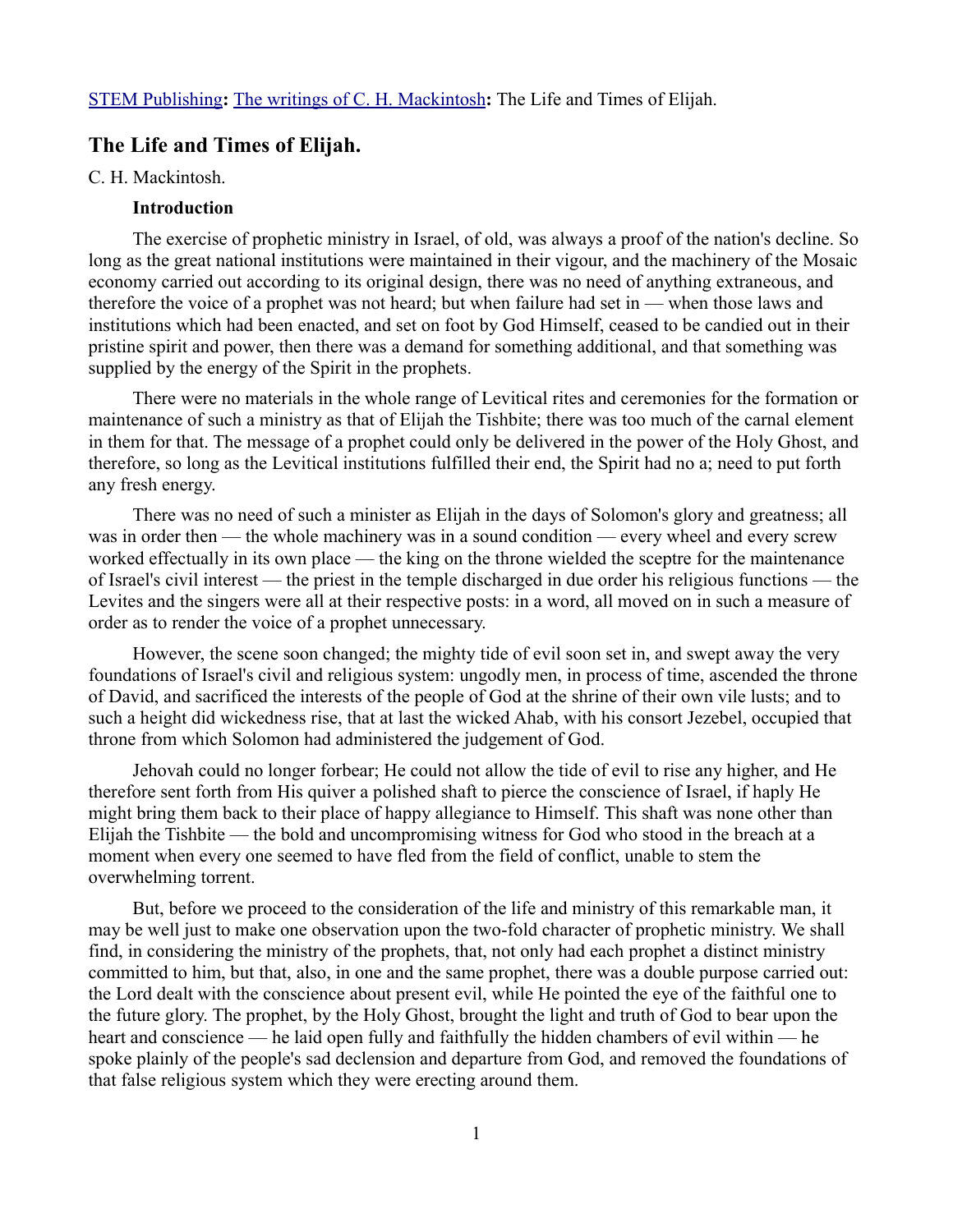But the prophet did not stop here; it would have been sad indeed had he been confined to the humiliating story of Israel's failure, and the departure of their ancient glory; he was able, through grace, to add to the solemn announcement, "O Israel, *thou* hast destroyed thyself," the consolatory assurance, "but *in Me is* thy help"; and herein we have developed to us the two elements which composed the ministry of the prophets, namely, Israel's total failure, and God's triumphant grace — the departure of the glory as connected with, and based upon, the obedience of Israel, and its final return and establishment as connected with, and based upon, the obedience and death of the Son of God.

Truly, we may say, this was ministry of a very elevated and holy character; it was a glorious commission to be told to stand amid the fragments of a crushed and ruined system, and there to point to the time — the happy time — when God would display Himself in the immortal results of His own redeeming grace, to the joy of His ransomed ones in Heaven and on earth.

### **Part 1**

## **THE PROPHET'S FIRST MESSAGE**

The reign of Ahab, the son of Omri, was a dark and dreary time for the house of Israel; iniquity had risen to a fearful height; the sins of Jeroboam were little when compared with the black catalogue of Ahab's transgressions; the wicked Jezebel, the daughter of the uncircumcised king of the Zidonians, was chosen to be the partner of his heart and his throne, and this circumstance alone was enough to secure the oppression of Israel, and the entire subversion of their ancient worship. In a word, the Spirit sums up the whole matter with these words, "Ahab did more to provoke the Lord God of Israel to anger than all the kings of Israel that were before him" (1 Kings 16: 33). This was saying enough for him. The whole line of kings from Jeroboam down, had done evil in the sight of the Lord; but to do more than all of them, marked a character of no ordinary degree of guilt. Yet such was Ahab — such was the man that occupied the throne of God's ancient people, when Elijah the Tishbite entered upon his course of prophetic testimony.

There is something particularly sorrowful to the spirit in contemplating a scene like that which the reign of Ahab presents. Every light had been extinguished, every voice of testimony hushed; the firmament in which many a brilliant luminary had shone from time to time, had become overcast with dark clouds; death seemed to spread itself over the whole scene, and the devil to carry every thing with a high hand, when, at length, God in His mercy to His poor oppressed and misguided people, raised up a bright and powerful witness for Himself in the person of our prophet. But then it is just at such a time that a real witness for God is likely to produce the most powerful effect, and exert the most extensive influence. It is after a long drought that a shower is likely to be felt in all its refreshing virtue. The state of things at this time in Israel called for some mighty man of valour to come forth and act in divine energy against the tide of evil.

However, it is instructive to observe that Elijah is presented to us, in common with all his fellowservants, in circumstances of secret training and exercise ere he appears in public. This is a feature in the history of all the servants of God, not excepting Him who was emphatically *the Servant;* all have been trained in secret with God previous to their acting in public with man; and, moreover, those who have entered most deeply into the meaning and value of the secret training will be found the most effective and permanent in their public service and testimony. That man has much cause to tremble for his destiny who has arrived at a position in public which exceeds the measure of his secret exercise of soul before. God; he will assuredly come short.

If the superstructure exceed the measure of the foundation below, the building will totter or fall. If a tree shoot forth its branches into the air to a degree exceeding the depth of its roots, it will be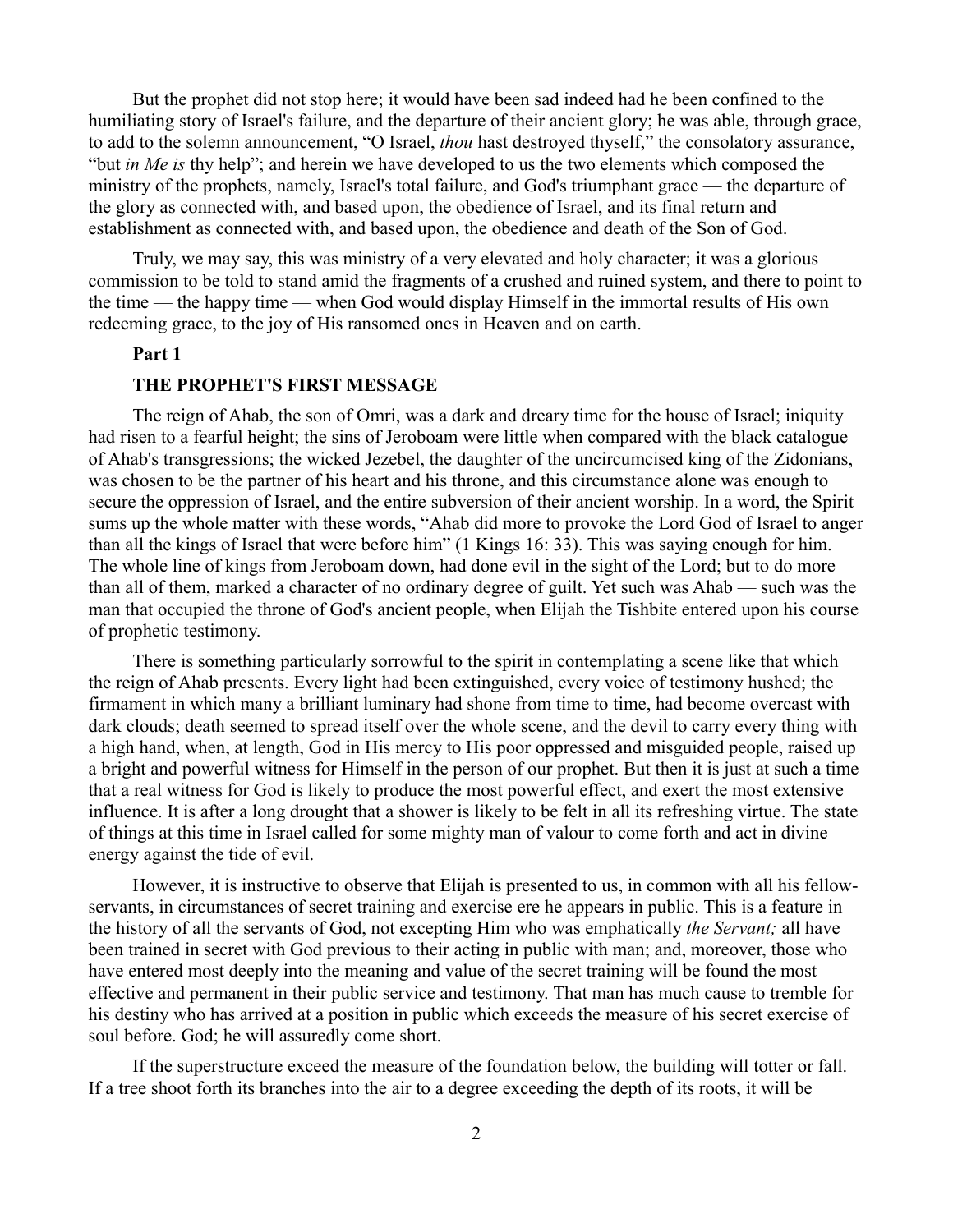unequal to the violence of the storm, and will come to the ground: so is it with the man who enters a place of public service; he must be *alone with God;* his spirit must be exercised in private; he must pass through the deep waters in his own experience, otherwise he will be but a theorist, and not a witness; his ear must be opened to hear, ere his tongue can be fitted to speak as the learned.

What has become of all those apparently brilliant lights which have suddenly flashed across the path of the Church of God from time to time, and as suddenly disappeared behind the cloud? Whence came they, and whither have they gone, and why have they been so evanescent? They were but sparks of human kindling; there was no depth, no power of endurance, no reality in them; hence they shone for a time, and speedily vanished away, producing no result save to increase the darkness around, or at least the sad consciousness thereof.

Every true minister of God should be able, in measure, to say with the apostle, "Blessed be God, even the Father of our Lord Jesus Christ, the Father of mercies, and the God of all comfort, who comforteth us in all our tribulation, that we may be able to comfort them which are in any trouble, by the comfort wherewith we ourselves are comforted of God" (2 Cor. 1: 3-4).

1 Kings 17, gives us Elijah's first appearance in public; but the Spirit, in James, has graciously furnished us with the account of a yet earlier stage in his history, and one full of instruction to us, be our sphere of service what it may. The sacred historian introduces our prophet in a way which might seem abrupt. He presents him to us as at once boldly entering upon his sphere of labour, with this grand and solemn announcement, "Thus saith the Lord."

But he does not tell us, in this place, anything of the prophet's previous exercise; he speaks not of how it was he came to learn how the Lord would have him to speak: of all this, though most important for us to know, the Spirit in the historian says nothing; He simply introduces him to our notice in the holy exercise of a power which he had obtained in secret with God: He shows us Elijah acting in public, and nothing more. But the apostle lets us into the secret of Elijah's prayer to *God,* before ever he came out in active service before *man.* "Elias was a man subject to like passions as we are, and he prayed earnestly that it might not rain; and it rained not on the earth by the space of three years and six months" (James 5: 17).

Now, if the Holy Ghost had not informed us about this important fact, by the pen of James, we should have lacked a very powerful incentive to prayer; but Scripture is perfect — divinely perfect, lacking nothing that it ought to have, and having nothing that it ought to lack; hence it is that James tells us of Elijah's secret moments of prayer and wrestling, and shows him to us in the retirement of the mountains of Gilead, where he had, no doubt, mourned over the lamentable state of things in Israel, and also fortified his spirit for the part he was about to act.

This circumstance in the life of our prophet teaches us a truly profitable lesson. We live in a time of more than usual barrenness and spiritual dearth. The state of the Church may well remind us of Ezekiel's valley of dry bones. We have not merely to cope with evils which have characterised by-gone ages, but also with the matured corruption of a time wherein the varied evils of the Gentile world have become connected with, and covered by, the cloak of the Christian profession.

And when we turn to the state of those whose knowledge of truth and high profession might naturally encourage the expectation of more healthy and vigorous Christian action, we find alas! in many that the knowledge is but cold and uninfluential theory, and the profession but superficial, having no power over the feelings and affections of the inward man. Amongst persons of this class it will also be found that the truth of God possesses little or no interest, or attractive power; they know so much in the intellect that nothing can be presented to them with which they are not already acquainted: hence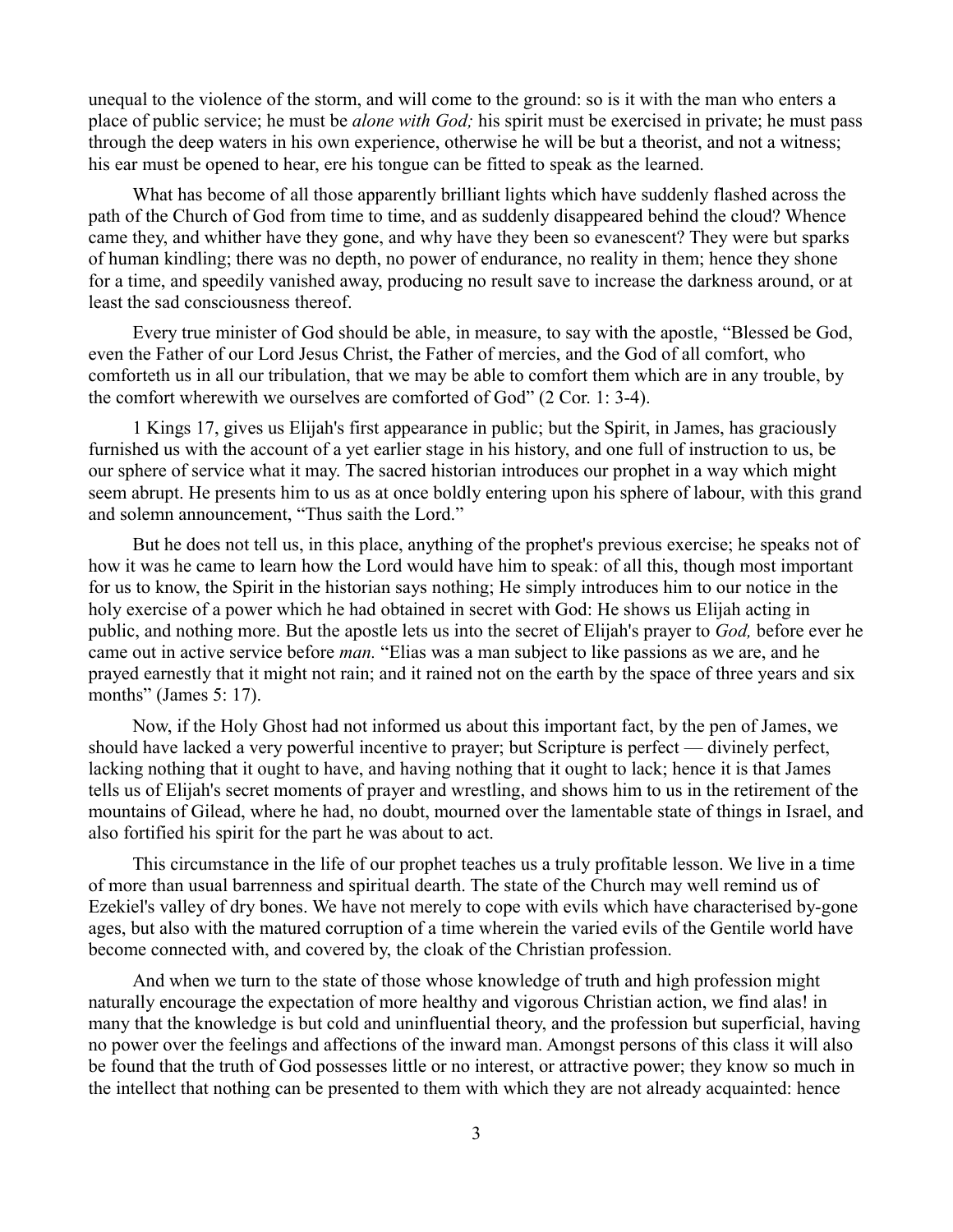the lifelessness with which they harken to every statement of truth.

In such a condition of things, what is the resource of the faithful one? To what should he betake himself? Prayer; patient, persevering prayer; secret communion with God; deep and real exercise of soul in His presence, where alone we can arrive at a true estimate of ourselves, and things around us: and not only so, but also obtain spiritual power to act for God amongst our brethren, or toward the world without.

"Elias was a man of like passions with us;" and he found himself in the midst of dark apostasy, and wide-spread alienation of heart from God. He beheld the faithful failing from amongst the children of men; he saw the tide of evil rising around him, and the light of truth fast fading away: the altar of Baal had displaced the altar of Jehovah, and the cries of the priests of Baal had drowned the sacred songs of the Levites; in a word, the whole thing was one vast mass of ruin before his view. He felt it; he wept over it; he did more — "he *prayed earnestly."*

Here was the resource — the sure unfailing resource of the grieved prophet; he retreated into the presence of God; he poured out his spirit there, and wept over the ruin and sorrow of his beloved people; he was really engaged about the sad condition of things around him, and therefore prayed about it — prayed as he ought, not coldly, formally, or occasionally, but "earnestly," and perseveringly.

This is a blessed example for us. Never was there a time when fervent prayer was so much needed in the Church of God as at this moment. The devil seems to be exerting all his malignant power to crush the spirits and hinder the activities of the people of God; with some, he makes use of their public engagements; with others, their domestic trials; and with others, personal sorrow and conflict; in a word, "There are many adversaries," and nothing but the mighty power of God can enable us to cope with them and come off victorious.

But Elijah was not merely called to pass unscathed, as an individual, through the evil; he was called to exert an influence upon others: he was called to act for God in a degenerate age; he had to make an effort to bring his nation back to the God of their fathers; how much more, therefore, did he need to seek the Lord in private; to gather up spiritual strength in the presence of God, whereby alone he could not only escape himself, but be made an instrument of blessing to others also. Elijah felt all this, and therefore "he prayed earnestly that it might not rain."

Thus it was he brought God into the scene, nor did he fail of his object. "It rained not." God will never refuse to act when faith addresses Him on the ground of His own glory, and we know it was simply upon this ground that the prophet addressed Him. It could afford him no pleasure to see the land turned into a parched and sterile wilderness, or his brethren wasted by famine and all its attendant horrors. No; it was simply to turn the hearts of the children to the fathers — to bring the nation back to its early faith — to eradicate those principles of error which had taken fast hold of the minds of the people: for such ends as these did our prophet pray earnestly that it might not rain, and God darkened and heard, because the prayer was the offspring of His Spirit in the soul of His dear servant.

Truly we may say, *it is good to wait upon God:* it not only leads to happy results as seen in God's answer to it, but there is also much sweetness and comfort in the exercise itself. How truly happy it is for the tried and tempted believer to find himself along with God! how blessed to allow his spirit to flow out, and his affections to ascend to Him who alone is able to lift him above the depressing power of present things into the calmness and light of His own most blessed presence! May we all be found, then, waiting more upon God — making the very difficulties of our day an occasion for drawing near to the mercy-seat, and then we shall not only exert a salutary influence in our respective spheres, but our own heart will be comforted and encouraged by private waiting upon our Father, for the promise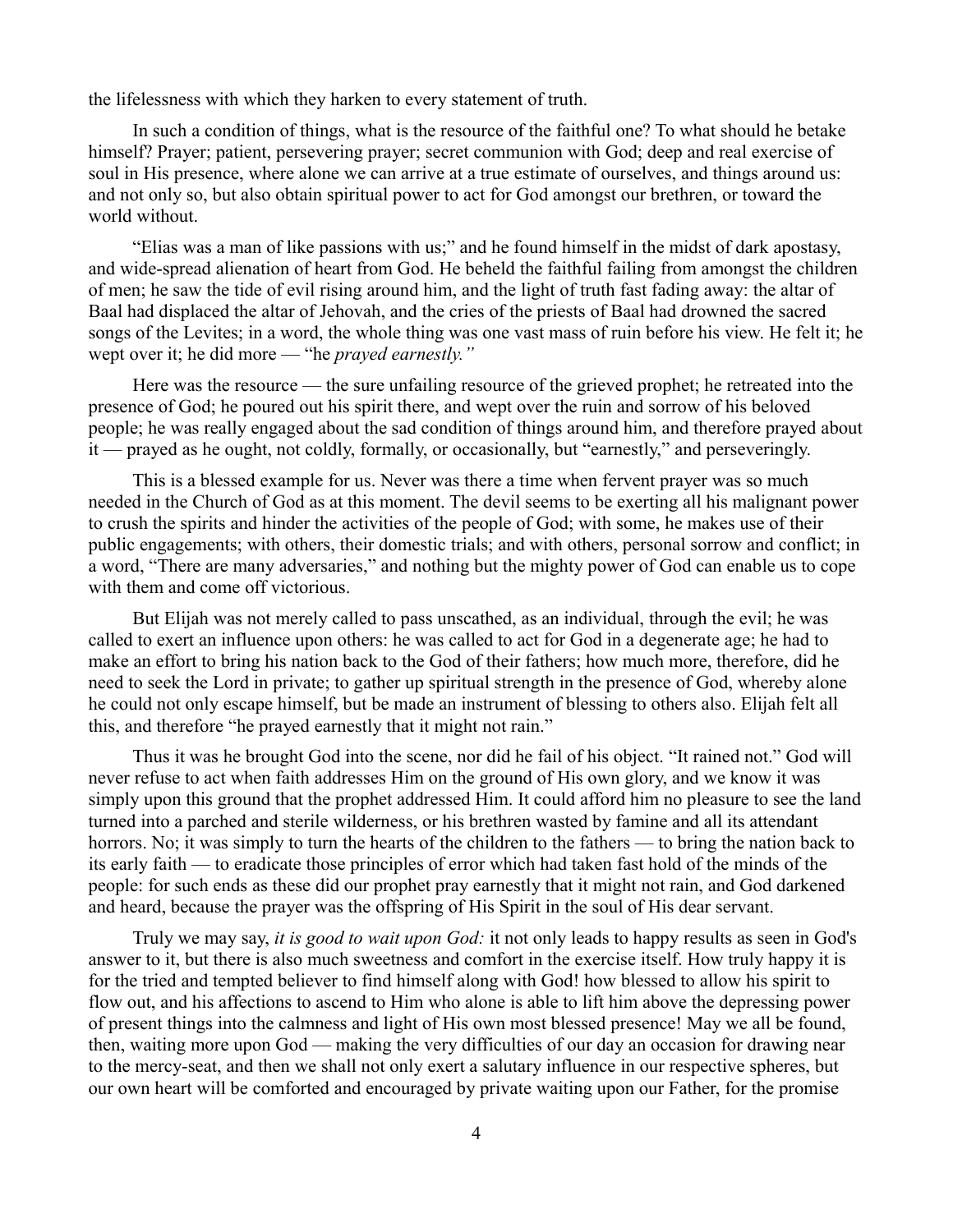has never yet failed, "They that wait on the Lord shall renew their strength!" Precious promise! May we make full proof of it!

Thus, Elijah the Tishbite entered upon his path of service; he came forth armed from the sanctuary of God with divine power to deal with, and act upon, his fellow-men. There is much power in the words, "as the Lord God of Israel liveth *before whom I stand";* they bring before us in a very special way the basis on which the soul of this eminent servant of God was resting, as also the principle which sustained him in his course of service. He stood before "*the Lord God of Israel,"* and so standing, he could speak with a measure of power and authority.

But how very little did Ahab know of the secret exercises of Elijah's soul, ere he had thus come forth to speak to his conscience! He knew not that Elijah had been on his knees in secret before he presented himself in public. He knew nothing of all this, but Elijah did, and hence he could boldly confront the very head of the evil; he could speak to king Ahab himself, and announce to him the judgements of an offended God. In this, our prophet may be viewed as a fine model for all who are called upon to speak in the name of the Lord.

All who are so called should feel themselves, in virtue of their divine commission, entirely lifted above the influence of human opinion. How often does it happen that men who can speak with a measure of power and liberty in the presence of some, are before others cramped, and, it may be, altogether hindered! This we know would not be the case did they but realize with distinctness, not only that they had received their commission from on high, but also that they executed it in the presence of *the living God.* The messenger of the Lord should never be affected by those to whom he delivers his message; he should be above them, while at the same time he takes the humble place of a servant. His language should be, "But with me it is a very small matter that I should be judged of you, or of man's judgement" (*anthropines hemeras*).

This was pre-eminently the case with our blessed Master. How little was He affected by the thoughts or judgements of those to whom He spoke! They might thwart, oppose, and reject, but that never led Him for a moment to lose sight of the fact that He was sent of God. He carried with Him, throughout His entire course, the holy, soul-sustaining assurance expressed in the synagogue of Nazareth, "The Spirit of the Lord is upon Me, because He hath anointed Me to preach the gospel to the poor," etc. (Luke 4: 18). Here was the basis of His ministry as Son of man. It was "in the power of the Spirit," and hence He ever felt Himself to be the minister of God, and as such raised quite above the influence of those with whom He had to do. "My doctrine is not Mine," said He, "but His that sent Me." He could truly say, "The Lord God of Israel, *before whom I stand:"* He was ever "the Lord's messenger," speaking "in the Lord's message unto the people" (Hag. 1: 13).

And should not all who fill the place of servants or messengers of the Lord, seek to know more of this holy elevation of mind above men and circumstances? Should they not aim at being less under the power of human thoughts and feelings? What have we to do with the thoughts of men about us? Nothing. Whether they will hear, or whether they will forbear; whether they will accept, or whether they will reject; whether we shall be highly esteemed for our work's sake, or made of no reputation still let it be our aim, our constant aim, to "approve ourselves as the ministers of God."

But observe further, the power and authority with which our prophet speaks, "There shall not be dew nor rain these years but according to my word." He felt such perfect assurance in the fact that he was standing in the Lord's presence, and speaking the Lord's words, yea, that he was thoroughly identified with Him, that he could say, "according to my word."

Such was the privilege of the Lord's messenger, when delivering the Lord's message. Such are the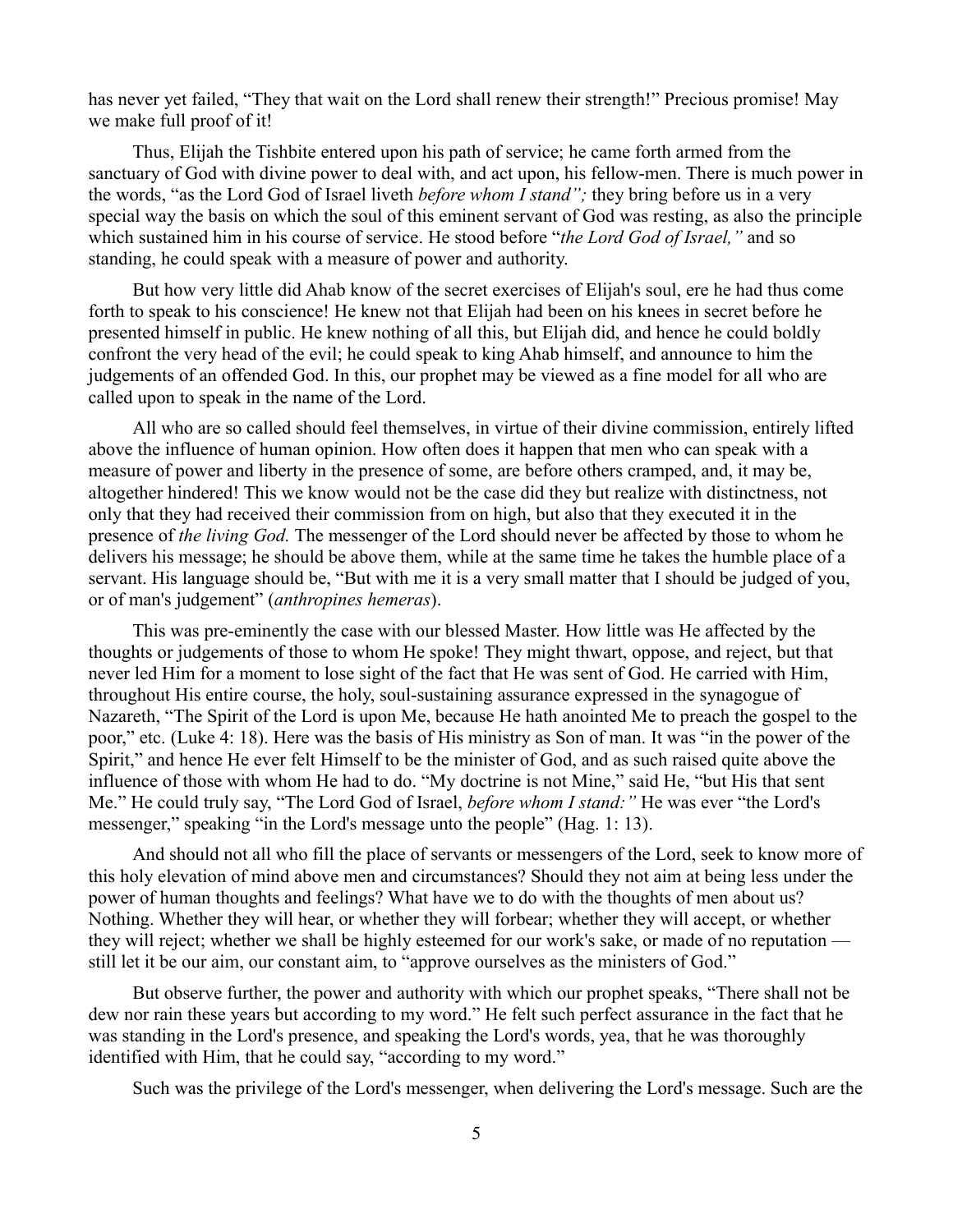wondrous results of secret prayer. "Elias was a man of like passions as we are, and he prayed earnestly that it might not rain; and it rained not on the earth by the space of three years and six months." May it prove a powerful incentive to all those who desire to act for God in this day of weakness! We want to be more in the presence of God, in the real sense of our need; if we felt our need more, we should have more of *the spirit of prayer.* And it is the spirit of prayer we want — that spirit which puts God in His own proper place of *giver,* and us into our proper place of *receivers.* 

But how often are we deceived by the mere form of prayer — with the formal utterance of words which have no reality in them! There are many who make a kind of god of prayer — many who let their very prayers get between their souls and the God of prayer. This is a great snare. We should always take care that our prayers are the natural outflow of the Spirit within us, and not of the mere superstitious performance of what we think ought to be done.

[I would offer a few words here on the subject of united prayer among Christians, an exercise which seems so sadly neglected by us at a time when it is so specially needed. It will be generally found that collective life and energy. service and testimony, will be in proportion to the measure of collective waiting upon God. Where there are not public prayer-meetings. there is sure to be a lack of service and testimony; the interests of the Church of God are not realized, and, as a consequence. the things of earth occupy a place of undue prominence in the minds of Christians. If *we felt* our collective weakness, there would be a collective utterance of that weakness, and, moreover, a renewal of our collective strength. Now I think it will be found that all important movements among the people of God have been the result of united heartfelt prayer. And surely we may say it is natural that it should be so. We are not to expect that God will pour forth His reviving grace on those who rest satisfied with their deadness and coldness. The word is, "Open thy mouth wide, and I will fill it." If we will not open our mouths, how can they be filled? If we are satisfied with what we have, how can we expect to get more? Let it be, therefore, the aim of the Christian reader to stir up his fellow-Christians around him to seek the Lord in united prayer, and, he may be assured of it, the happy results evils speedily be seen.]

#### **Part 2**

#### **THE PROPHET IN RETIREMENT**

Hardly had our prophet delivered his testimony when he was again called away from public observation into retirement and solitude. "And the word of the Lord came unto him, saying, Get thee hence, and turn thee eastward, and *hide thyself* by the brook Cherith, that is before Jordan."

These words are full of deep instruction. Elijah had taken a very prominent place in the presence of Israel, and though his having done so was the result of previous retirement and exercise of soul in the presence of God, yet did the faithful One for whom he was acting see it needful to have him away again into privacy, that so he might not only occupy a high place in the presence of his brethren, but also a low place in the presence of God. All this is full of teaching for us. We must be kept low. Flesh must be crushed. Our time of *training in secret,* must far exceed our time of *acting in public.* Elijah stood, as it were, for a brief moment, in public testimony, and that too, after having been alone with God, and he must at once be led away into seclusion for three years and a half.

Oh! how little can man be trusted — how badly can we bear to be set in a place of honour! How soon we forget ourselves and God! We shall see presently, how much our honoured prophet needed to be thus kept in retirement. The Lord knew his temperament and tendencies, and dealt with him accordingly. It is truly humiliating to think how little we can be trusted in the way of public testimony for Christ; we are so full of self; we vainly imagine that *we* are something, and that God will do much by us hence it is that we need, like our prophet, to be told to "hide ourselves," to get away from public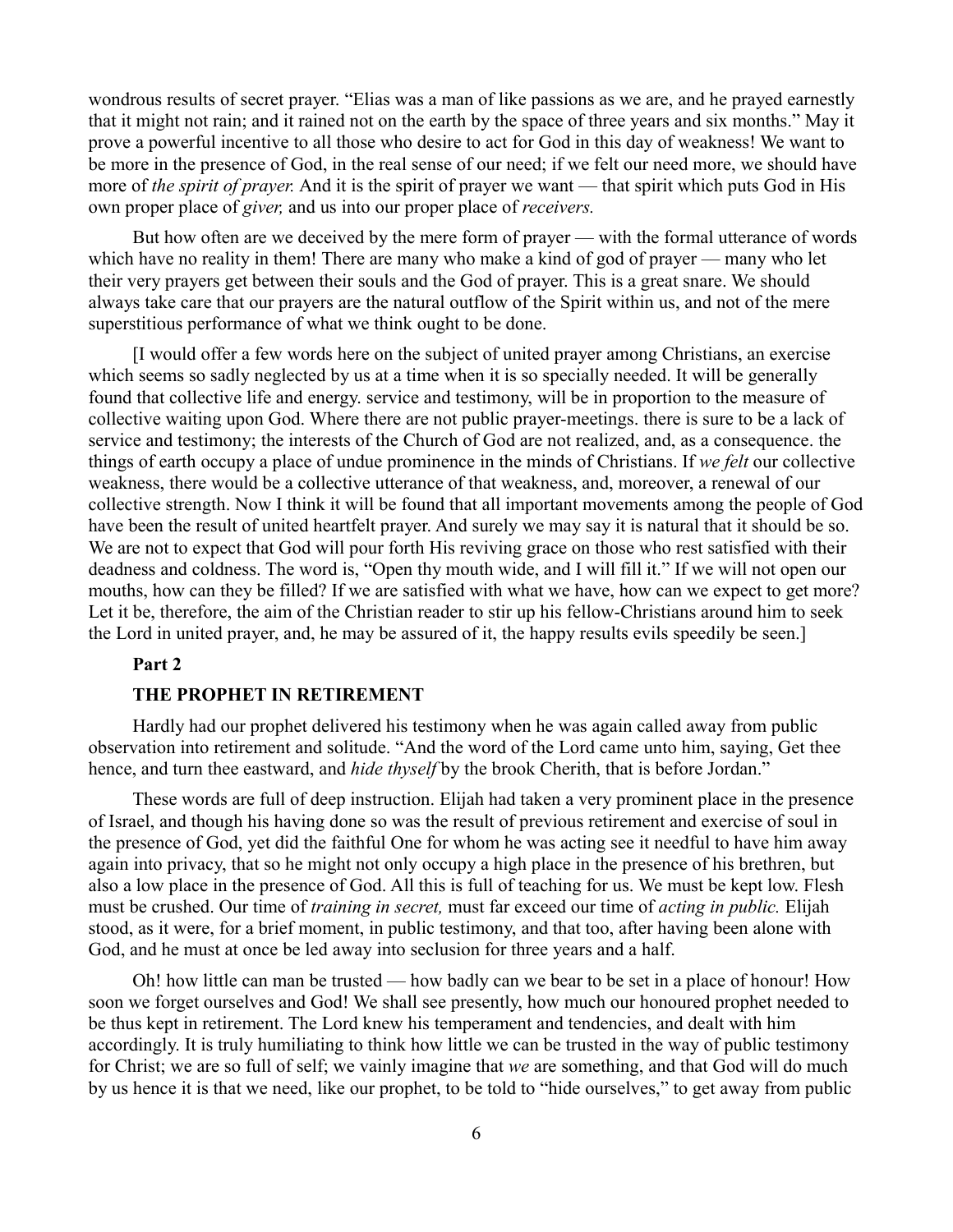view, that we may learn, in the holy calmness of our Father's presence, our own proper nothingness.

And the spiritual mind can at once see the importance of all this. It would never do to be always before the eye of man; no creature could stand it: the Son of God Himself constantly sought the solitary place, apart from the din and bustle of the city, where He might enjoy a quiet retreat for prayer, and of secret communion with God. "Jesus went unto the Mount of Olives." "Rising up a great while before day, He departed into a solitary place and there prayed."

But it was not because He needed to hide Himself, for His entire path on earth was, blessed be His name, a hiding of self. The spirit of His ministry is brought out in these words, "My doctrine is not Mine, but His that sent Me." Would that all the Lord's servants knew more of this! We all want to hide self more — much more than we do.

The devil acts so on our poor silly hearts; our thoughts so revolve round ourselves; yea, we so often make our very service, and the truth of God, a pedestal on which to show forth our own glory. No marvel, therefore, that we are not much used: how could the Lord make use of agents who will not give Him the glory? How can the Lord use Israel, when Israel is ever prone to vaunt himself? Let us then pray to be made more truly humble, more self-abased, more willing to be looked upon as "a dead dog, or a flea," or "the off-scouring of all things," or nothing at all, for the name of our gracious Master.

In His lonely retreat by the brook Cherith, Elijah was called to sojourn many days; not, however, without a precious promise from the Lord God of Israel in reference to his needed provision, for he went accompanied by the gracious assurance, "I *have commanded* the ravens to feed thee there." The Lord would take care of His dear servant while hidden from public view, and minister to his necessities, even though it should be by the instrumentality of ravens. What a strange provision! What a continual exercise of faith was there involved in being called to look out for the daily visits of birds that would naturally desire to devour the prophet's meal! But was it upon the ravens that Elijah lived? Surely not. His soul reposed in the precious words, "I *have commanded."* It was God, and not the ravens, for him. He had the God of Israel with him in his hiding place — he lived by faith. And how truly blessed for the spirit thus to cling, in unaffected simplicity, to the promise of God!

How happy to be lifted above the power of circumstances, in the apprehension of God's presence and care! Elijah was hiding himself from man, while God was showing Himself to Elijah. This will ever be so. Let us only set self aside, and we may be assured that God will reveal Himself in power to our souls. If Elijah had persisted in occupying a prominent and a public place, he would have been left unprovided for. *He must be hidden,* for the streams of divine provision and refreshment only flowed for him in the place of retirement and self-abasement. "I have commanded the ravens to feed thee *there."* If the prophet were anywhere else but "*there"* he would have gotten nothing at all from God.

What teaching for us in all this! Why are our souls so lean and barren? Why do we so little drink of the streams of divinely provided refreshment? Because we are not hiding self sufficiently. We cannot expect that God will strengthen and refresh us for the purpose of earthly display. He will strengthen us for Himself. If we could but realize more that we are "not our own," we should enjoy more spiritual power.

But there is also much meaning in the little word "*there."* Elijah should be "*there"* and nowhere else, in order to enjoy God's supplies; and just so is it with the believer now; he must know where God would have him to be, and there abide. We have no right to choose our place, for the Lord "orders the bounds of our habitation," and happy for us is it to know this, and submit to His wise and gracious ordering. It was at the brook Cherith, and there alone, that the ravens were commanded to convey bread and flesh to the prophet; he might wish to sojourn elsewhere, but, if he had done so he should have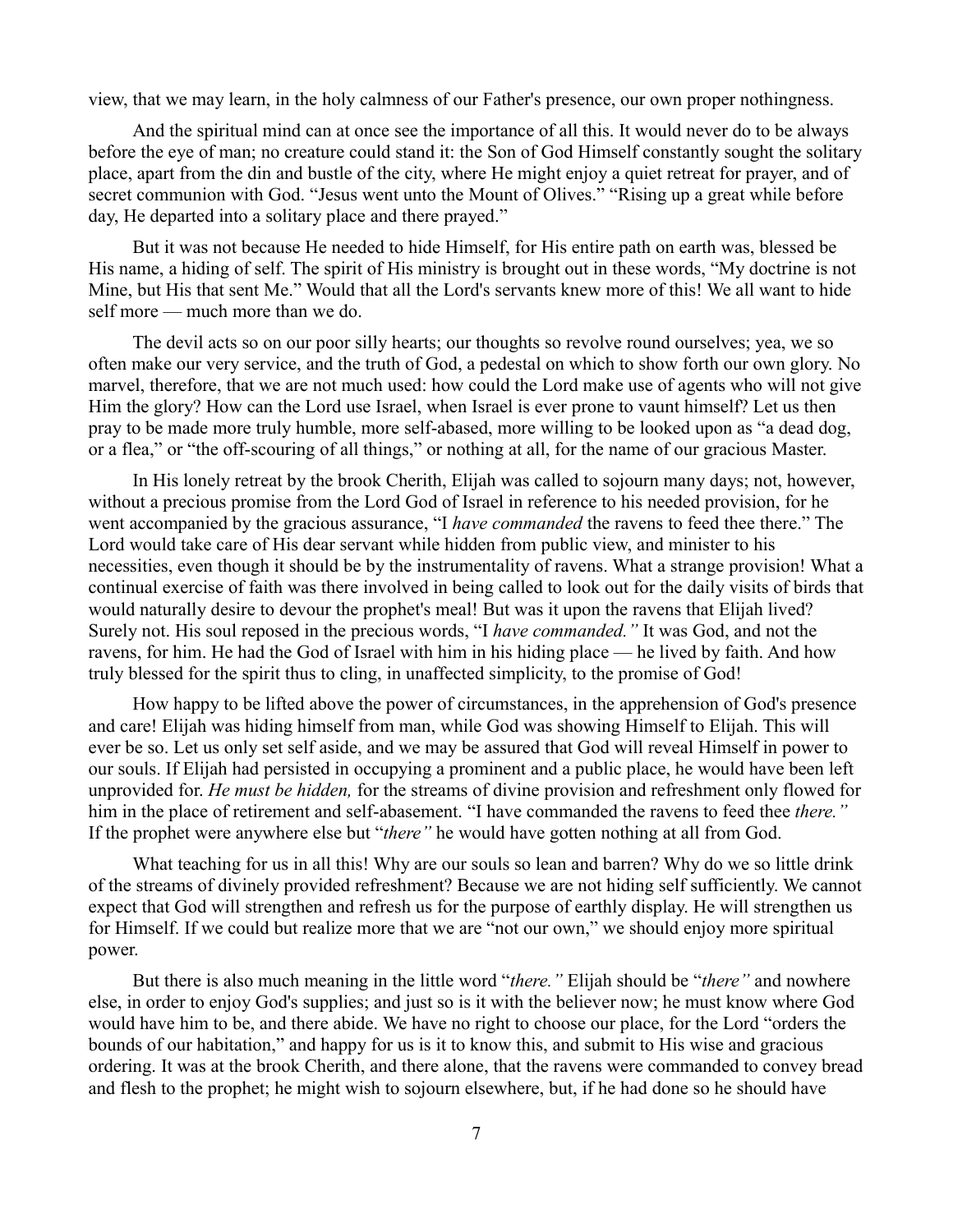provided for himself: how much happier to allow God to provide for him! So Elijah felt, and therefore he went to Cherith, for the Lord had "commanded the ravens to feed him *there."* The divinely appointed provision is alone to be had in the divinely appointed place.

Thus was Elijah conveyed from solitude to solitude. He had come from the mountains of Gilead, with a message from the Lord God of Israel to Israel's king, and having delivered that message, he was again conducted, by the hand of God, into unbroken solitude, there to have his spirit exercised, and his strength renewed in the presence of God.

And who would be without those sweet and holy lessons learnt in secret? Who would lack the training of a Father's hand? Who would not long to be led away from beneath the eye of man, and above the influence of things earthly and natural, into the pure light of the Divine Presence, where self and all around are viewed and estimated according to the judgement of the sanctuary? In a word, who would not desire to be alone with God? — alone, not as a merely sentimental expression, but really, practically, and experimentally alone; alone like Moses at the mount of God; alone, like Aaron in the holiest of all; alone, like our prophet at the brook Cherith; alone, like John in the island of Patmos; and above all, alone, like Jesus on the mount.

And here, let us inquire what it is to be alone with God. It is to have self and the world set aside; to have the spirit impressed with thoughts of God and His perfections and excellencies; to allow all His goodness to pass before us; to see Him as the great Actor *for* us, and *in us;* to get above flesh and its reasonings, earth and its ways, Satan and his accusations; and, above all, to feel that we have been introduced into this holy solitude, simply and exclusively through the precious blood of our Lord Jesus Christ.

These are some of the results of our being alone with God. But, in truth, it is a term which one can hardly explain to another, for each spiritually-minded saint will have his own feelings on the subject, and will best understand what it means in his own case. This, at least, we may well crave, to be truly found in the secret of our Father's presence; to be done with the weariness and wretchedness of endeavouring to maintain *our character,* and to know the joy, the liberty, the peace, and unaffected simplicity of the sanctuary, where God in all His varied attributes and perfections rises before our souls and fills us with bliss ineffable.

To find my place within the veil,

To know that God is mine

Are springs of joy that will not fail,

Unspeakable, divine.

But, though Elijah was thus happily alone by the brook Cherith, he was not exempt from the deep exercise of soul consequent upon a life of faith. The ravens, it is true, in obedience to the divine command, paid him their daily visits, and Cherith flowed on in its tranquil and uninterrupted course, so that the prophet's bread was given him, and his water was sure, and thus, as far as he was personally concerned, he might forget that the rod of judgement was stretched out over the land.

But faith must be put to the test. The man of faith cannot be allowed to settle on his lees; he must be emptied from vessel to vessel; the child of God must pass from form to form in the school of Christ, and having mastered, through grace, the difficulties of one, he must be called to grapple with those of another. It was, therefore, needful that the soul of the prophet should be tried in order that it might be seen whether he was depending upon Cherith, or upon the Lord God of Israel; hence, "it came to pass,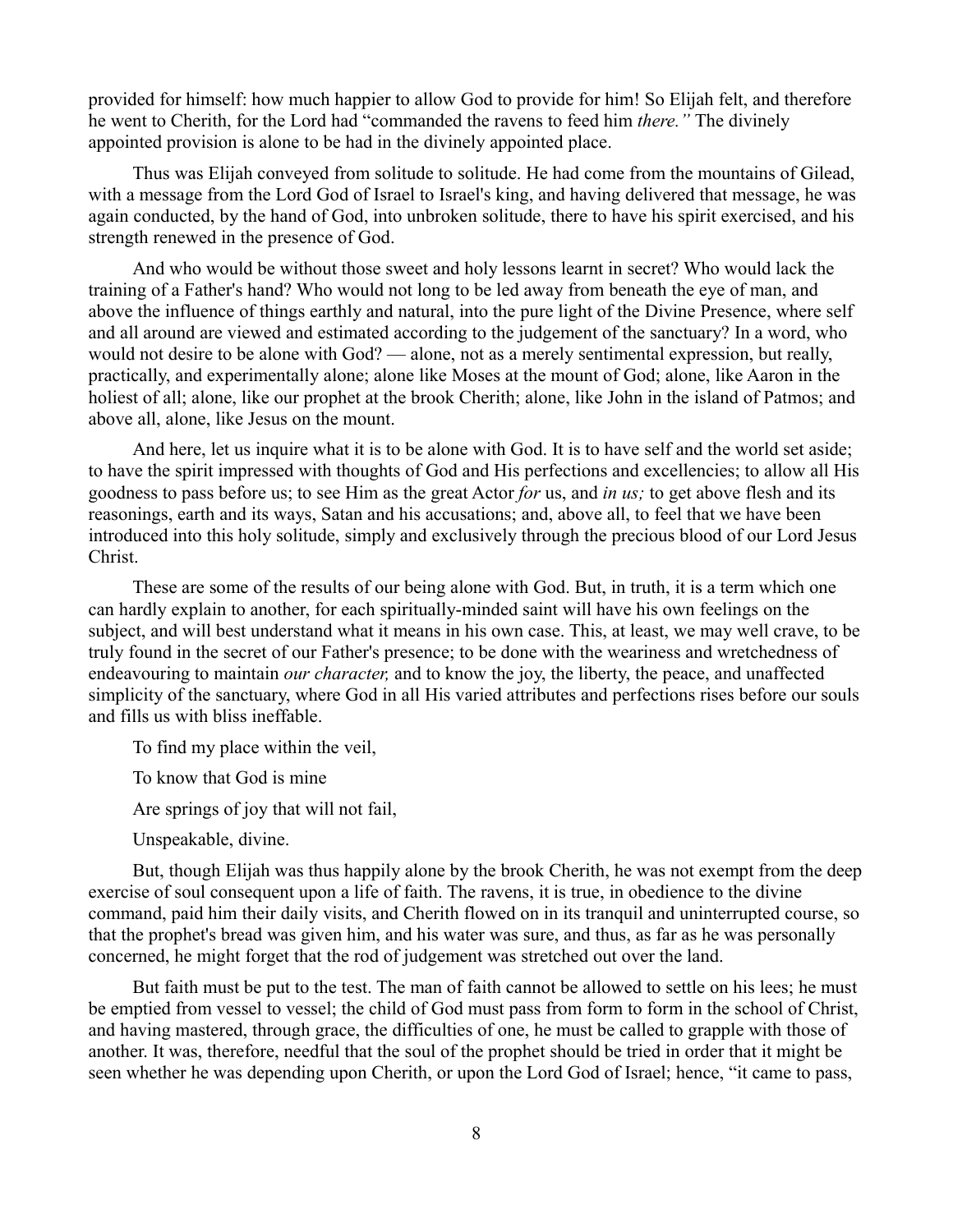after awhile, that *the brook dried up."*

We are ever in danger, through the infirmity of our flesh, of having our faith propped up by circumstances, and when these are favourable, we think our faith is strong, and *vice versa.* But faith never looks at circumstances; it looks straight to God — it has to do exclusively with Him and His promises. Thus it was with Elijah; it mattered little to him whether Cherith continued to flow or not; he could say:

In vain the creature streams are dry,

I have a fountain still.

God was his fountain, his unfailing exhaustless fountain. The brook might yield to the influence of the prevailing drought, but no drought could affect God, and the prophet knew this; he knew that the Word of the Lord was as certain a portion, and as sure a basis in the drying up of Cherith, as it had been during the time of his sojourn upon its banks; and so it was, for "the word of the Lord came to him, saying, Arise, get thee to Zarephath, which belongeth to Zidon, and dwell there; behold I *have commanded* a widow woman there to sustain thee."

Elijah's faith must still rest upon the same immutable basis. "I have commanded." How truly blessed is this! Circumstances change; human things fail; creature streams are dried up, but God and His Word are the same yesterday, to-day, and forever. Nor does the prophet seem to have been the least disturbed by this fresh order from on high. No; for, like Israel of old, he had learned to pitch and strike his tent according to the movement of Jehovah's cloud. The camp, of old, was called to watch attentively the wheels of that heavenly chariot which rolled onward toward the land of rest, and here and there halted in the wilderness to find them out a resting-place; and just so was it with Elijah; he would take up his solitary post by the banks of Cherith, or tread his weary way to Zarephath of Zidon in undeviating obedience to "the word of the Lord."

Israel of old were not allowed to have any plans of their own; Jehovah planned and arranged everything for them. He told them when and where they were to move and halt; at various intervals He signified His sovereign pleasure to them by the movement of the cloud above their heads. "Whether it were two days, or a month, or a year, that the cloud tarried upon the tabernacle, remaining thereon, the children of Israel abode in their tents, and journeyed not; but when it was taken up they journeyed. At the commandment of the Lord they rested in their tents, and at the commandment of the Lord they journeyed" (Num. 9: 22-23).

Such was the happy condition of the Lord's redeemed, while passing from Egypt to Canaan. They never could have *their own way,* as regards their movements. If an Israelite had refused to move when the cloud moved, or to halt when it halted, *he would* have been left to starve in the wilderness. The rock and the manna followed them while they followed Jehovah; in other words, food and refreshment were alone to be found in the path of simple obedience. Just so was is with Elijah; he was not permitted to have a will of his own; he could not fix the time of his sojourn at Cherith, nor the time for his removal to Zarephath; "the word of the Lord" settled all for him, and when he obeyed it he found sustenance.

What a lesson for the Christian in all this! The path of obedience is alone the path of happiness. If we were more successful in doing violence to self, our spiritual condition would be far more vigorous and healthy than it is. Nothing so ministers to health and vigour of soul as undeviating obedience; there is strength gained by the very effort to obey. This is true in the case of all, but specially so as regards those who stand in the capacity of ministers of the Lord. Such must walk in obedience if they would be used in ministry.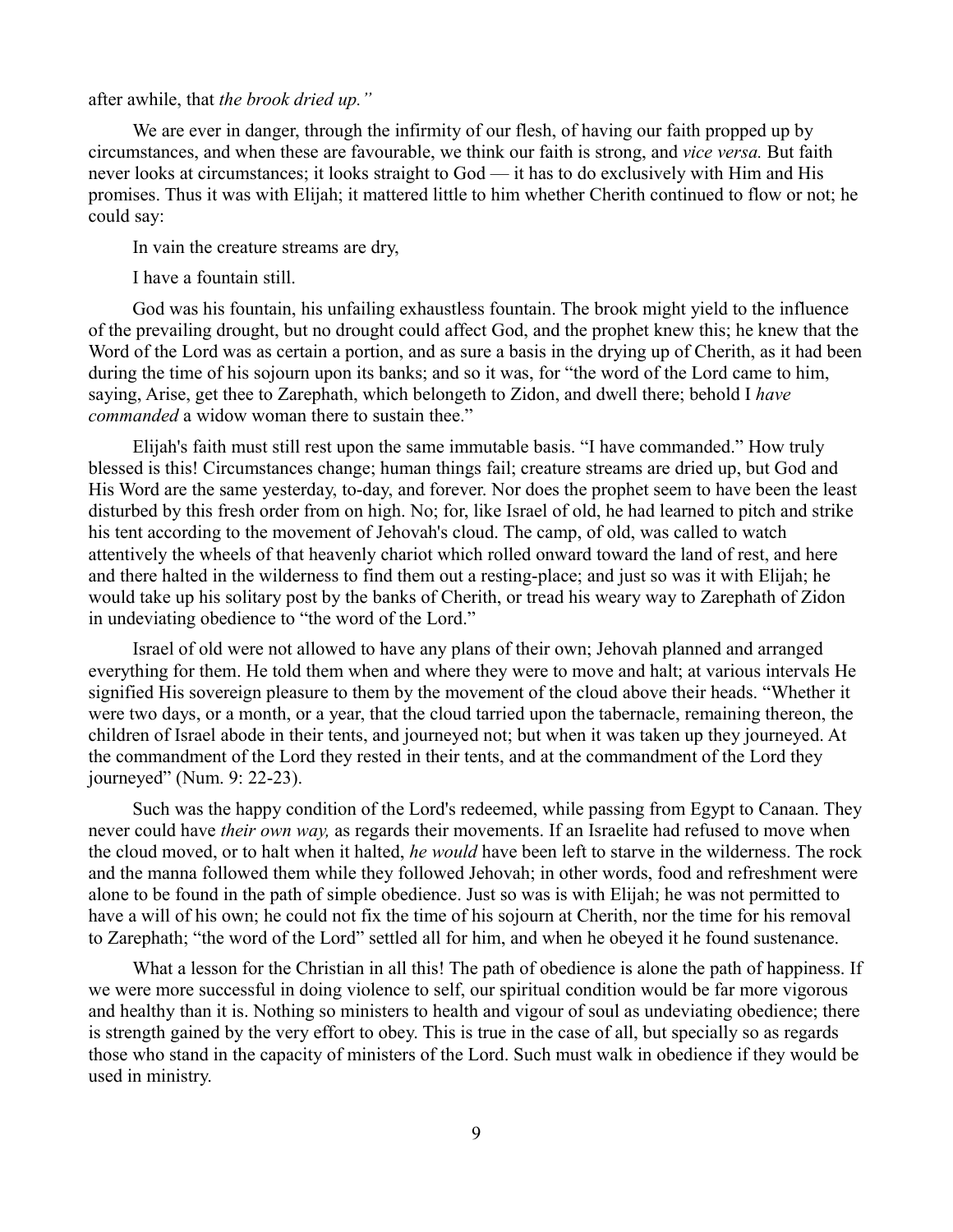How could Elijah have said, as he afterwards did, upon mount Carmel, "If the Lord be God, *follow Him,* " if his own private path had exhibited a wilful and rebellious spirit? Impossible. The path of a servant must be the path of obedience, otherwise he ceases to be a servant. The word *servant is* as inseparably linked with *obedience,* as is *work* with *workman.* "A servant," as another has observed, "must move when the bell rings."

Would that we were all more alive to the sound of our Master's bell, and more ready to run in the direction in which it summons us. "*Speak, Lord, for Thy servant heareth."* Here is our proper language. Whether the Word of the Lord summons us from our retirement into the midst of our brethren, or from thence into retirement again, may our language ever be, "Speak, Lord for Thy servant heareth." The Word of the Lord, and the attentive ear of a servant, are all we need to carry us safely and happily onward.

Now, this path of obedience is by no means an easy one; it involves the constant abandonment of self, and can only be pursued as the eye is steadily kept on God, and the conscience kept under the action of His truth. True, there is a rich reward in every act of obedience, yet flesh and blood must be set aside, and this is no easy work. Witness the path of our prophet. He was first called to take his place by the brook Cherith, to be fed by ravens! How could flesh and blood understand this?

Then again, when the brook failed, he is called away to a distant city of Zidon, there to be nourished by a destitute widow who seemed to be at the very point of dying of starvation! Here was the command: "Arise, get thee to Zarephath, which belongeth to Zidon, and dwell there: behold, I have commanded a widow woman there to sustain thee."

And what confirmation did Elijah derive from appearances, upon his arrival at this place? None whatever; but everything to fill him with doubts and fears had he been looking at circumstances in the matter. "So he arose, and went to Zarephath. And when he came to the gate of the city, behold, the widow woman was there gathering of sticks; and he called to her, and said, Fetch me, I pray thee, a little water in a vessel, that I may drink. And as she was going to fetch it, he called to her, and said, Bring me, I pray thee, a morsel of bread in thine hand. And she said, As the Lord thy God liveth, I have not a cake, but a handful of meal in a barrel, and a little oil in a cruse: and behold, I am gathering two sticks, that I may go in and dress it for me and my son, that we may eat it, and die."

This was the scene that presented itself to the eye of the prophet when he had arrived at his divinely appointed destination. Truly a gloomy and depressing one to flesh and blood. But Elijah conferred not with flesh and blood; his spirit was sustained by the immutable Word of Jehovah; his confidence was based upon the faithfulness of God, and he needed no aid from things around him. The horizon might look dark and heavy to mortal vision, but the eye of faith could pierce the clouds, and see beyond them all "the firm foundation which is laid for faith in Jehovah's excellent word."

How precious, then, is the Word of God! Well might the psalmist say, "Thy testimonies have I taken as an heritage forever." Precious heritage! Pure, incorruptible, immortal truth! How should we bless our God for having made it our inalienable portion — a portion which, when all sublunary things shall have vanished from view, when the world shall have passed away and the lust thereof, when all flesh shall have been consumed as withered grass, shall prove to the faithful a real, an eternal, an enduring substance. "Thanks be to God for His unspeakable gift."

But what were the circumstances which met the prophet's eye upon his approach to Zarephath? A widow and her son starving, two sticks, and a handful of meal! And yet the word was, "I have commanded a widow woman there to sustain thee." How trying, how deeply mysterious, was all this!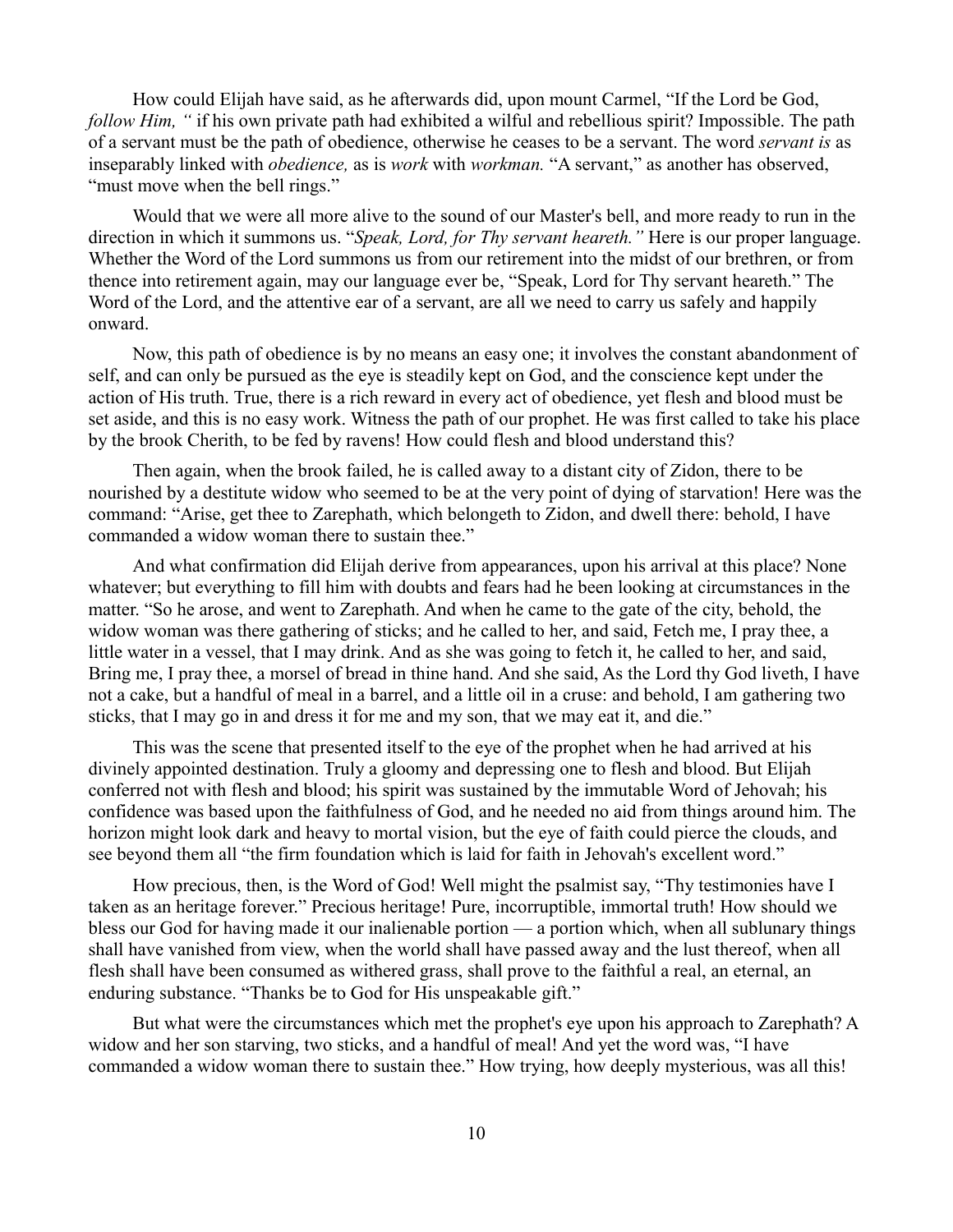Elijah, however, staggered not at the promise of God through unbelief, but was strong in faith, giving glory to God. He knew that it was the Most High and Almighty God, the possessor of Heaven and earth, that was to meet his necessities; hence, though there had been neither oil nor meal, it would have made no matter to him, for he looked beyond circumstances to the God of circumstances. He saw not the widow, but God. He looked not at the handful of meal, but at the divine command; therefore his spirit was perfectly calm and unruffled in the midst of circumstances which would have crushed the spirit of one walking by sight, and he was able, without a shadow of doubt, to say "Thus saith the Lord God of Israel, The barrel of meal shall not waste, neither shall the cruse of oil fail, until the day that the Lord sendeth rain upon the earth."

Here we have the reply of faith to the language of unbelief. "Thus saith the Lord" settles everything. The moment the spirit apprehends God's promise, there is an end to the reasonings of unbelief. Unbelief puts circumstances between the soul and God; faith puts God between the soul and circumstances. This is a very important difference. May we walk in the power and energy of faith, to the praise of Him whom faith ever honours!

But there is another point in this lovely scene to be particularly noticed: it is the way in which death ever hovers around the spirit of one not walking by faith. "That we may eat it and die" is the language of the widow. Death and unbelief are inseparably linked together. The spirit can only be conducted along the path of life by the energy of faith: hence if faith be not in energy, there is no life, no power, no elevation.

Thus was it with this poor widow: her hope of life was based upon the barrel of meal and the cruse of oil: beyond these she saw no springs of life, no hope of continuance. Her soul knew not as yet the real blessedness of communion with the living God to whom alone belong the issues from death. She was not yet able against hope to believe in hope. Alas, what a poor, frail, tottering thing is that hope which rests only on a cruse of oil and a barrel of meal! How scanty must be those expectations which only rest on the creature!

And are we not all but too prone to lean upon something quite as mean and paltry in God's view as a handful of meal? Truly we are; and it must be so where God is not apprehended by the soul. To faith it is either God or nothing. A handful of meal will afford, in the hand of God and to the view of faith, as efficient materials as the cattle upon a thousand hills. "We have here but five loaves and two small fishes; but *what are these amongst so many?"* This is the language of the human heart; but faith never says what are *these* amongst so many? but what is *God* among so many? Unbelief says *we* are not able; faith says, but *God is* well able.

And would it not be well, ere we turn from this interesting point in our subject, to apply these principles to the poor, conscience-smitten sinner? How often is such an one found clinging to some vain resource for the pardon of his sins, rather than to the accomplished work of Christ upon the cross, which has forever satisfied the claims of divine justice, and ought therefore, surely, to satisfy the cravings of his guilty conscience.

"I have no man, when the water is troubled, to put me into the pool; but while I am coming, another steppeth down before me." Such is the language of one who had not as yet learned to look beyond all human aid, straight to Jesus. "*I have no man,"* says the poor, guilty, unbelieving sinner: but I have *Jesus,* says the believer; and he may add, Thus saith the Lord, The cleansing efficacy of the blood shall not fail, nor its preciousness diminish, until the time that the Lord shall have safely housed His ransomed forever in His own heavenly mansions.

Hence, if these pages should meet the eye of any poor, halting, trembling, fearful sinner, I would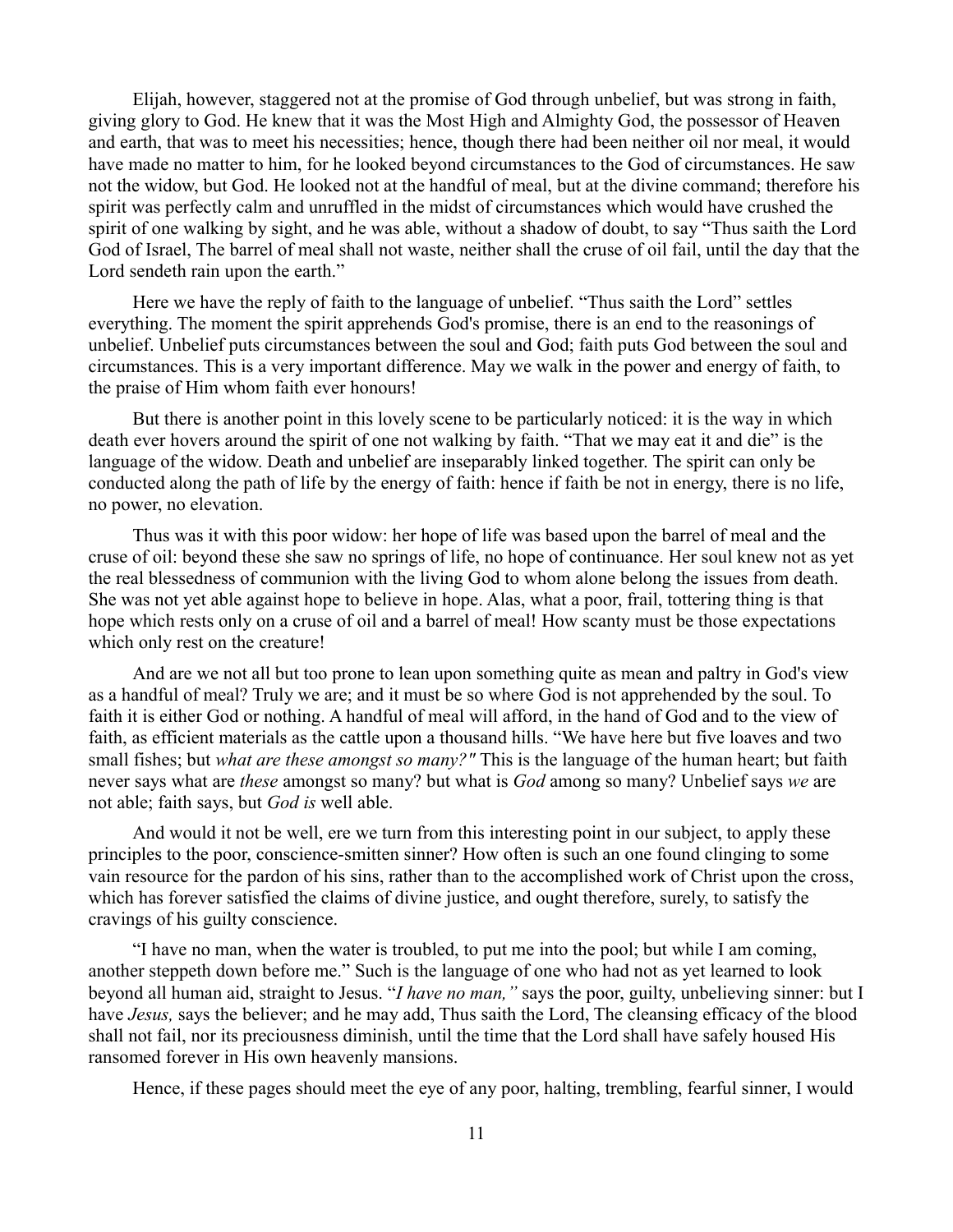invite him to take comfort from the precious truth that God has, in His infinite grace, set the cross of Jesus between him and his sins, if only he will believe the divine testimony. The great difference between a believer and an unbeliever is this: the former has Christ between him and his sins; the latter has his sins between him and Christ.

Now, with the former, Christ is the all-engrossing object: he looks not at the enormity of his sin, but at the value of the blood and the preciousness of the person of Christ: he knows that God is not now on the judgement-seat, but on the mercy-seat: if He were on the former, His thoughts would be simply occupied about the question of sin, but being on the latter, His thoughts are, blessed be His name, as purely occupied about the blood. Oh for more simple and abiding communion with the mind of Heaven, and more complete abstraction from the things and thoughts of earth! The Lord grant more of both to all His saints!

It has been already observed that the man of faith must be emptied from vessel to vessel; each successive scene and stage of the believer's life is but his entrance upon a new form in the school of Christ, where he has to learn some fresh and, of course, more difficult lesson.

But, it may be asked, what more trying circumstances had Elijah to grapple with at Zarephath than at Cherith? Was it not better to be cast upon human sympathies than to have ravens as his channel of supply? And further, was it not more pleasing to the spirit to be domesticated with human beings than to dwell in the loneliness and solitude of the brook Cherith? All this might have been so, no doubt; yet solitude has its sweets, and association its trials. There are selfish interests which work amongst men, and hinder that refined and exquisite enjoyment which human society ought to yield, and which it will yield, when humanity stands forth in its divinely-imparted perfections.

Our prophet heard no such words as "*me and my son"* when he took up his abode by the brook. There was there no selfish interest acting as a barrier to his sustenance and enjoyment. No, but the moment he passed from his retirement into human society, then he was called to feel that the human heart does not like to have its own objects in the least interfered with; he was called to enter into the deep meaning of the words "*me and my son,"* which unfold the hidden springs of selfishness, which actuate humanity in its fallen condition.

But it will doubtless be observed that it was natural for the widow's heart to entertain thoughts of herself and her son in preference to any one else, and surely it was natural; it is what nature ever does. Harken to the following words of a genuine child of nature: "Shall I then take my bread, and my water, and my flesh that I have killed for my shearers, and give it unto men whom I know not whence they be?" (1 Sam. 25: 11)

Nature will ever seek its own first; nor does it come within the compass of this perishing world so to fill the human soul as to make it overflow for the benefit of others. It is the province of God alone to do this. It is utterly in vain to try to expand the heart of man by any instrumentality save the abundant grace of God. This it is which will cause him to open wide the door of his affections to every needy applicant. Human benevolence may do much where abundant resources prevent the possibility of personal privation, but grace alone will enable a man to trample personal interests under foot to meet the claims of another. "Men will praise thee when thou doest well to thyself." This is the world's principle, and nothing can make us unlearn it but the knowledge of the fact that God has done well for us, and, moreover, that it is our best interest to let Him continue to do so unto the end.

Now it was the knowledge of this *divine* principle that enabled our prophet to say, "Make me thereof a little cake *first* and bring it unto me, and after make for thee and thy son." Elijah was, in his address, simply putting in the divine claim upon the widow's resources; and, as we know, the result of a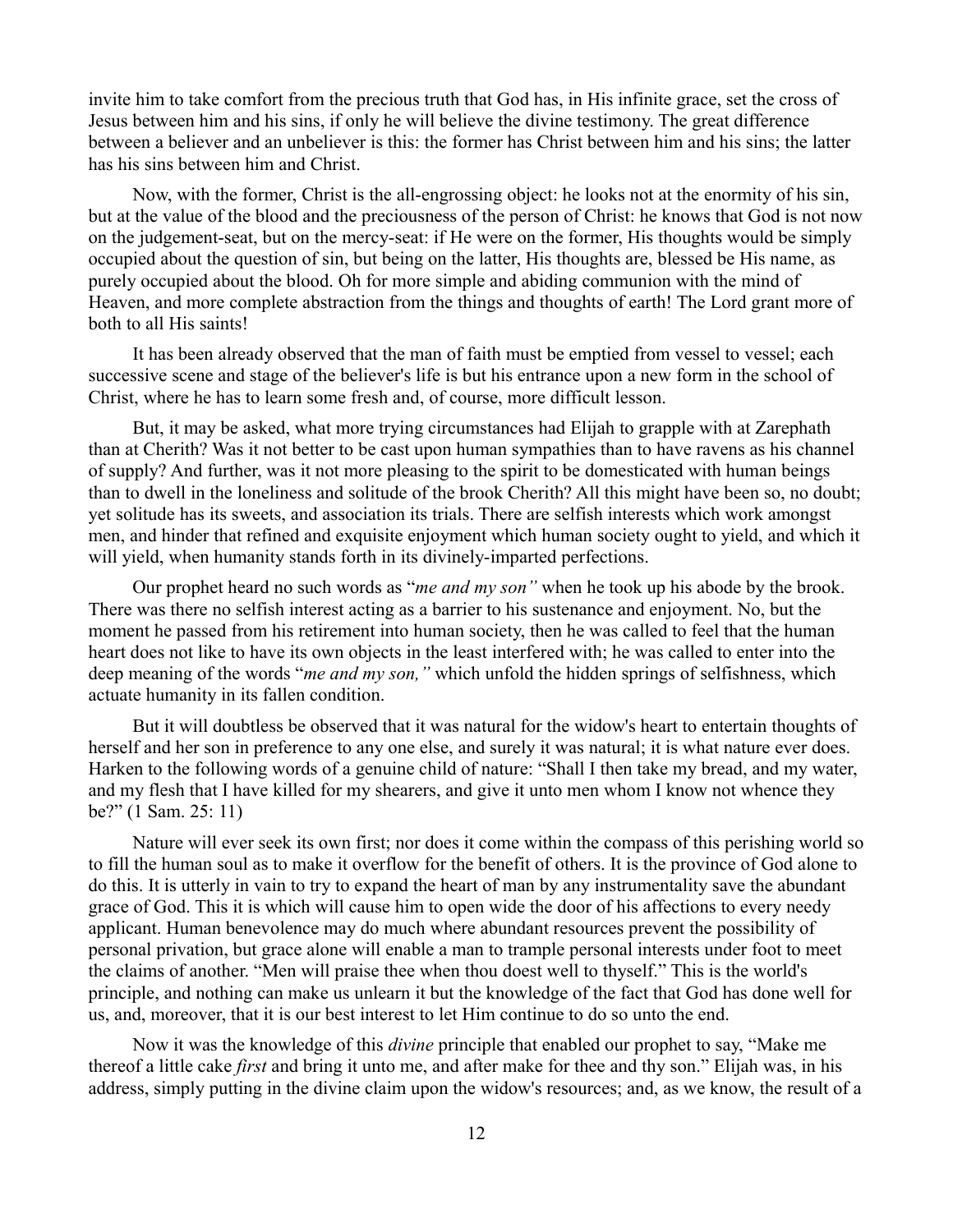true and ready response to that claim will be a rich harvest of blessing to the soul. There was, however, a demand upon the widow's faith in all this. she was called to act a trying and difficult part, in the energy of faith in a divine promise, "Thus saith the Lord God of Israel, The barrel of meal shall not waste, neither shall the cruse of oil fail, until the day that the Lord sendeth rain upon the earth."

And is it not thus with every believer? Undoubtedly it is; we must act in faith. The promise of God must ever constitute the great moving principle in the soul of the Christian. There would have been no room for the exercise of faith on the part of the widow had the barrel been full; but when it was exhausted, when she was reduced to her last handful, to be told to give of that handful to a stranger first, was surely a large demand, to which nothing but faith could have enabled her to respond.

But the Lord often deals with His people as He dealt with His disciples in the matter of feeding the multitude. "This He said to prove them, for He Himself knew what He would do." He frequently tells us to take a step involving considerable trial, and in the very act of taking it we not only see the reason of it, but also get strength to proceed. In fact, all the divine claims upon us for action are based upon the principle involved in the command to the children of Israel of old, "Speak to the children of Israel that they go forward."

Whither were they to go? Through the sea. Strange path! Yet behind this trying command we see grace providing the ability to execute it in the word to Moses, "But lift thou up thy rod, and stretch out thy hand over the sea, and divide it; and the children of Israel shall go on dry ground through the midst of the sea" (Ex. 14: 16). Faith enables a man, being called, to go out not knowing whither he goes.

But there is more than the mere principle of obedience to be learned from this truly interesting scene between Elijah and the widow of Zarephath: we learn, also, that nothing but the superior power of divine grace can lift the human mind above the freezing atmosphere of selfishness in which fallen man lives, and moves, and has his being. The effulgence of God's benevolence shining in upon the soul disperses those mists in which the world is enveloped, and enables a man to think and act upon higher and nobler principles than those which actuate the moving mass around him. This poor widow had left her house influenced by no higher motive than self-interest and self-preservation, and having no more brilliant object before her mind than death.

And is it in any wise different with multitudes around us? Yea, is it a whit better in the case of any unregenerate man on earth? Not a whit. The most illustrious, the most intellectual, the most learned — in a word, every man upon whose spirit the light of divine grace has never shone, will be found, in God's estimation, like this poor widow, influenced by motives of self-interest and self-preservation, and having no brighter prospect before him than death.

The truth of God, however, speedily alters the aspect of things. In the case of the widow it acted most powerfully: it sent her back to her house occupied about and interested for another, and with her soul filled with cheering thoughts of life. And so will it ever be. Let but the soul get into communion with the truth and grace of God, and it is at once delivered from this present evil world, it is turned aside out of the current which is rapidly hurrying millions away upon its surface. It becomes actuated by heavenly motives, and animated by heavenly objects.

Grace teaches a man to live and act for others. The more our souls taste the sweetness of redeeming love, the more earnest will be our desire to serve others. Oh that we all felt more deeply and abidingly the constraining power of the love of Christ, in this day of lamentable coldness and indifference! Would to God we could all live and act in the remembrance that we are not our own, but bought with a price!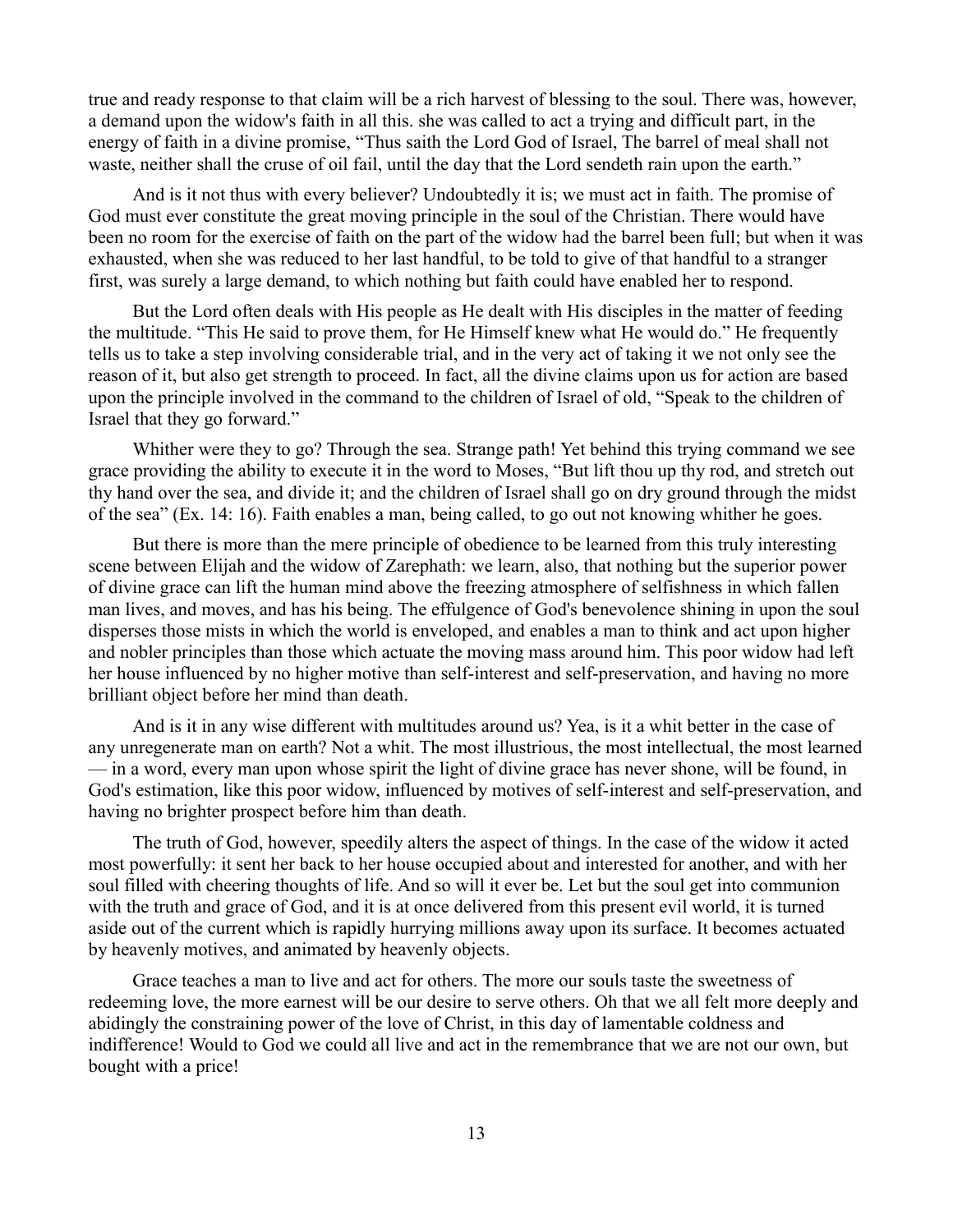The widow of Zarephath was taught this truth. The Lord not only put His claim to the handful of meal and the cruse of oil, but also laid His hand upon her son — the cherished object of her affections. Death visits the house in which the Lord's prophet, in company with the widow and her son, were feeding together on the precious fruits of divine benevolence. "It came to pass, after these things, that the son of the woman, the mistress of the house, fell sick; and his sickness was so sore that there was no breath left in him."

Now this son, as we know, had, in common with herself, stood in her way in the matter of her ready response to the divine claim as put forward by Elijah; hence there is solemn instruction for the saint in the death of this child. So surely as we allow *any object,* whether it be parent or child, husband or wife, brother or sister, to obstruct us in our path of simple obedience and devotedness to Christ, we may rest assured that object will be removed. This widow had given her son a higher place in her thoughts than the Lord's prophet, and the son was taken from her that she might learn that it was not merely, "the handful of meal" that should be held in subjection to the Lord and in readiness for Him, but also her dearest earthly object.

It needs no small measure of the spirit of Christ to hold everything in mere stewardship for God. We are so prone to look upon things as ours, instead of remembering that all we have, and all we are, belongs to the Lord, and should ever be given up at His call. Nor is this a mere matter of rightful obedience; it is for our lasting benefit and happiness.

The widow responded to God's claim on her handful of meal; and what follows? She and her house are sustained for years! Again the Lord lays His hand upon her son; and what follows? Her son is raised from the dead by the mighty power of God, thus teaching her that the Lord could not only sustain life, but impart it. Resurrection-power is brought to bear upon her circumstances, and she receives her son now, as she had received her supplies before, directly from the hand of the Lord God of Israel.

How happy to be a dependent upon such bounty! How happy to go to our barrel of meal, or our cruse of oil, and find it daily replenished by our Father's generous hand! How happy to hold the dearest object of our affections in the power of resurrection ties! Such are the privileges of the weakest believer in Jesus.

Before, however, I turn from this branch of our subject, I would observe that the effect which the divine visitation produced upon this widow was to awaken a solemn inquiry in her conscience as to her sin. "Art thou come to call my sin to remembrance?" When the Lord comes near to us, there will always be observed a divine quickness and sensitiveness of conscience which are most earnestly to be sought after.

One may often pass on from day to day in the ordinary routine of life, in the enjoyment, too, of a replenished barrel and cruse, without much deep exercise of conscience before God. The latter will only be found where there is really close walking with God, or some special visitation of His hand. Had the Lord merely met the poor widow's need from day to day, there might never have been a question of "sin" raised in her mind; but when death entered, conscience began to work, for death is the wages of sin.

There is a twofold action in all the divine dealings with us, namely, an action of *truth,* and an action of *grace.* The former discovers the evil, the latter puts it away; that unfolds what man is, this what God is; that brings out into the light the hidden workings of evil in the heart of man, this brings out, in contrast, the rich and exhaustless springs of grace in the heart of God. Now, both are needful: *truth,* for the maintenance of God's glory; *grace,* for the establishment of our blessing; that, for the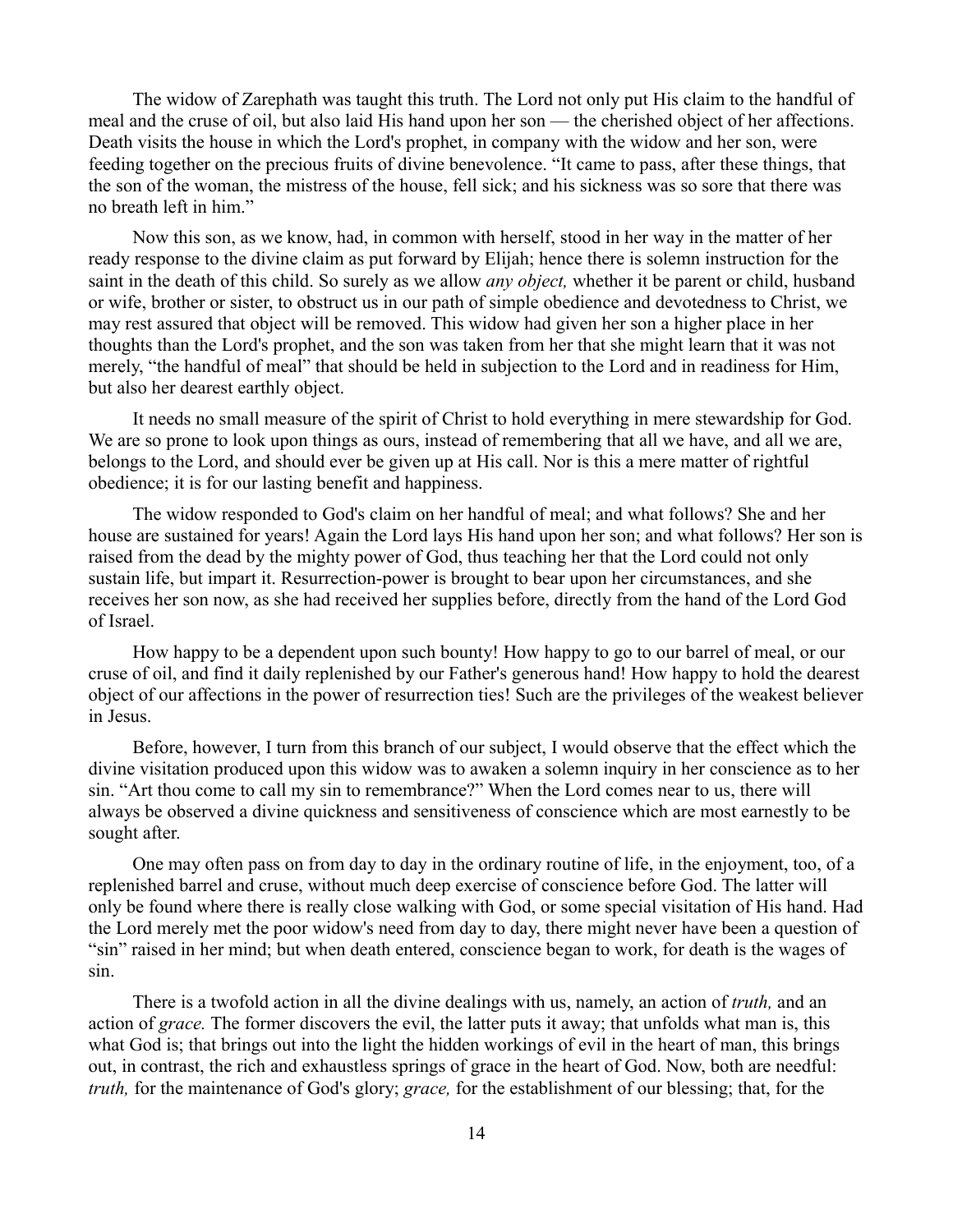vindication of the divine character and attributes, this for the perfect repose of the sinner's heart and conscience.

How blessed to know that both "grace and truth came by Jesus Christ." The divine dealings with the widow of Zarephath would not have been complete had they not elicited from her the confession contained in the last verse of our chapter, "By *this* I know thou art a man of God, and that the word of the Lord in thy mouth is *truth."* She had learnt *grace* in the marvellous supply of her need; she learnt *truth* in the death of her son.

And if we were only more spiritually sensitive and quick-sighted, we should at all times perceive these two features in our Father's mode of dealing with us. We are the constant recipients of His grace, and again and again we get examples of His truth in the dealings of His hand which are more particularly designed to bring out the evil from the hidden chambers of the heart, in order that we may judge and put it away. While we see our barrel and cruse replenished, conscience is apt to slumber, but when Jehovah knocks at the door of our hearts by some chastening dispensation, forthwith it wakes up and enters with vigour upon the seasonable work of self-judgement.

Now, while we cannot too strongly deprecate that form of self-examination which frequently genders doubt as to the fact of the soul's acceptance, yet we must remember that *self must be judged* or we shall break down altogether. The believer is not told to examine himself with any such idea as that the examination may issue in the discovery that he is not in the faith. This idea is often based upon an unsound interpretation of 2 Cor. 13: 5, "Examine yourselves, whether ye be in the faith," etc.

Now, the idea in the mind of the apostle was the very reverse of what is sought to be deduced from his words, as may at once be seen by a little attention to the context. It would seem that the assembly at Corinth had given a place amongst them to certain false apostles who presumed to call in question the ministry of the Apostle Paul, thus rendering it necessary for the latter to enter upon a defence of his apostleship, which he does, first, by a reference to his general course of service and testimony; and secondly, by a touching appeal to the Corinthian saints. "Since," says he, "ye seek a proof of Christ speaking in me . . . examine yourselves."

The most powerful and, to them at least affecting proof of the divine authority of his ; apostleship was to be deduced from the fact that they were in the faith. It cannot therefore for a moment be supposed that he would have told them to examine themselves in order to prove his heavenly mission if that examination were to issue in the discovery, that they were not in the faith at all: on the contrary, it was because he had a well-grounded assurance that they were "sanctified in Christ Jesus," that he could confidently appeal to them as an evidence that his mission was from above.

There is, however, considerable difference between what is called "self-examination" and selfjudgement; not so much in the abstract things themselves as in the ideas which we attach to them. It is a most blessed exercise to judge nature — honestly, solemnly and rigidly to judge that evil nature which we carry about with us, and which ever clogs and hinders us in running the race set before us. The Lord grant us all more spiritual power to exercise this judgement continually. But then we must take great care that our examination of self does not savour of mistrusting God. It is upon the ground of God's grace and faithfulness that I judge myself if *God be not God, there is an end of everything.*

But there was also a voice in this visitation for Elijah. He had presented himself to the widow in the character of a man of God, and he therefore needed to establish his claims to that character. This Jehovah graciously did for him by the resurrection of the child. "By *this* I know," said she, "that thou art a man of God." It was resurrection that vindicated his claim upon her confidence.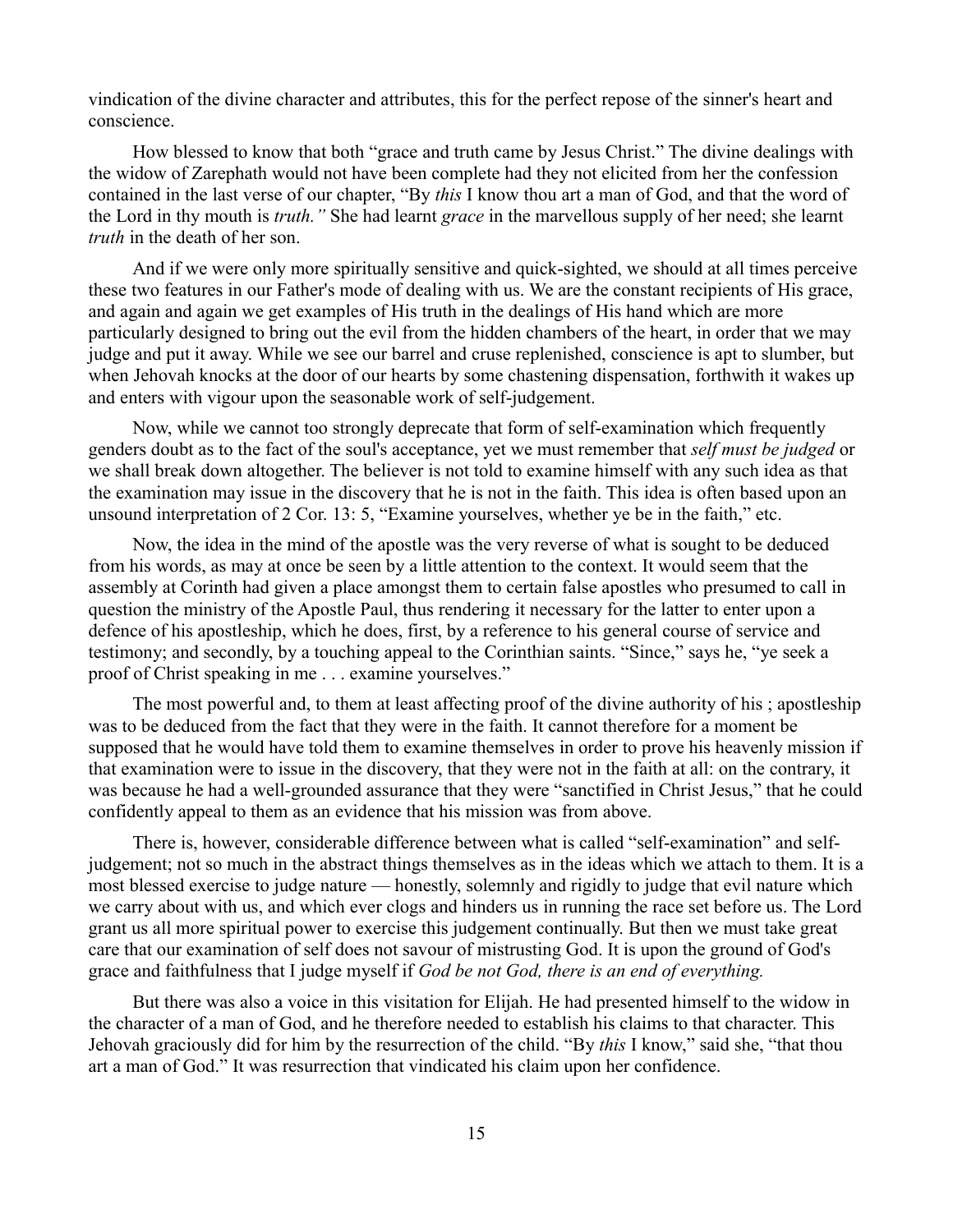There must be the exhibition of a measure of resurrection power in the life of the man of God ere his claim to that character can be fully established. This power will show itself in the form of victory over self in all its odious workings. The believer is risen with Christ — he is made a partaker of the divine nature, but he is still in the world, and bears about with him a body of humiliation; and if he does not deny himself, he will soon find his character as a man of God called in question.

It would, however, be but a miserable object merely to seek *self-vindication.* The prophet had a higher and nobler aim, namely, to establish the truth of the Word of the Lord in his mouth. This is the proper object of the man of God. His own character and reputation should be matters of small moment with him, save as they stand connected with the Word of the Lord in his mouth. It was simply for the purpose of maintaining the divine origin of the gospel which he preached that the Apostle Paul entered upon the defence of his apostleship in his Epistles to the Galatians and Corinthians. It mattered little to him what they thought of Paul, but it mattered much what they thought of Paul's gospel. Hence, for their sakes, he was anxious to prove that the Word of the Lord in his mouth was truth.

How important, then, was it for the prophet to have such a testimony to the divine origin of his ministry before entering upon the scenes in which he is seen moving in 1 Kings 18! He gained thus much at least by his retirement at Zarephath; and surely it was not a little. His spirit was blessedly confirmed; he received a divine seal to his ministry; he approved himself to the conscience of one with whom he had sojourned for a long period, and was enabled to start afresh upon his public career with the happy assurance that he was a man of God, and that the Word of the Lord in his mouth was truth.

[I may just add a word here on the subject of self-vindication. It is truly sorrowful when the servant of God is obliged to vindicate himself; it shows there must be something wrong either in himself or in those who have rendered it needful for him thus to act. When, however, such a course becomes necessary, there is one grand object to be kept clearly before the mind, namely, the glory of Christ, and the purity of the truth committed to his trust. It too frequently happens that when any charge is brought either against our ministry or our personal character, the pride of our hearts is drawn out, and we are quick to stand up in self-defence. Now, we should remember that, apart from our connection with Christ and His saints, we are but vile atoms of the dust, utterly unworthy of a thought or word; it should therefore be far from our thoughts to seek the establishment of our own reputation. We have been constituted the depositaries, to a certain extent, of the reputation of Christ; and provided we preserve that unsullied, we need not be careful about self. The Lord grant us all grace to walk in the abiding consciousness of our high dignities and holy responsibilities as the "epistle of Christ, known and read of all men"!]

We have now arrived at the close of a very important stage of Elijah's history, embracing a period of three years and a half, during which he was hidden from the view of Israel. We have been occupied simply with the consideration of those principles of truth which lie on the surface of Elijah's personal history. But may we not draw instruction from his course viewed in a mystic sense? I believe we may. The reference of Christ Himself to the prophet's mission to the Gentile widow may justly lead us to see therein the blessed foreshadowing of the gathering of the Gentiles into the Church of God.

"But I tell you of a truth, many widows were in Israel in the days of Elias, when the heaven was shut up for three years and six months, when great famine was throughout all the land; but unto none of them was Elias sent, save unto Sarepta, a city of Zidon, unto a woman that was a widow" (Luke 4:25-6). The Lord Jesus had presented Himself to Israel as the prophet of God, but found no response; the daughter of Zion refused to hear the voice of her Lord. "The gracious words which proceeded out of His mouth" were answered by the carnal inquiry, "Is not this Joseph's son?" He therefore finds relief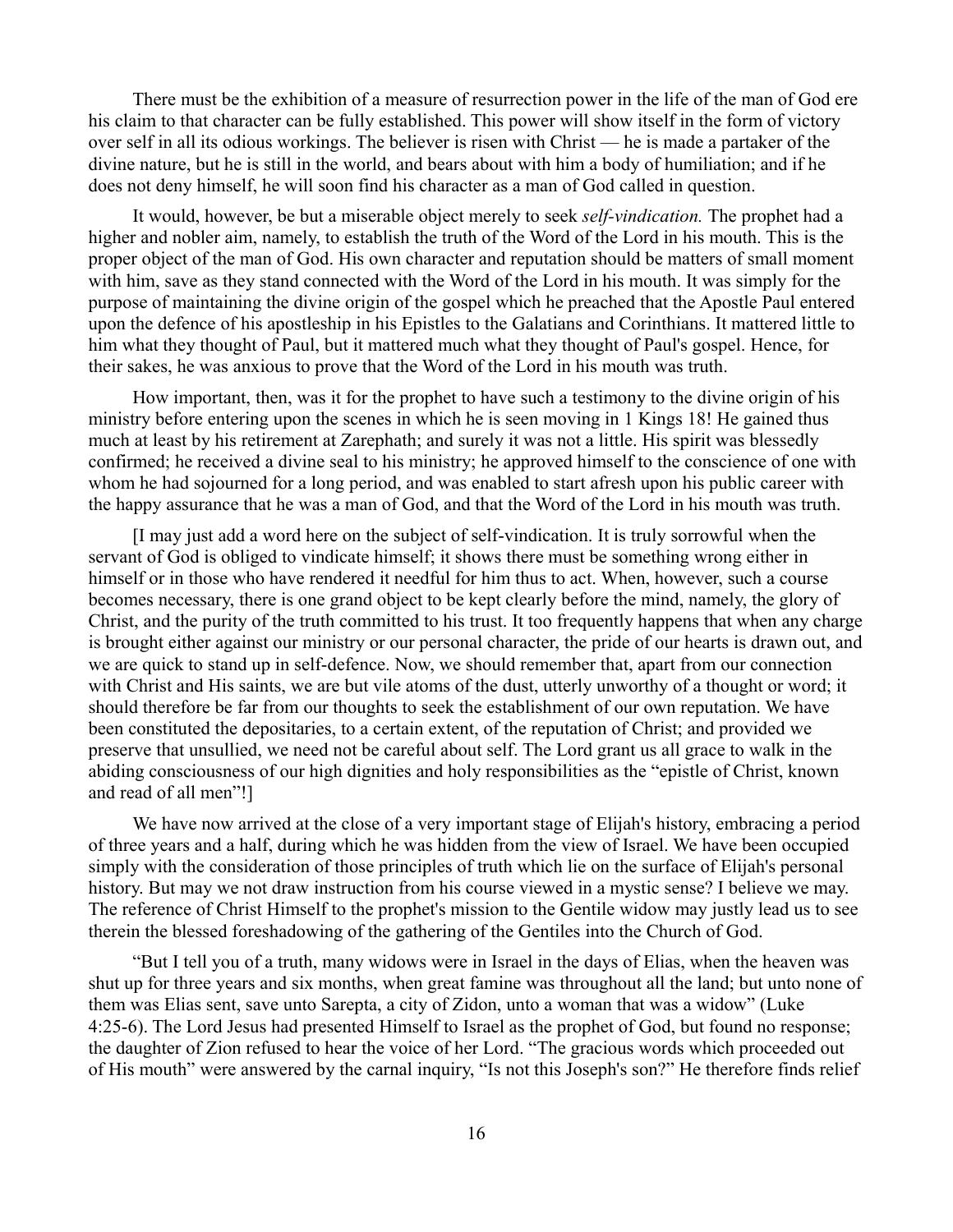for His spirit, in the view of Israel's scorn and rejection, in the happy reflection that there were objects beyond Jewish bounds to whom the divine grace of which He was the channel could flow out in all its richness and purity.

The grace of God is such that if it be stopped by the pride, unbelief, or hardness of heart of some, it will only flow more copiously to others, and so, "Though Israel be not gathered, yet shall I be glorious in the eyes of the Lord, and My God shall be My strength. And He said, It is a light thing that Thou shouldst be My servant to raise up the tribes of Jacob, and to restore the preserved of Israel: I will also give Thee for *a light to the Gentiles,* that Thou mayest be My salvation unto the end of the earth" (Isa. 49: 5-6).

The precious truth of the call of the Gentiles is largely taught in Scripture, both by type and precept, and it might be serviceable at another time to enter fully upon the consideration of it in its various ramifications; but my object, in this paper, is rather to consider the life and ministry of our prophet in a simple and practical way, with the hope that the Lord would be graciously pleased to acknowledge such simple reflections for the comfort and edification of His people of every name and denomination.

### **Part 3**

#### **THE HOUSE OF AHAB**

We must now leave our prophet, for a season, and turn our attention to the sad condition of things in Israel during the time that he was hidden with God. Terrible indeed must be the condition of things on earth when "the heaven is shut up." Sterile and dreary must be the aspect of this lower world when Heaven withholds its refreshing showers, and specially of that land which was to "drink water of the rain of heaven." Egypt might not have regarded much the shutting up of Heaven, seeing she had never been wont to look thither for her supplies. She had her resources in herself. "My river is mine own," was her independent language.

But such was not the case with the Lord's land — "the land of hills and valleys." If Heaven yielded not its supplies, all was parched and sterile. Israel could not say, "My river is mine own." No; they were ever taught to look up; their eyes were always to be upon the Lord, as the Lord's eyes were ever upon them. Hence, when anything arose to hinder the intercourse between Heaven and earth, the land of Canaan was made to feel it with painful intensity.

Thus it was "in the days of Elias, when the heaven was shut up three years and six months, when great famine was throughout all the land." Israel was made to feel the dreadful consequences of departure from their only source of real blessing. "There was sore famine in Samaria, and Ahab said unto Obadiah, Go into the land, unto all fountains of water, and unto all brooks; peradventure we may find grass to save the horses and mules alive, that we lose not all the beasts. So they divided the land between them, to pass throughout it; Ahab went one way by himself, and Obadiah went another way by himself."

Israel had sinned, and Israel must feel the rod of Jehovah's righteous anger. What a humbling picture of God's ancient people, to see their king going forth to look for grass! What a contrast between all this and the rich abundance and glory of Solomon's day! But God had been grossly dishonoured, and His truth rejected. Jezebel had sent forth the pestilential influence of her principles by the instrumentality of her wicked prophets — Baal's altar had superseded the altar of God; hence the Heaven above was iron, and the earth beneath brass; the physical aspect of things was but the expression of Israel's hardness of heart and low moral condition.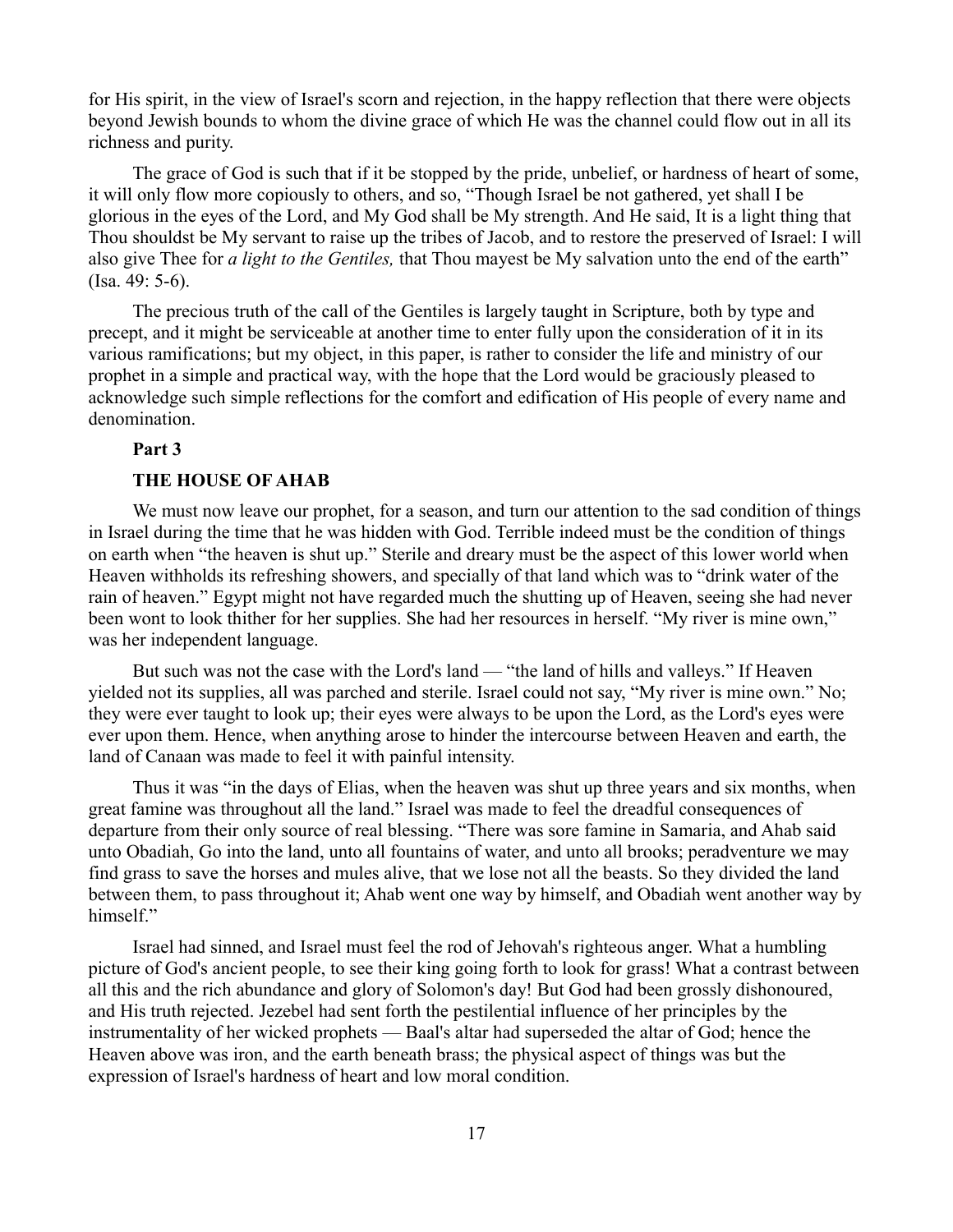Now there is not so much as a word about God in Ahab's directions to his servants — not a syllable about the sin that had called down the heavy displeasure and judgement of God upon the land. No; the word is, "Go unto all fountains and brooks." Such was Ahab's thought, his poor grovelling thought; his heart turned not, in true humility, to Jehovah; he cried not to Him in the hour of his need; hence his word is, "peradventure we may find grass. " God is shut out, and self is the all-engrossing object. Provided he could find *grass,* he cared not about finding *God* 

He could have enjoyed himself in the midst of Jezebel's idolatrous prophets, had not the horrors of famine driven him forth: and then, instead of searching out the cause of the famine, in true selfjudgement and humility, and seeking for pardon and restoration at the hand of God, he goes forth, in impenitent selfishness, to look for grass. Alas! he had sold himself to work wickedness; he had become the slave of Jezebel; his palace had become a cage of every unclean bird; Baal's prophets, like so many vultures, hovered around his throne, and from thence spread the leaven of idolatry over the whole land.

Oh, it is a truly awful thing to allow the heart to depart from the Lord. One cannot tell where it may end. Ahab was an Israelite, but he had allowed himself to be ensnared by a false religious system, at the head of which was Jezebel his wife; he had made shipwreck of faith and a good conscience, and was driven headlong into the most abandoned wickedness. There is no one so bad as the man who turns aside from the ways of God. Such an one is sure to plunge into more profound depths of wickedness than even the ordinary victims of sin and Satan. The devil seems to take special delight in making such an one an instrument in carrying out his malignant designs against the truth of God.

If you have ever been taught to value the ways of truth and holiness, if you have ever taken delight in God and His ways, be watchful; "keep thy heart with all diligence;" beware of false religious influence; you are moving through a scene in which the very atmosphere you breathe is noxious, and destructive of spiritual life. The enemy has with hellish sagacity — a sagacity sharpened by well-nigh six thousand years' acquaintance with the constitution of the human mind — laid his snares on all sides of you, and nothing but permanent communion with your heavenly Father will avail to preserve your soul. Remember Ahab, and pray continually to be kept from temptation.

The following passage of Scripture may well be used, in connection with Ahab, as a solemn and seasonable warning: "Cursed be the man that trusteth in man, and maketh flesh his arm, and whose heart departeth from the Lord. For he shall be like the heath in the desert, and shall not see when good cometh; but shall inhabit the parched places in the wilderness, in a salt land and not inhabited" (Jer. 17: 5-6).

Such was the wretched Ahab — wretched though favoured with a diadem and a sceptre. He cared neither for God nor his people. In his sayings and doings, on the melancholy occasion to which we are referring, we find as little about Israel as about God. There is not one word about the people that had been committed to his care, and who ought, after God, to have been his great object. His earthly mind seems to have been unable to reach beyond "the horses and mules." Such were the objects of Ahab's anxious solicitude in the day of Israel's direful calamity.

Alas, what a contrast between all this low and grovelling selfishness and the noble spirit of the man after God's own heart, who, when the land was trembling beneath the heavy stroke of Jehovah's chastening rod, could say, "Is it not I that have commanded the people to be numbered: *even I it is that have sinned and done evil indeed;* but as for *these sheep,* what have they done? let Thy hand, I pray Thee, O Lord my God, be on me, and on my father's house; but not on Thy people, that they should be plagued" (1 Chr. 21: 17).

Here was the true spirit of a king. David, in the spirit of his blessed Master, would expose his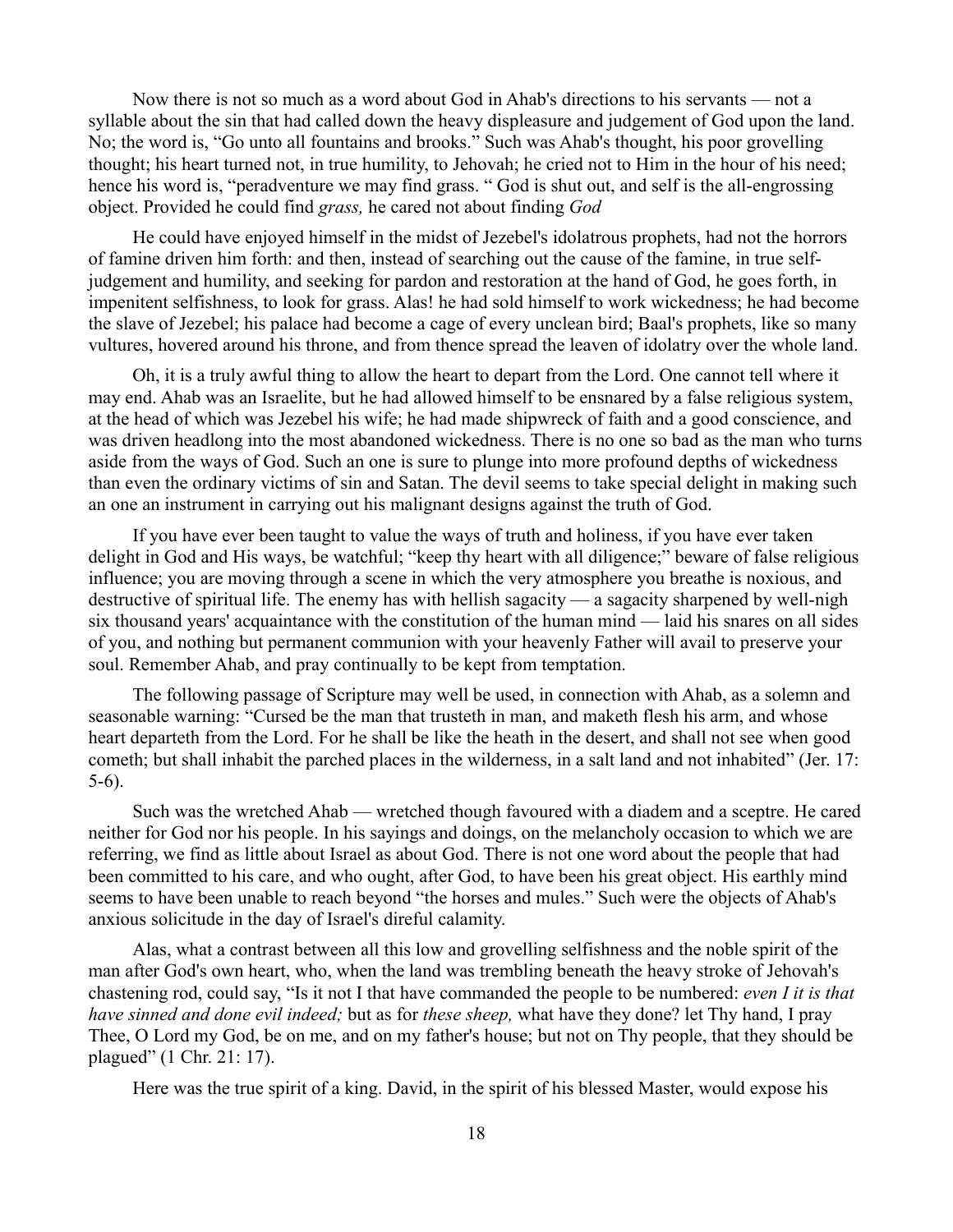own bosom to the stroke, in order that the sheep might escape; he would "stand between them and the foe"; he would turn the sceptre into a shepherd's crook; he thought not of his "horses and mules"; yea, he thought not of himself or his father's house, but of the people of God's pasture, and the sheep of His hand. Happy, ineffably happy, will it be for Israel's scattered tribes to find themselves again under the tender care of the true David.

It might be profitable to follow out a little more fully the history of Ahab; to dwell upon his unprincipled treatment of the righteous Naboth; of the alluring influence exerted by him over the mind of the good king Jehoshaphat, and of many other circumstances in his unhappy reign; but all this would lead us too far from our subject. We shall therefore advert for a few moments to the character of an important member of Ahab's household, and then return to Elijah.

Obadiah, the governor of Ahab's house, was one who, in the secret of his own spirit, feared the Lord, but who was planted in a most unhallowed atmosphere. The house of the wicked Ahab, and his still more wicked consort, must have been a painful school for the righteous soul of Obadiah; and so he found it. He was hindered in service and testimony. What he did for the Lord was done by stealth. He was afraid to act openly and decidedly; yet he did quite enough to show what he would have done had he been planted in a more congenial soil, and cherished by a more healthful atmosphere. "He took a hundred prophets, and hid them by fifty in a cave, and fed them with bread and water." This was a most precious token of devotedness of heart to the Lord — a blessed triumph of divine principle over the most untoward circumstances.

Thus it was with Jonathan in the house of Saul. He, too, was sadly hindered in his service to God and to Israel. He should have stood forth in more entire separation from the evil in which his father lived, and moved; his place at Saul's table should have been vacant as well as David's: the cave of Adullam would have been his proper place, where, in holy companionship with the rejected David and his despised band of followers, he might have found a wider and more suited range in which to manifest his affectionate devotedness to God and His anointed.

Human expediency, however, might, and doubtless would, have recommended Jonathan to remain in Saul's house, and Obadiah to remain in Ahab's house, as being "the sphere in which Providence had placed them"; but expediency is not faith, nor will it aid a man in his path of service, whatever it may be. Faith will ever lead a man to break through the freezing rules of human expediency, in order that it may express itself in a way not to be mistaken.

Jonathan felt constrained at times to leave the table of Saul in order that he might embrace David: but he should have abandoned it altogether; he should have cast in his lot entirely with David; he ought not to have rested satisfied with speaking *for* his brother, he should have identified himself with him. But he did not do so, and therefore he fell on Mount Gilboa, by the hand of the uncircumcised. Thus, in his life he was harassed and hindered by the unrighteous principle of rule which Saul had set up to entangle and bind the consciences of the faithful, and in his death he was ingloriously mingled with the uncircumcised.

Just so it was with Obadiah. It was his lot to stand in connection with the man who occupied the lowest step of that ladder of apostasy whereby the kings of Israel had descended from original principles. Hence he was obliged to act stealthily for God and His servants; he was afraid of Ahab and Jezebel; he lacked boldness and energy to stand out in decided testimony against all abominations; he had no room for the development of his renewed energies or affections; his soul was withered by the noxious vapours around him, and he could therefore exert but little influence on his day and generation.

Hence, while Elijah was boldly confronting Ahab, and openly serving the Lord, Obadiah was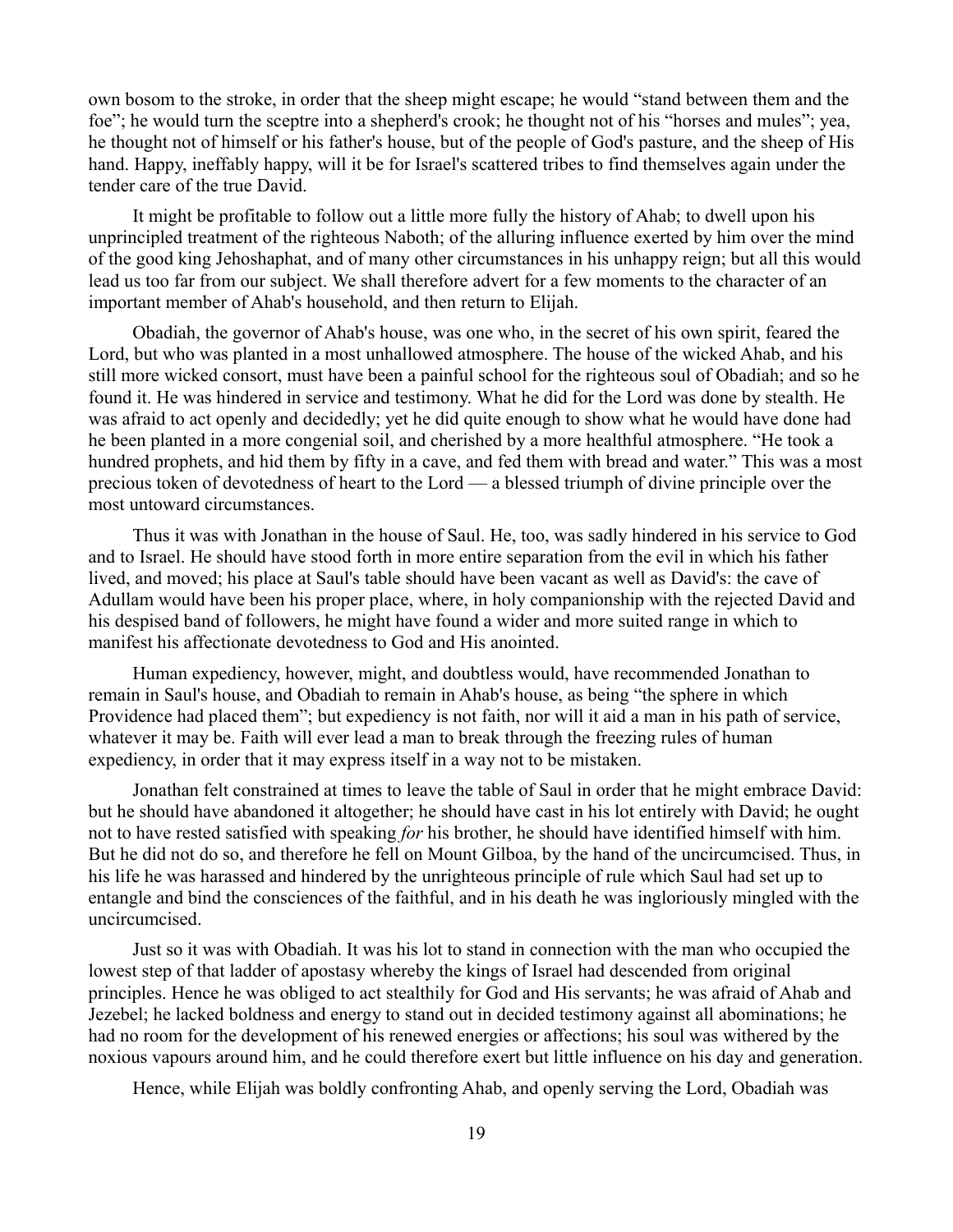openly serving Ahab, and stealthily serving the Lord. While Elijah was breathing the holy atmosphere of Jehovah's presence, Obadiah was breathing the polluted atmosphere of Ahab's wicked court. While Elijah was receiving his daily supplies from the hand of the God of Israel, Obadiah was ranging the country in search of grass for Ahab's horses.

Truly a most striking contrast! And is there not at this moment many an Obadiah similarly occupied? Is there not many a God-fearing man sharing, in common with the children of this world, its death and misery, and labouring in co-operation with them to avert its impending ruin? Doubtless there is. And is this fit work for such? Should "the mules and horses of an ungodly world engross the thoughts and energies of the Christian instead of the interests of the Church of God? Ah no! it should not be so. The Christian should have a nobler end in view — a higher and more heavenly sphere in which to use his energies. God, and not Ahab, demands and deserves our devotion.

This is a very wide question, and there are few amongst us that may not learn a lesson from it. Let us ask ourselves honestly, as before the Searcher of hearts, what are we doing? What object are we carrying out? What end have we in view? Are we sowing to the flesh? Are we working for merely earthly objects? Have we no higher end in view than self or this present world?

Oh these are searching questions, when rightly put! The tendency of the human heart and affections is ever downward — ever toward earth and the things of earth. The palace of Ahab holds out far more powerful attractions to our fallen nature than the lonely banks of Cherith or the house of the starving widow of Zarephath. But ah, *let us think of the end!* The end alone is the true criterion by which to judge in such matters. "Until I went into *the sanctuary of God;* then understood I *their end "* (Ps. 73: 17).

Elijah knew, by being in the sanctuary, that Ahab stood in a slippery place; that his house would speedily crumble in the dust; that all his pomp and glory was about to end in the lonely tomb, and his immortal spirit to be summoned to render its final account. These things the holy man of God thoroughly understood, and he was therefore well content to stand apart from it all. His leathern girdle, his homely fare, his lonely path, were far better, he felt, than all the pleasures of Ahab's court. Such was his judgement, and we shall see, ere we close this paper, that his judgement was sound.

"The world passeth away, and the lust thereof, but he that doeth the will of God abideth forever." Would that all who love the name of Jesus were more uncompromising and energetic in their testimony for Him! The time is rapidly approaching when we would give worlds that we had been more *true and real* in our ways here below. We are too lukewarm, too much inclined to make terms with the world and the flesh, too ready to exchange the leathern girdle for the robe in which Ahab and Jezebel are most willing to array us.

May the Lord give all His people grace to testify against this world that the deeds thereof are evil, and to stand apart from its ways, it maxims and principles; in a word, from everything which properly belongs to it. "The night is far spent, and the day is at hand." Let us then cast off the works of darkness and stand clothed in the armour of light; let us, as those that are risen with Christ, set our affection on things above, and not on things on the earth; having "our citizenship in heaven," let us, with unceasing eagerness, "look for the Saviour from thence, who shall change the body of our humiliation, that it may be fashioned like unto the body of His glory, according to the working whereby He is able even to subdue all things to Himself."

#### **Part 4**

### **THE PROPHET ON MOUNT CARMEL**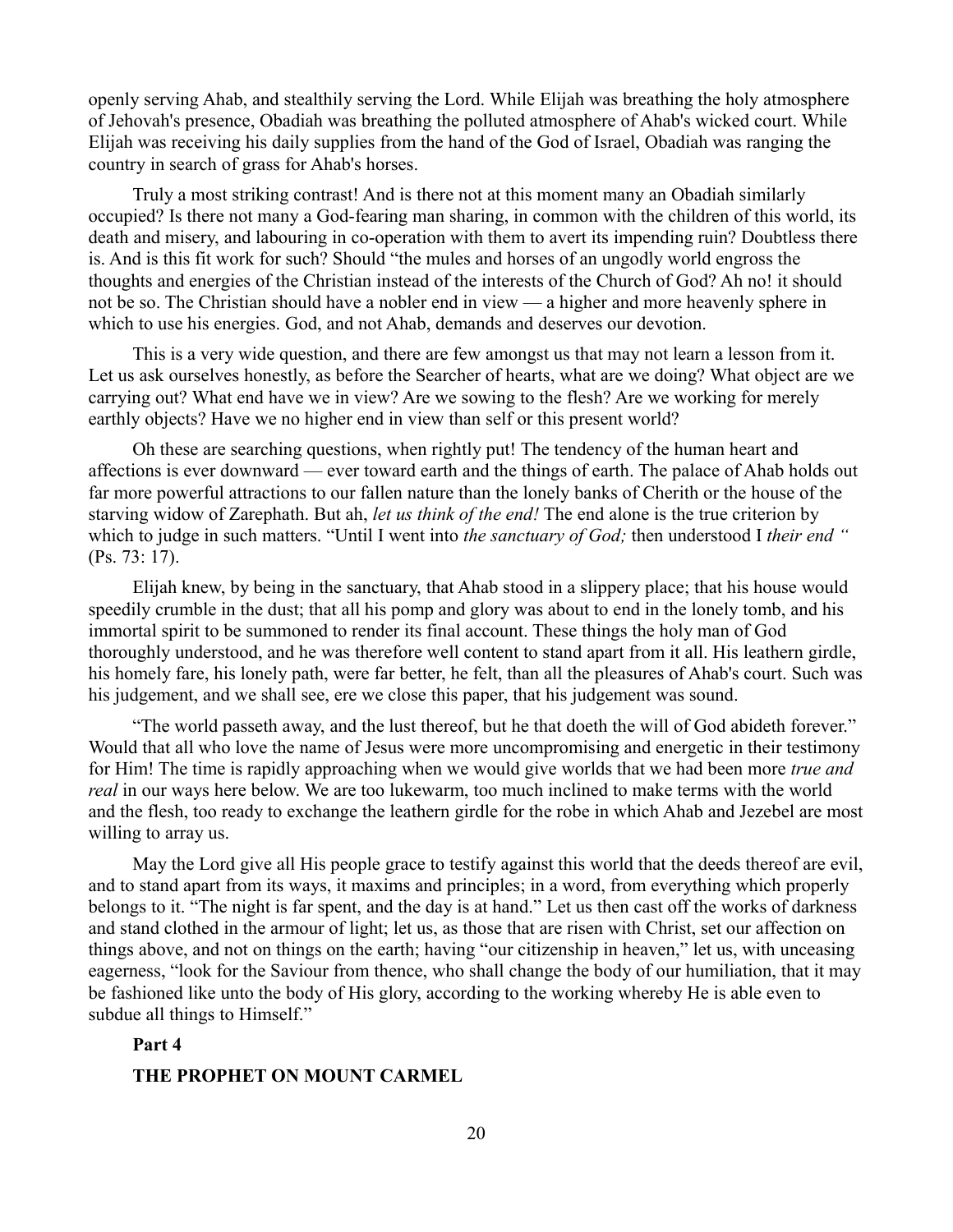In the opening verse of 1 Kings 18 a new order is issued to our prophet. "And it came to pass, after many days, that the word of the Lord came to Elijah in the third year, saying, Go show thyself unto Ahab, and I will send rain on the earth."

Here Elijah is summoned away from his retirement at Zarephath, to make his appearance in public and stand again before king Ahab. To one occupying the position, and exhibiting the spirit, of a true servant, it matters not what summons he receives. Whether it be "Go *hide* thyself," or "Go *show* thyself," he is ready, through grace, to obey. The Lord had been training His servant for three years and a half in secret. At Cherith and Zarephath He had taught him many important lessons; and when the time was come for his showing unto Israel, he was called to leave the desert and appear again as the public witness of Jehovah.

Nor did he hesitate. No, not for a moment, however much he might have preferred retirement to the stormy scenes and harassing vicissitudes of public life. Elijah was *a servant,* and that was enough. He was as ready to confront the angry Ahab, and all the prophets of Baal, as he had been to seclude himself for three years and a half. Truly we may well covet the spirit of a servant — a humble, obedient servant. Such a spirit will carry us through many difficulties; will save us from much contention; will send us along the path of service while others are disputing about it. If only we be willing to obey, and to serve, we shall never lack opportunity, nor be at a loss as to the path we should pursue.

[In every age the servant character is marked by the Holy Ghost as one of special value. It is, in fact, the only thing that will stand in times of general declension. Of this we have numerous examples in Scripture. When the house of Eli was about to fall before the divine judgement, Samuel occupied the position of a servant whose ear was opened to hear. His word was, "Speak, Lord, for Thy *servant* heareth." When all Israel had fled from the face of the Philistine champion, the servant character again stood prominently forth. "Thy *servant* will go and fight," etc. The Lord Jesus Himself had the title of Servant applied to Him by Jehovah, in the words of the prophet, "Behold My *Servant,"* etc. Furthermore, when the Church had failed, and had become "the great house," "the *servant* of the Lord" was told how he ought to carry himself. And lastly, it is mentioned as one of the special features of the heavenly Jerusalem, that "His *servants* shall *serve* Him." The Lord grant us more of this spirit!.]

We have already had occasion to notice the prophet's unhesitating obedience to the Word of the Lord. Such obedience will ever involve the abandonment of self. To be told, for example, to leave one's sweet retreat in order to appear before an angry tyrant who, with his wicked queen, led on to the contest a host of idolatrous prophets, called for no small measure of self-renunciation. But Elijah, through grace, was ready. He felt he was not his own. *He was a servant,* and as such ever stood with girded loins and open ears to attend his Master's summons, whatever it might be. Blessed attitude! May there be many found therein!

Elijah, therefore, goes to meet king Ahab, and we are called to follow him now into one of the most important scenes of his life.

Before, however, he comes in contact with Ahab, he crosses the path of Obadiah, and his meeting with him is perfectly characteristic. Obadiah certainly does not meet the prophet with that affectionate cordiality which ought to appear in the bearing of one brother towards another, but rather in the cold formality of one who had been moving much in the world's society. "Art thou that *my lord* Elijah?"

Now, though all this might have been occasioned by the overawing solemnity of Elijah's appearance and manner, still the thought forces itself upon one that there ought to have been more holy familiarity between two servants of the Lord. Elijah, too, seems to maintain this distance. "I am," said he; "go tell thy lord, Behold, Elijah is here." Elijah felt himself to be the depositary of the secret of the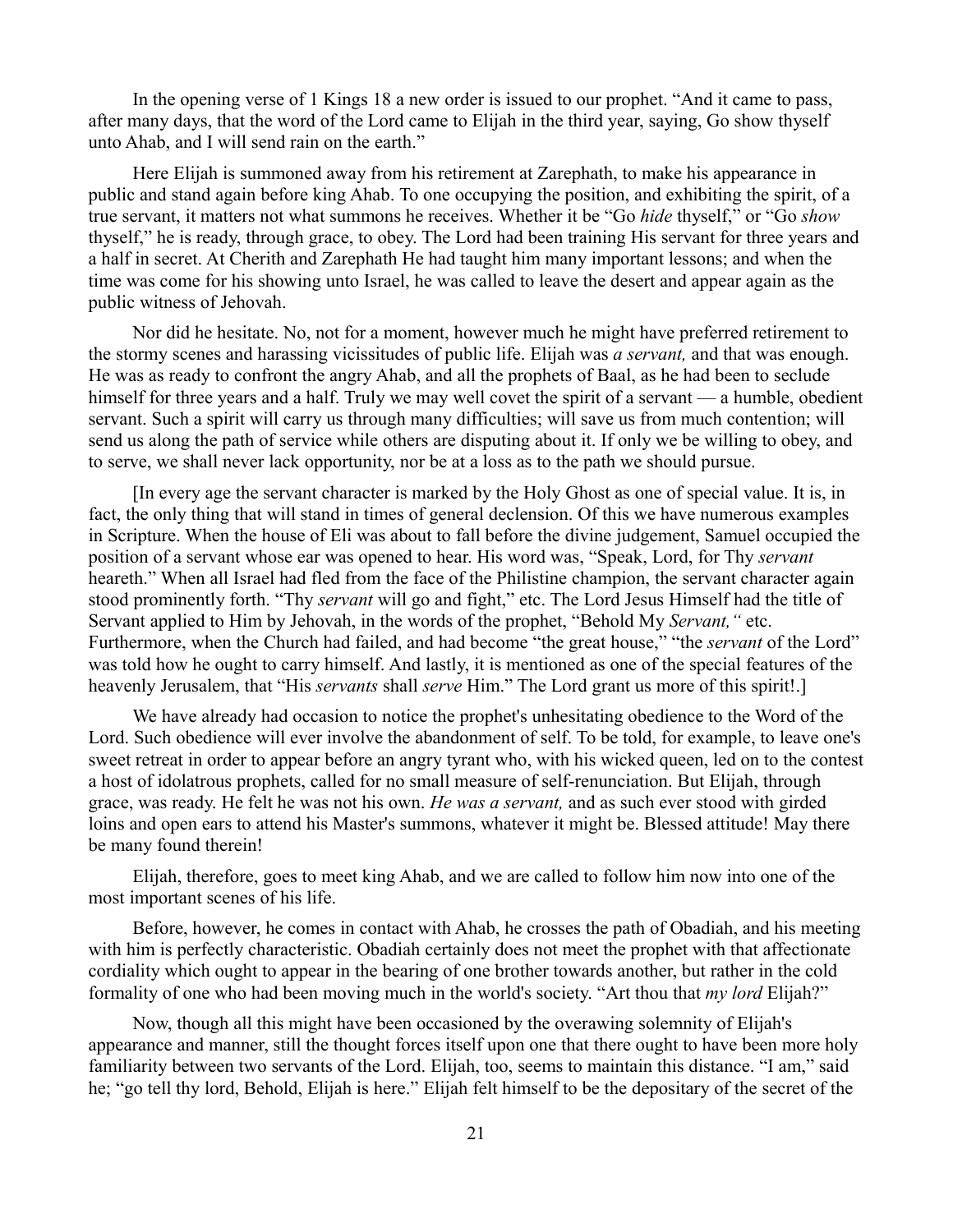Lord, of which secret his brother knew nothing.

And how could he? Ahab's house was not the place to obtain an entrance into the divine counsels. Obadiah was out on a mission perfectly in keeping with the place from whence he had come, and with the person who had sent him; and so was Elijah. The former had as his immediate object grass — if peradventure he might find it; and as his ultimate object, the preservation of Ahab's horses and mules; the latter had as his immediate object the announcement of Jehovah's indubitable purpose concerning rain; and as his ultimate object, the bringing back of the nation to its early faith and devotedness.

True they were both men of God; and, moreover, it may be said by some that Obadiah was as much in his place as Elijah, seeing he was serving his master. No doubt he was serving his master; but should Ahab have been his master? I believe not. I believe his service to Ahab was not the result of communion with God. True it did not rob him of his name and character as one that feared the Lord greatly, for the Holy Ghost has graciously recorded this concerning him; but truly it was a miserable thing for one that feared the Lord greatly to own as his master the worst of Israel's apostate kings. Elijah would not have done so. We cannot think of him as going forth on such a mission as that which was commanding the energies of his more worldly brother. Elijah would not own Ahab as his *master,* though he was bound to own him as his *King.*

There is a great difference between being *a subject* and one in a position under a monarch. People argue thus: "The powers that be are ordained of God," therefore it is right to hold office under them. But those who argue thus seem to lose sight of the manifest distinction between *subject to* and *cooperating with* the powers that be: the former is a sound and scriptural service — an act of positive obedience to God; the latter is an unsound and unscriptural assumption of worldly authority, for the wielding of which we have no direction, and which, moreover, will be found a sad obstruction in the path of the servant of God

We would not enter into judgement upon those who feel they can enlist their energies in the government of this world; but this much we would say — they will find themselves in an extremely awkward position in reference to the service of their heavenly Master. The principles of this world are diametrically opposed to those of God, and it is therefore hard to conceive how a man can be carrying out both at the same time.

Obadiah is a remarkable example of this. Had he been more openly on the Lord's side, he would have had no need to say, "Was it not told my lord what I did?" His hiding the prophets seems, in his estimation, to have been such a remarkable thing that he wondered if all had not heard it. Elijah had no need to ask such a question; it was well known "what he did." His acts of service to God were no phenomena in his history. And why? Because he was not trammelled by the arrangements of Ahab's house. *He was free,* and could therefore act for God without reference to the thoughts of Ahab or Jezebel.

In acting thus, however, he had to lie under the charge of troubling Israel. "Art thou he that troubleth Israel?" The more faithful one is to God and His truth, the more exposed he is to this charge. If all be allowed to sleep "in dead supineness," the god of this world will be well pleased, and his domain untroubled; but only let some faithful one make his appearance, and he is sure to be regarded as a troubler, and an intruder upon peace and good order.

But it is well to have that peace and order broken up which stand connected with the open denial of the Lord's truth and name. The hearts of the earthly-minded may only be occupied with the question, "Is it peace?" utterly regardless as to whether that peace is procured at the expense of truth and holiness. Nature loves ease, and may often be found, even amongst Christians, pleading for peace and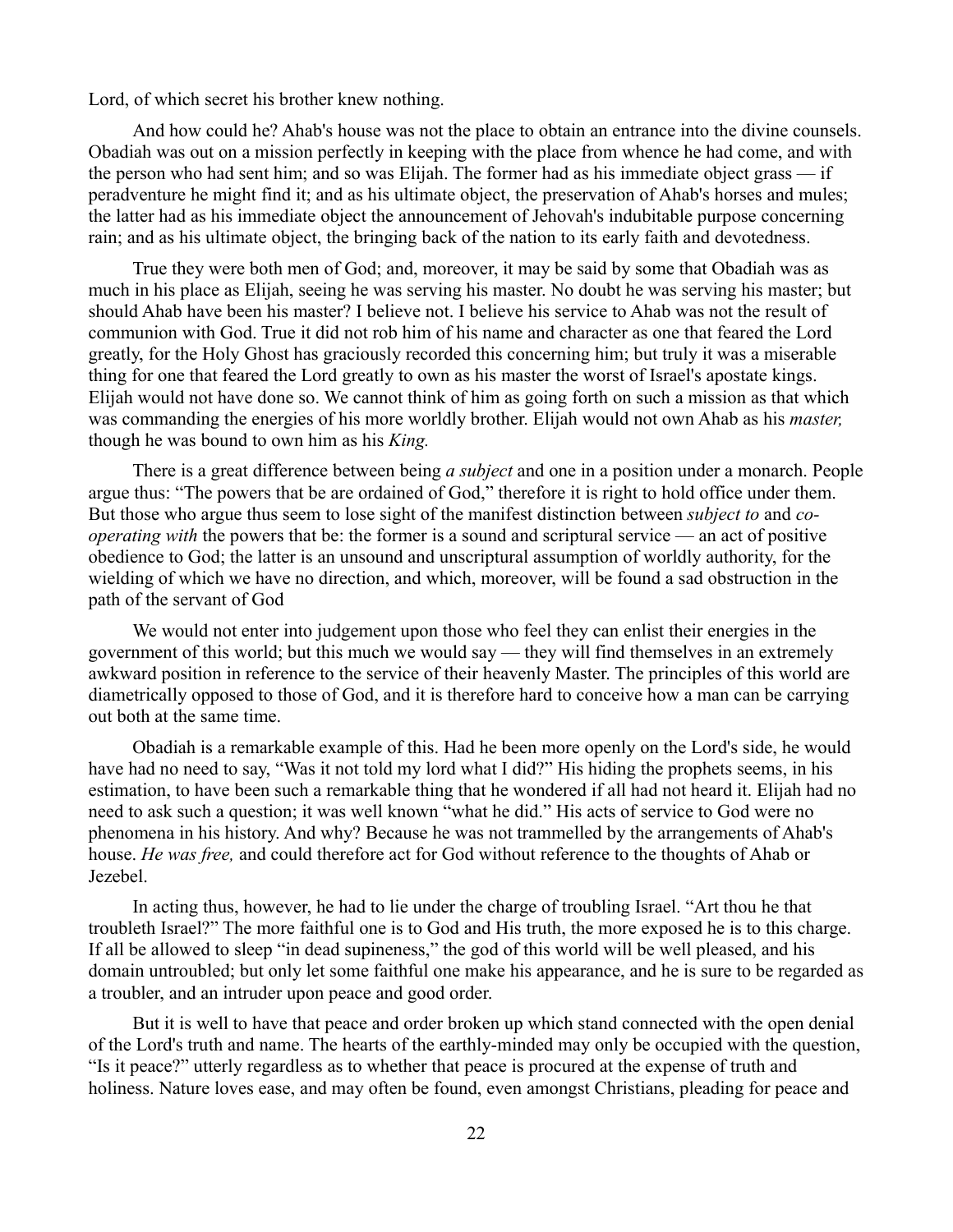quietness, where faithfulness to Christ and His principles would call for plain dealing with unsound doctrine or evil practice.

The tendency of the age is to hold all religious questions in abeyance. The things pertaining to the world and the flesh are of far too much importance, in the estimate of this generation, to have them interfered with for a moment by questions of eternal importance. Elijah, however, thought not so. He seems to have felt that the peaceful slumber of sin must be interrupted at all cost. He beheld the nation wrapped in the deep sleep of idolatry, and he thought it well to be the instrument of raising a storm around them.

So it was, and so it is. The storm of controversy is always preferable to the calm of sin and worldliness. Truly happy is it when there is no need of raising such a storm; but when it is needed when the enemy would stretch forth over the people of God "the leaden sceptre" of unholy repose — it is a matter of thankfulness to find that there is life enough even to break in upon such repose. Had there been no Elijah in Israel in the days of Ahab and Jezebel, had all been like Obadiah or the seven thousand, Baal and his prophets might have held undisputed sway over the minds of the people.

But God raised up a man who cared not about his own ease; no, nor about the nation's ease, if that ease were to be purchased at the expense of God's honour and Israel's early principles. He feared not, in the strength of the Lord, to face a terrific array of eight hundred and fifty prophets, whose living depended upon the nation's delusion, headed, as they were, by a furious woman who could turn her weak-minded lord whithersoever she would.

All this, surely, called for no small amount of spiritual vigour and energy. It needed deep and powerful convictions of the reality *of* divine truth, and a very clear insight into Israel's low and degraded condition, to enable a man to leave his quiet retreat at Zarephath and burst into the midst of Baal's votaries, thus to bring upon himself a fierce storm of opposition from every quarter. Elijah might, to speak after the manner of men, have remained in quiet retirement, in undisturbed repose, had he been satisfied to let Baal alone, and to allow the strongholds of idolatry to remain untouched. But this he could not do, and therefore he comes forth and meets the angry Ahab with these solemn and heart-searching words, "I have not troubled Israel; but thou and thy father's house, in that ye have forsaken the commandments of the Lord, and thou hast served Baalim."

This was tracing the evil up to its right source. It was departure from God and His holy commandments that had brought all this trouble upon them. Men are ever prone to forget the sin that has occasioned trouble, and think only of the trouble; but true wisdom will ever lead us to look from the trouble to the procuring cause.

Thus, too, when unsound doctrine has insidiously crept in, and gained power over many minds if some faithful one should feel called to make a firm and decided stand against it, he must count upon being regarded as a troubler, and as being the cause of all the commotion consequent upon such acting; whereas the intelligent and reflecting mind will at once trace the matter, not to the faithful one who has made a stand for truth against error, but to him who may have introduced the error, and to those who have received and entertained it.

True, the defender of truth will need to watch his spirit and temper, lest, while he attacks error in doctrine, he fall into evil in practice. Many who have set out in real sincerity of heart to vindicate some neglected or disputed truth have failed in this particular, and have thus, in a great degree, nullified their valuable testimony; for their sagacious enemy is always ready to act upon the narrow-mindedness and unreasonableness of men by leading them to fasten upon the petty infirmities of temper, and lose sight of the important principle advocated.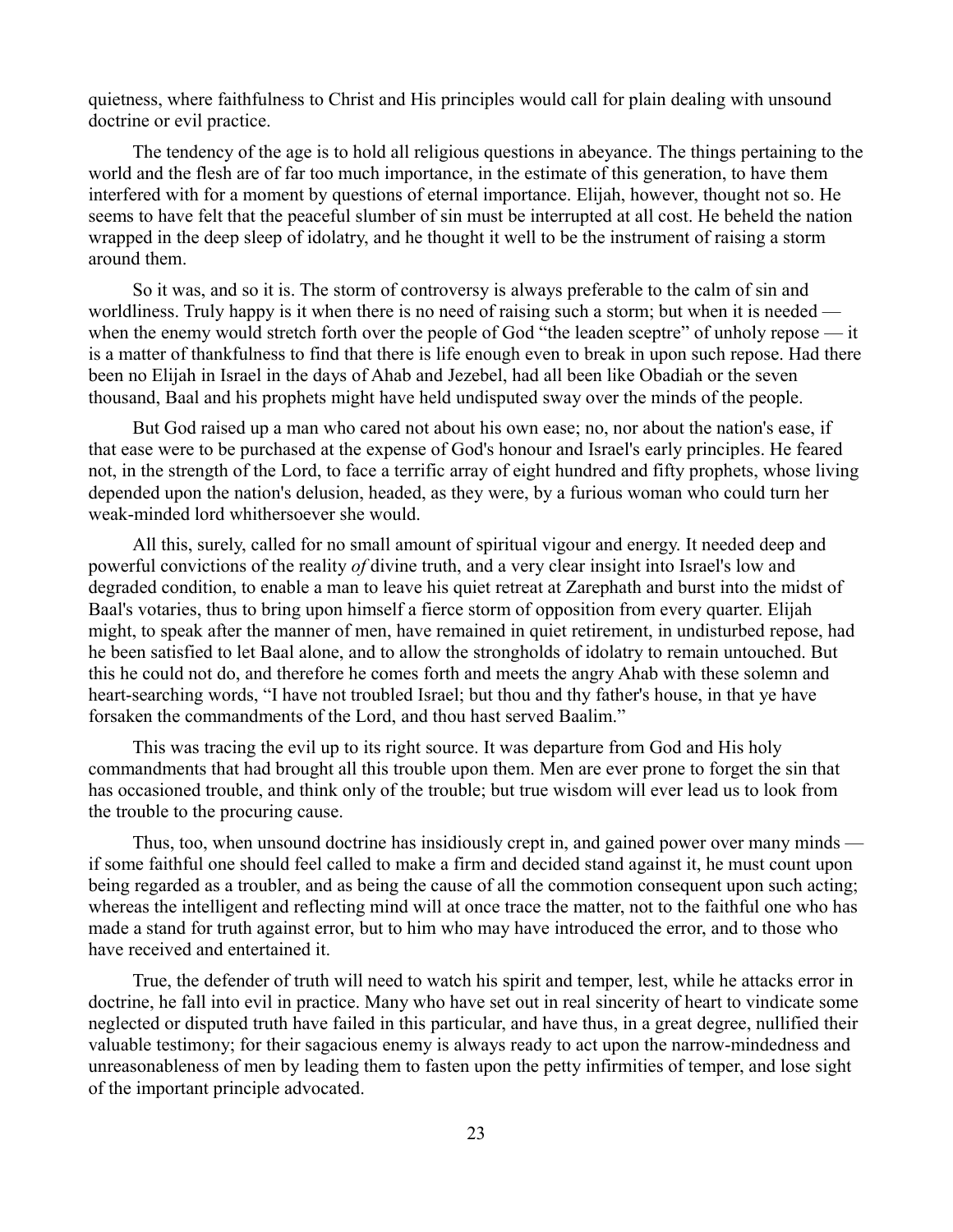But our prophet entered the arena well equipped; he had come from "the secret place of the Most High"; he had been learning, in solitude, those lessons of self-judgement and self-subjugation which could alone qualify him for the momentous scenes on which he was about to enter. Elijah was no angry or stormy controversialist; he had been too much in the secret of the divine presence for that; he had been blessedly solemnized in his spirit ere he was called to confront Baal's host of prophets. Hence he stands before them in all the calm elevation and holy dignity which ever marked his bearing. We see no haste about him, no perturbation, no hesitancy. He was before God, and therefore he was self-possessed and tranquil.

Now it is in such circumstances that a man's spirit is really tested. Nothing but the mighty power of God could have maintained Elijah in his extraordinary position on mount Carmel. "He was a man of like passions with us;" and being the only one of his day who possessed sufficient moral courage and spiritual power to make a public stand for God against the power of idolatry, the enemy might readily suggest to his poor heart, "What a great man you are to stand forth thus as the solitary champion of Israel's ancient faith!" But God held up His dear servant so far. He carried him through this very trying scene, because he was His witness, and His servant.

And so it will ever be. The Lord will ever stand by those that stand by Him. Had Obadiah only made a stand against Ahab and Jezebel, the Lord would have owned him and carried him through, so that instead of being the servant of Ahab, he might have been the yokefellow of Elijah in his great reformation. But this was not the case, and therefore, like Lot of old, "his righteous soul was vexed" by the errors and evils of an idolatrous house.

O dear Christian reader, let us aim at something beyond this! Let us not be chained down to earth by deliberate connection with this world's systems or plans. Heaven is our home; there, too, our hope is; we are not of the world; Jesus has purchased us, and delivered us from it, in order that we might shine as lights and walk as heavenly men while passing onward to our heavenly rest.

However, it was not merely in his deportment and manner that Elijah acquitted himself as a servant of God; he also showed himself to be one taught of God in reference to those principles on which the needed reformation should be based. Personal deportment and manner would avail but little if soundness in the faith were lacking. It would be an easy thing to put on a leathern girdle, and assume a solemn and dignified manner; but nothing save a spiritual apprehension of divine principles will enable any one to exert a reforming influence on the men of his age.

But Elijah possessed all those needed qualifications. Both his appearance and his faith were such as, in an eminent degree, suited a thorough reformer. Conscious, therefore, that he was in possession of a secret which would deliver the spirits of his brethren from the unhallowed thraldom of Baal, he says to Ahab, "Now, therefore, send and gather to me all Israel unto mount Carmel, and the prophets of Baal four hundred and fifty, and the prophets of the groves four hundred, which eat at Jezebel's table."

He is determined to bring Baal and the God of Israel face to face, in the view of the nation. He felt that matters should be brought to a test. His brethren must no longer be left to "halt between two opinions." What strength there is in the prophet's words as he stands before the assembled thousands of Israel! "How long halt ye between two opinions? If the Lord be God, follow Him; but if Baal, then follow him."

This was very simple. The prophets of Baal could not gainsay nor resist it. The prophet only asked for decision of character. There could be nothing gained on either side by vacillating ways. "I would ye were either cold or hot." We know from the Lord's own words to Elijah, in the next chapter, that there were seven thousand in Israel who had not bowed the knee to Baal, and who, we may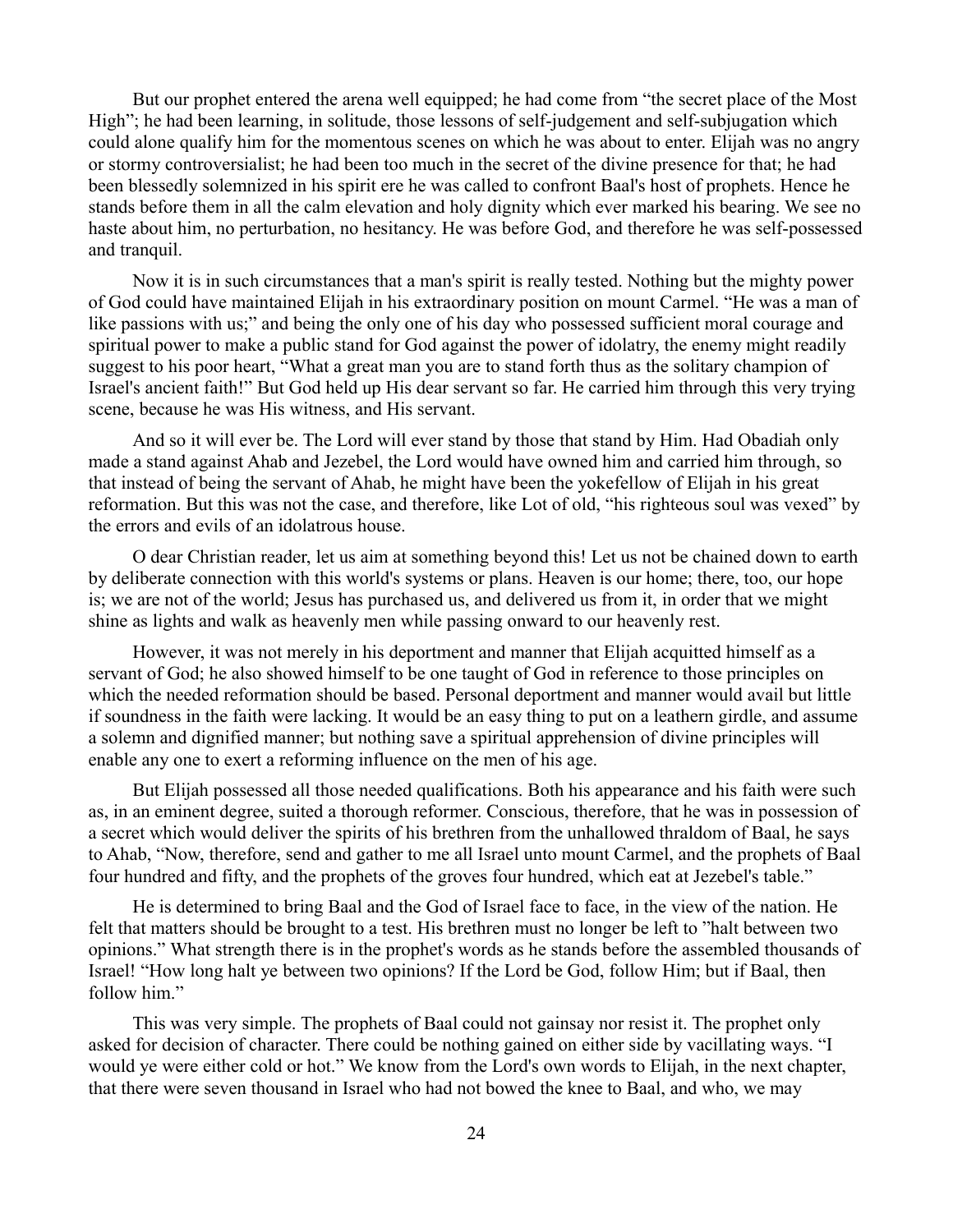suppose, were only waiting for some vigorous hand to plant the standard of truth in order that they might rally round it. No one amongst them would seem to have had power for such a bold step, but they would no doubt rejoice in Elijah's boldness and ability to do so.

This has often been the case in the history of the people of God. In times of greatest darkness there have always been those whose spirits mourned in secret over the widespread evil and apostasy, who longed for the bursting in of spiritual light, and were ready with joy to welcome its earliest beams. God has never left Himself without a witness; and although it is only here and there we can perceive a star of sufficient magnitude and brilliancy to pierce through the clouds of night and enlighten the benighted Church in the wilderness, yet we know, blessed be God, that let the clouds be ever so dark and gloomy, the stars have been there in every age, though their twinkling has been but little seen.

Thus it was in the days of Elias; there were seven thousand such stars whose light was obscured by the thick clouds of idolatry — who would not yield to the darkness themselves, though they lacked power to enlighten others; yet was there but one star of sufficient power and brightness to dispel the mists and create a sphere in which others might shine. This was Elijah the Tishbite, whom we now behold, in heavenly power and light, breaking into the very stronghold of Baal, upsetting Jezebel's table, [False religion has always sought the sunshine of this world's favour, whereas true religion has always been more pure and genuine when the world has frowned upon it. "*The prophets of the groves eat at Jezebel's table. "* If Jezebel had had no table, she would have had no prophets either; it was *her table,* and not *her souls,* they sought.] writing folly upon the whole system of Baal's worship, and in fact, by God's grace, effecting a mighty moral change in the nation — bringing the many thousands of Israel down into the dust in real self-abasement, and mingling the blood of Baal's prophets with the waters of Kishon.

How gracious of the Lord to raise up such a deliverer for His deluded people! And what a deathblow to the prophets of Baal! We may safely assert they never offered a more unwilling sacrifice to their idol than that which our prophet suggested. It was the sure precursor of his downfall, and of theirs also. What a sad aspect they present, "crying and cutting themselves with knives and lancets till the blood gushed out," and crying out, with unavailing earnestness, "O Baal, hear us!" Alas, Baal could not hear nor answer them!

The true prophet, conscious in his inmost soul of the sinful folly of the whole scene, mocks them: they cry more earnestly, and leap with frantic zeal upon the altar; but all in vain. They were now to be unmasked in the view of the nation. Their craft was in imminent danger. Those hands which, through their influence, had so often been lifted up in the diabolical worship of a sinful absurdity, were speedily about to seize them and drag them to their merited fate. Well, therefore, might they cry, "O Baal, hear us!"

How solemn, how immutably true, are those words of Jeremiah, "Cursed is the man whose heart departeth from the Lord"! It matters not on whom, or on what, we place our confidence: whether it be a religious system or a religious ordinance, or anything else, it is a departure of the heart from God — a curse follows it, and when the final struggle comes the Baal will be invoked in vain; "there will be neither voice, nor any to answer, nor any to regard."

How awful is the thought of departure from the living God! How dreadful to find, at the end of our history, that we have been leaning upon a broken reed! O, if you have not found solid and abiding peace for your guilty conscience in the atoning blood of Jesus, if you have a single emotion of fear in your heart at the thought of meeting God, let me put the prophet's question to you, "How long halt ye between two opinions?" Why do you stand aloof when Jesus calls you to come unto Him and take His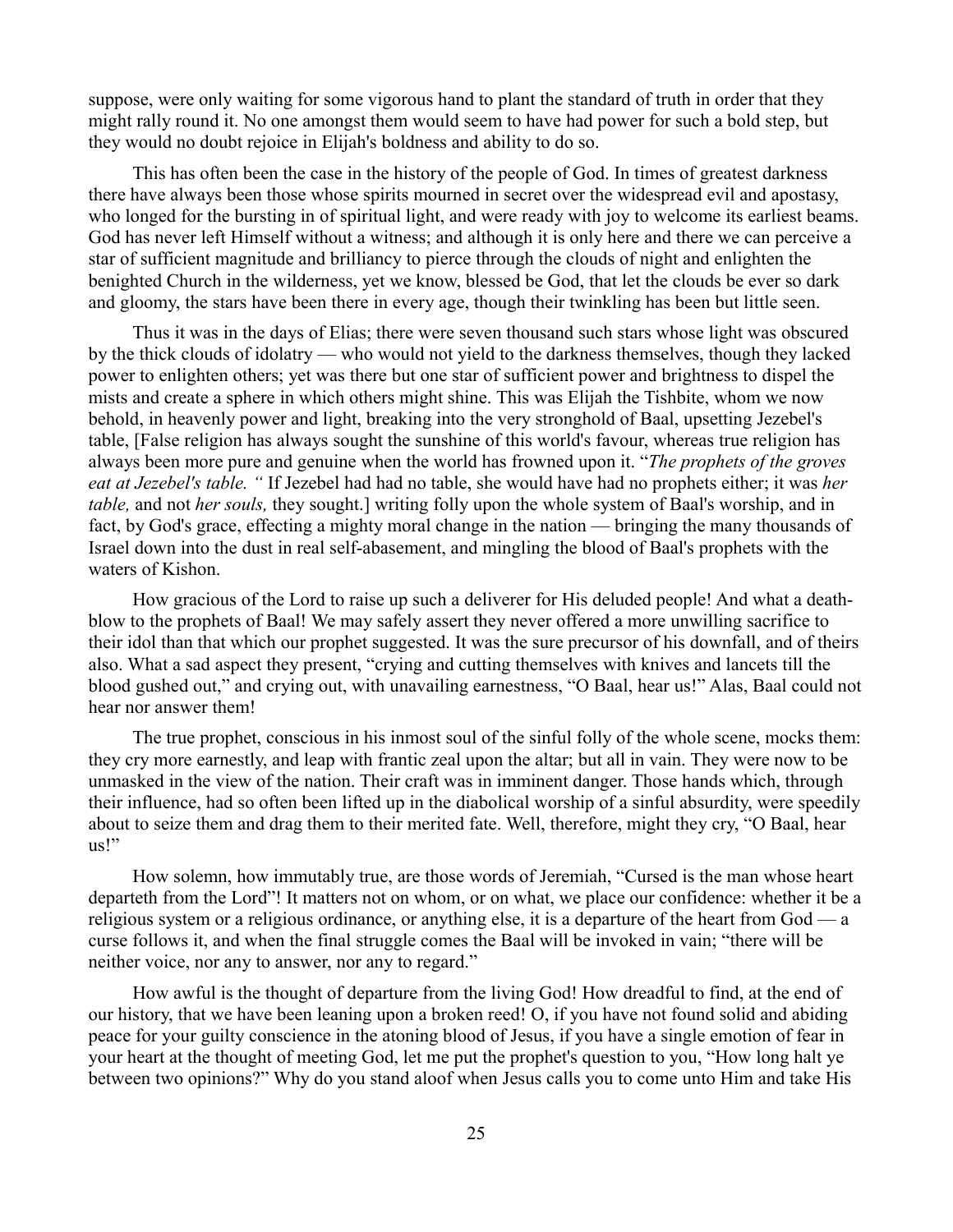yoke upon you? Believe me, the hour is coming when, if you have not fled for refuge to Jesus, a greater than Elijah will mock at your calamity.

Harken to these solemn words: "Because I have called, and ye refused; I have stretched out My hand, and no man regarded; but ye have set at naught all My counsel, and would none of My reproof; I also will laugh at your calamity; I will mock when your fear cometh; when your fear cometh as desolation, and your destruction cometh as a whirlwind; when distress and anguish cometh upon you" (Prov. 1: 24-27).

Awful words! inconceivably awful! How much more awful the reality! Flee to Jesus. Betake yourself to the open fountain, and there find peace and refuge ere the storm of divine wrath and judgement bursts upon your head. "When once the master of the house has risen up and shut to the door," you are lost, and lost forever. Oh think of this, I implore of you, and let not Satan drag your precious soul into everlasting perdition!

We now turn to another side of the picture. The prophets of Baal were signally defeated. They had leaped, cut themselves, and cried to no purpose. Their whole system had been proved a gross fallacy; the superstructure of error had been trampled to the ground, and it only now remained to rear the magnificent superstructure of truth in the view of those who had been so long enslaved by vanity and lies. "And Elijah said unto all the people, Come near unto me. And all the people came near unto him. *And he repaired the altar of the Lord that was broken down*. And Elijah took twelve stones, according to the number of the tribes of the sons of Jacob, unto whom the word of the Lord came, saying, Israel shall be thy name: and with the stones he built an altar in the name of the Lord."

It is always well to wait patiently, and allow evil and error to find their own level. Time will surely bring the truth to light; and let error array itself ever so carefully in the venerable robes of antiquity, yet will time strip it of these robes, and display it in all its naked deformity. Elijah felt this, and therefore he could stand quietly by and allow all the sands of Baal's glass to run out ere he began to exhibit the pattern of a more excellent way. Now it needs a very real apprehension of divine principles to enable one to adopt this patient course. Had our prophet been shallow-minded, or badly taught, he would have been in much greater haste to display his system and raise a storm of opposition against his antagonists.

But a spirit gifted with true elevation is never in haste, never perturbed; he has found a centre round which to move, and in revolving round that he finds himself carried out of the region of every other influence. Such an one was Elijah, a really elevated, independent, holy man — one who in every scene of his extraordinary career maintained a heavenly dignity which is earnestly to be sought after by all the Lord's servants. When he stood on mount Carmel, beholding the fruitless bodily exercise of Baal's prophets, he presented the appearance of one who was fully conscious of his heavenly mission; and not only in his manner, but also in his principles of acting, he acquitted himself as a prophet of the Lord.

What, then, were those principles on which Elijah acted? They were, in a word, those on which the unity of the nation was based. The first thing he does is to "repair the altar of the Lord that was broken down." This was Israel's centre, and to this every true reformer directed his attention. Those who seek to carry out a one-sided reformation may rest satisfied with merely throwing down that which is false, without proceeding further to establish a sound basis on which to erect a new superstructure: but such reformation will never stand; it will carry with it too much of the old leaven to admit of its being a testimony. The altar of Baal must not only be thrown down, but the altar of the Lord must be set up.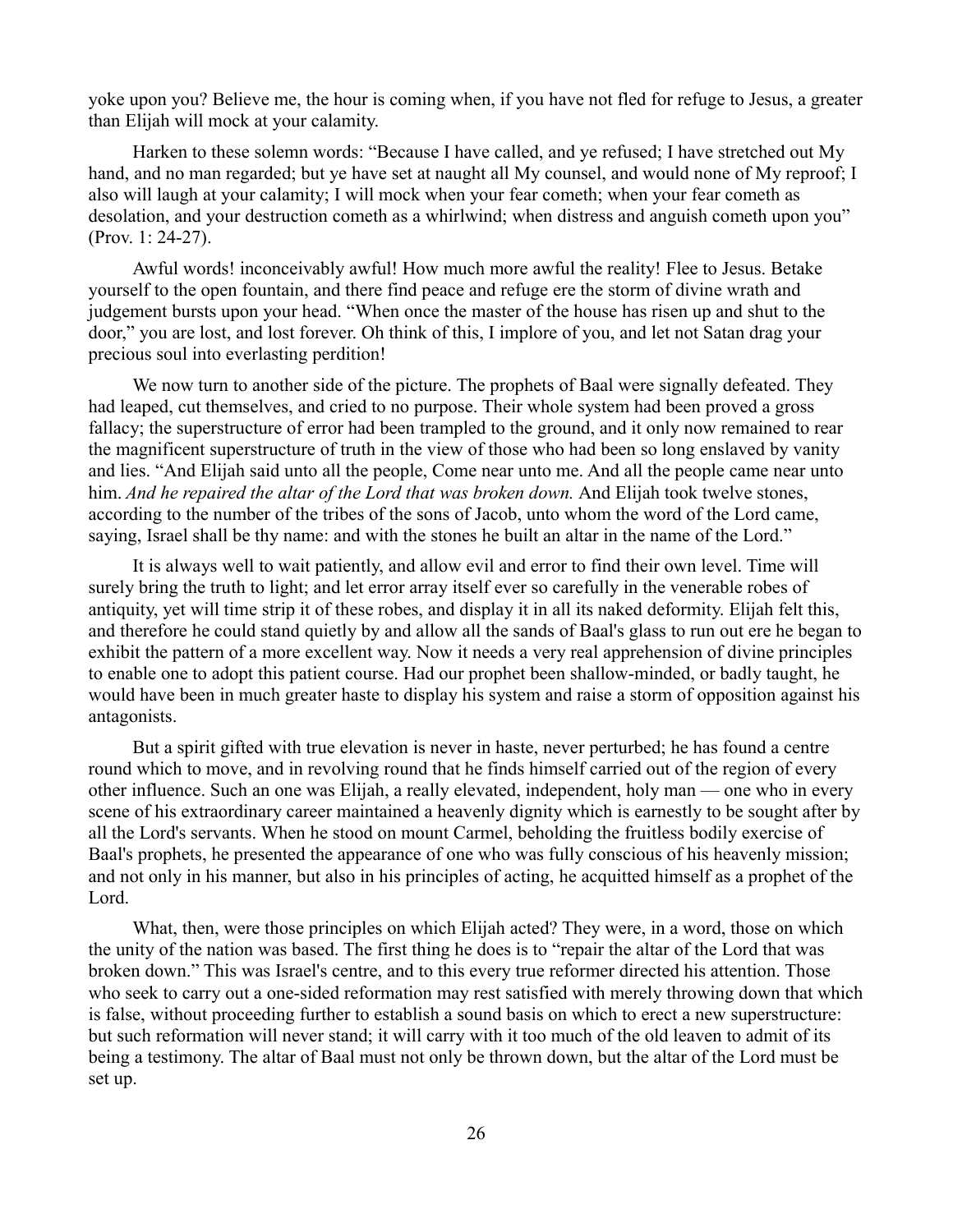Some there are who would sacrifice to the Lord on the altar of Baal; in other words, they would retain an evil system, and rest satisfied with giving it a right name. But no; the only centre of unity which God can recognize is the name of Jesus — simply and exclusively that. The people of God must not be looked at as members of a system, but as members of Christ. God sees them as such, and it should be their business to reckon themselves to be what God tells them they are, and manifestly to take that blessed place.

And we may further remark that Elijah in his actings on mount Carmel does not stop short of the recognition of Israel's unbroken unity. He takes *twelve stones,* according to the number of the sons of Jacob, unto whom the Word of the Lord came, saying "*Israel* shall be thy name." This was taking high ground — yea, the very highest. Solomon could have taken no higher. To recognize the twelve tribes of Israel at a time when they were divided, and weakened, and degraded, evidenced true communion with the mind of God in reference to His people.

Yet this is what the Spirit will ever suggest. "Our twelve tribes" must never be given up. True they may, through their own weakness and folly, become scattered and divided; yet the God of Israel can only think of them in that unbroken unity which they once exhibited, and which, moreover, they will exhibit again when, having been united by the true David, they shall in holy fellowship tread the courts of the Lord forever.

Now the Prophet Elijah, through the Spirit, saw all this. With the eye of faith, he penetrated the long, dreary time of Israel's humiliating bondage, and beheld them in their visible unity, no longer Judah and Israel, but *Israel,* for the word is, "*Israel shall be thy name."* His mind was occupied, not with what Israel was, but with what God had said. This was faith. Unbelief might say, "You are taking too high a stand; it is presumption to talk about twelve tribes when there are but ten; it is folly to speak of unbroken unity when there is nothing but division." Such will ever be the language of unbelief, which can never grasp the thoughts of God, nor see things as He sees them.

But it is the happy privilege of the man of faith to rest his spirit on the immutable testimony of God, which is not to be nullified by man's sinful folly. "*Israel shall be thy name. "* Precious promise! Most precious! Most permanent! Nothing could for a moment interfere with it — neither Rehoboam's childishness nor Jeroboam's cunning policy; no, nor yet Ahab's vileness could hinder Elijah from taking the loftiest position that an Israelite could take, even the position of a worshiper at an altar built of twelve stones, according to the names of the twelve tribes of Israel.

Now in Elijah the Tishbite we have an example of the power of faith in the promise of God at a time when everything around him seemed to stand opposed. It enabled him to rise above all the evil and sorrow around him, and to build an altar of twelve stones with as much holy confidence and unclouded assurance as did Joshua when, amid the triumphant hosts of Israel, he erected his trophy on the banks of Jordan.

But I must bring this section to a close, having already extended it further than I had intended. We have seen the principle upon which our prophet desired to carry out the reformation. It was a sound one, and God honoured it. The fire from Heaven at once confounded the prophets of Baal, confirmed the prophet's faith, and delivered the people from their sad condition of halting between two opinions. Elijah's faith had given God room to act; he had made a trench and filled it with water; in other words, he had made the difficulty as great as possible in order that the divine triumph might be complete: and truly it was so.

God will always respond to the appeal of simple faith. "Hear me," said the prophet, "O Lord, hear me; that this people may know that Thou art the Lord God, and that Thou hast turned their heart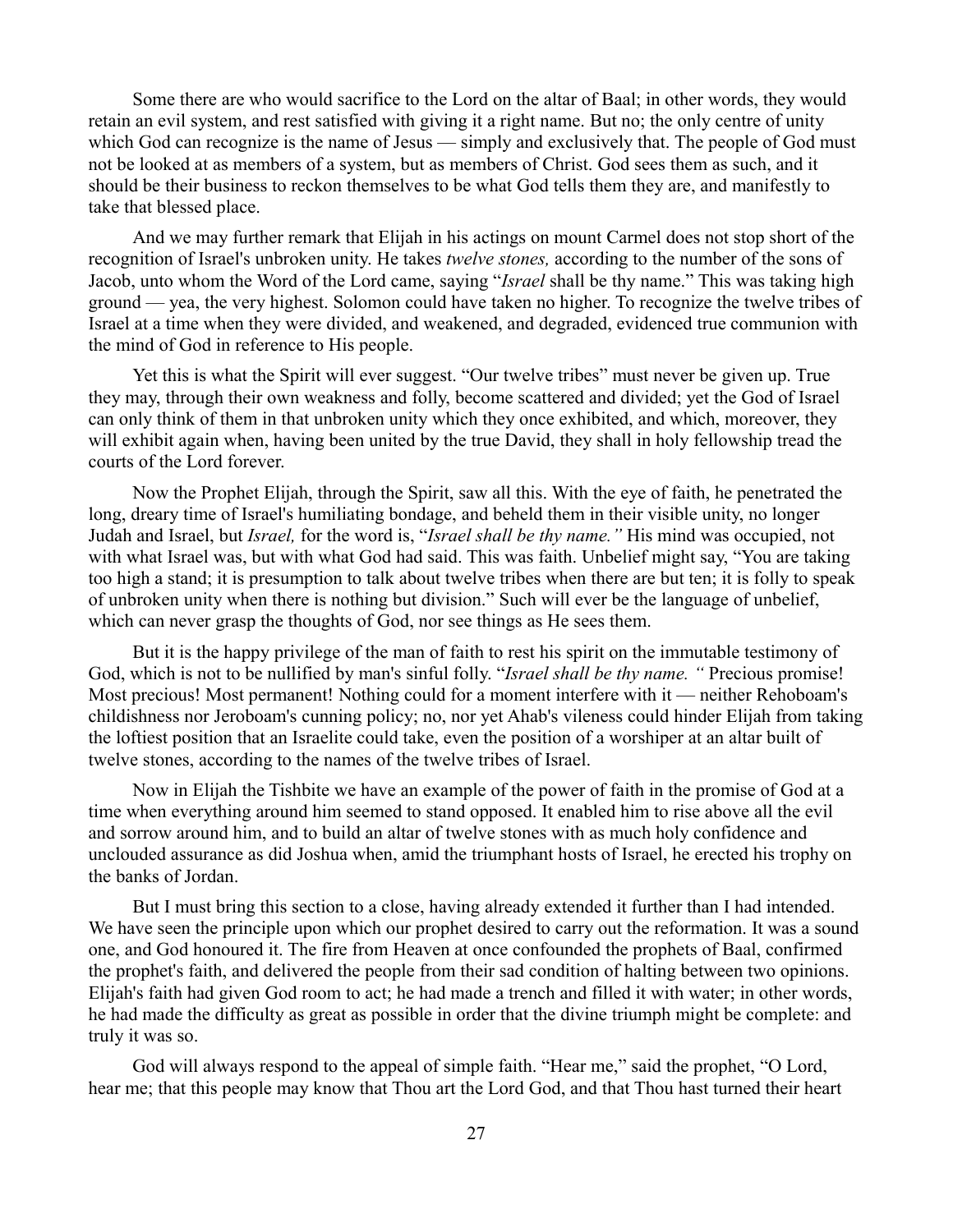### back again."

This is intelligent prayer. The prophet is engaged solely about God and His people. He does not say, "Hear me, that this people may know that I am a true prophet." No; his only object was to bring the people back to the God of their fathers, and to have the claims of God established in their consciences, in opposition to the claims of Baal. And God darkened and heard; for no sooner had he concluded his prayer than "the fire of the Lord fell, and consumed the burnt sacrifice, and the wood, and the stones, and the dust, and licked up the water that was in the trench. And when all the people saw it they fell on their faces: and they said, The Lord, He is the God; the Lord, He is the God."

Truth triumphs! The prophets are confounded! The prophet, in holy indignation, mingles their blood with the waters of the Kishon, and thus, evil being judged, there remains no further hindrance to the communication of the divine blessing, which Elijah announces to Ahab in these words, "Get thee up, eat and drink, for there is a sound of abundance of rain." How do these words convey to us Ahab's true character! "*Eat and drink."* This was all he knew, or cared to know. He had come forth to look for grass, and nothing more; and the prophet conveyed to him that intelligence which he knew he desired. He could not ask him to come and join him in thanksgiving to God for this glorious triumph over evil, for he knew well he would meet with no response.

And yet they were both Israelites: but one was in communion with God, and the other was the slave of sin; hence, while Ahab found his enjoyment in getting up to "eat and drink," Elijah sought his in retirement with God. Blessed, holy, heavenly enjoyment!

But mark the difference between Elijah's bearing in the presence of man and in the presence of God. He had met Obadiah, a saint in wrong circumstances, with an air of dignity and elevation; he had met Ahab in righteous sternness; he had stood amid the thousands of his deluded and erring brethren with the firmness and grace of a true reformer; and lastly, he had met the wicked prophets of Baal with mocking, and then with the sword of vengeance. Thus had he carried himself in the presence of man.

But how did he meet God? "He cast himself down upon the earth, and put his face between his knees." Thus he carried himself before God. All this is lovely. Our prophet knew his place both before God and man. In the presence of man he acted in the wisdom of the Spirit, as the case demanded; in the presence of God he prostrated himself in unfeigned and reverent humility. Thus may all the Lord's servants know how to walk in all their complicated relations here below.

We must now accompany our prophet to widely different scenes.

#### **Part 5**

### **THE PROPHET ON MOUNT HOREB**

There are few who have taken a prominent place in the history of the Church of God whose course has not been marked, in a special manner, by vicissitude: of such, as of "those that go down to the sea in ships, that do business in great waters," it may be said, "They mount up to the heaven, they go down again to the depths; their soul is melted because of trouble." They are sometimes seen on the mount, sometimes in the valley; at one time basking in the sunshine, at another beaten by the storm.

Nor is this the case merely with prominent characters; almost every Christian, be his path ever so retired and noiseless, knows something of this vicissitude. Indeed, it would seem as if no one could run the race which is marked out for the man of faith without finding inequalities in his way. The path through the desert must be rough, and it is well that is so; for there is no right-minded person who would not rather be set in a rough than in a "slippery" way. The Lord sees our need of being exercised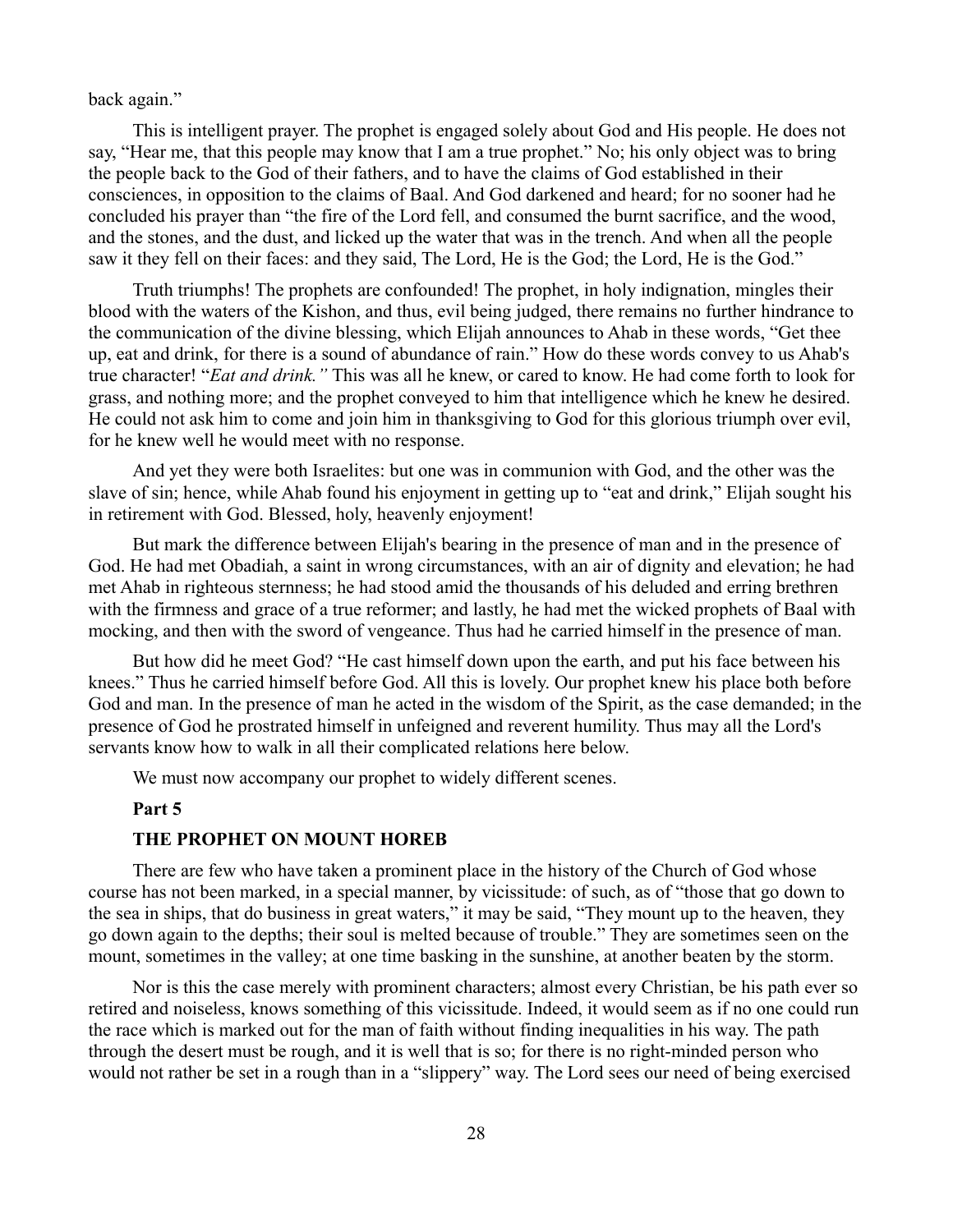by roughness and hardness, not only that we may find the rest at the end sweeter, but also that we may be the more effectually trained and fitted for the place we are yet to occupy.

True we shall have no need for trials in the kingdom, but we shall have need of those graces and habits of soul which were formed amid the trials and sorrows of the wilderness. We shall yet be constrained to acknowledge that our path here below was not a whit too rough, but that on the contrary we could not have done without a single exercise of all those that had fallen to our lot. We now see things indistinctly, and are often unable to see the needs-be for many of our trials and sorrows: moreover our impatient nature may often feel disposed to murmur and rebel; but only let us be patient and we shall be able without hesitation, and with the full assent of every thought and feeling, to say, "He led us forth by *a right way,* that He might bring us to a city of habitation. "

The above train of thought is suggested by the circumstances of our prophet in 1 Kings 19. He seems to have had little anticipation of the terrific storm which was about to burst upon him: he had come from the top of mount Carmel, and in the energy of the Spirit outstripped Ahab in his chariot to the entrance of Jezreel; but there he was destined to receive a check, and that, too, from one who had hitherto kept herself in the background. This was the wicked Jezebel. I say, she had kept herself in the background; but she had not been idle there. She had no doubt influenced her weak-minded lord, and used his power for her wicked ends. She had opened her house and spread a table for the prophets of Baal. These things she had done in furtherance of her master's interests.

Jezebel is not to be looked at merely as an individual: she stands before the spiritual mind as the representative of a class — yea, more, as the impersonation of a principle which has from age to age been working in hostility to the truth of God, and which appears in its full maturity in the person of the great whore spoken of in the Apocalypse. The spirit of Jezebel is a persecuting spirit — a spirit that will carry its own point in opposition to everything — an active, energetic, persevering spirit, in which satanic vigour appears very manifestly.

Very different is the Ahab spirit. In Ahab we see one who, provided he could attain the gratification of his carnal and worldly desires, cared but little about religion. He troubled himself but little to decide between the claims of Jehovah and those of Baal. To him they were all alike. Now it was such an one that Jezebel could wield according to her mind. She took care to have his desires gratified while she actively and sagaciously used his power in opposition to the truth of God. The Ahabs are always found to be fit instruments for the Jezebels; hence, in the Apocalypse, where all those principles which have been, are now, or are yet to be, at work, are seen in their full maturity, we find the woman riding the beast: that is, corrupt religion wielding the secular power, or the full-grown Jezebel-spirit making use of the full-grown Ahab-spirit.

All this has a solemn voice for the present generation; and those that have ears to hear, let them hear. Men are becoming increasingly heedless as to the interests and destinies of the truth of God in the earth. Christ and Belial are all alike, provided the wheels of the vast machine of utilitarianism be not clogged in their movement. You may hold what principles you please provided you hold them in the background; and thus men of the most conflicting principles can unite and hold those principles in abeyance while with ardour and energy they pursue the phantom of worldliness.

Such is the spirit and tendency of the age, and all that is needed is that a Jezebel-spirit should arise and lead men on along the path upon which they have manifestly entered — a path which will most assuredly end in the blackness of darkness forever. Solemn, most solemn thought! Again I say, "He that hath ears to hear, let him hear."

But we have said it was from Jezebel that the prophet Elijah received the check which seems so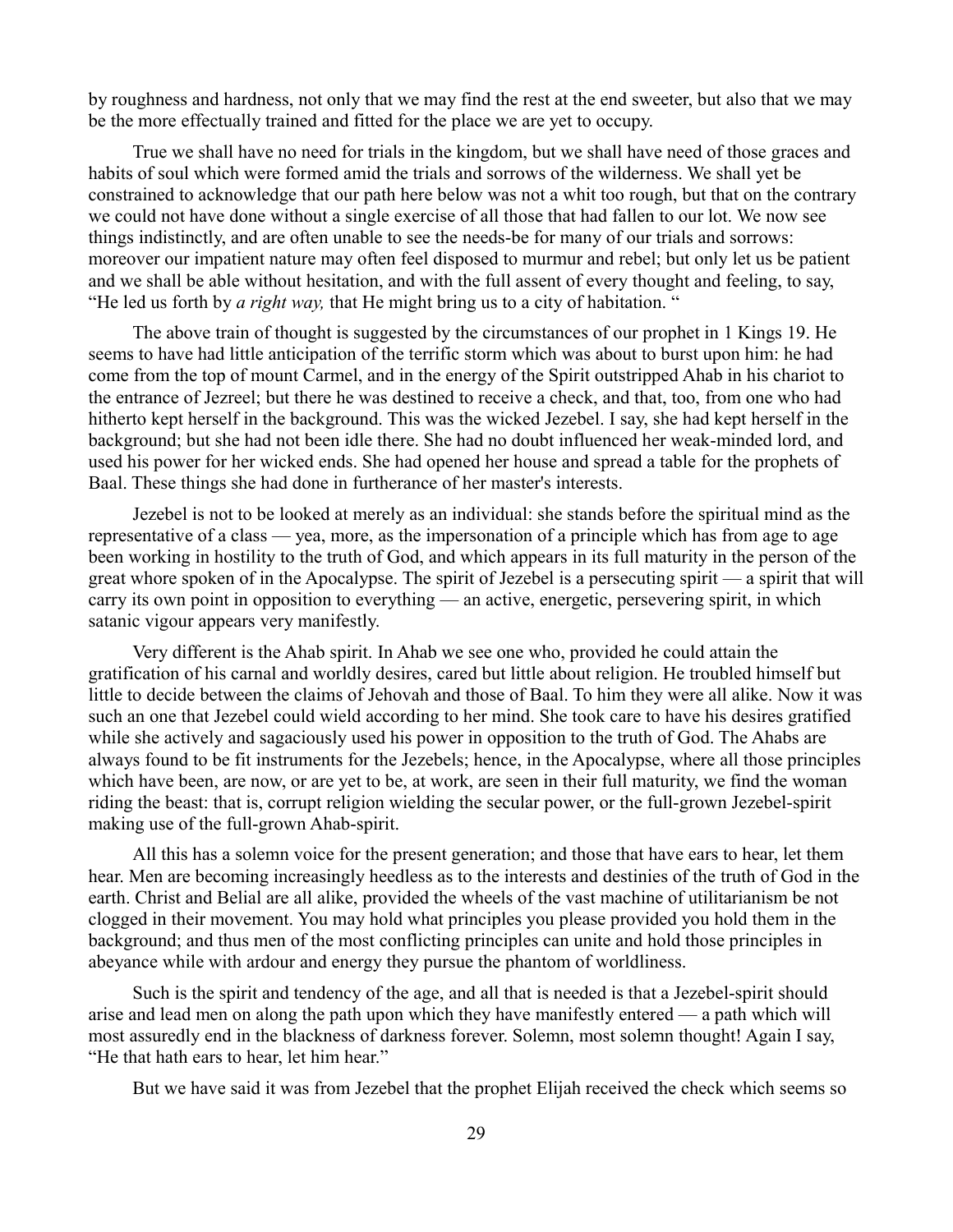to have overwhelmed his spirit. "And Ahab told Jezebel all that Elijah had done, and withal how he had slain all the prophets with the sword." Observe, "Ahab told Jezebel"; he had neither sufficient interest in the matter to lead him to take an active part himself, nor, even if he had the interest, did he possess sufficient energy. To him, perhaps, the abundance of rain seemed to stand connected with the death of the prophets, and therefore he could quietly stand by and see them put to death.

What was Baal to him, or Jehovah either? Nothing. Let Ahab and all of that school get enough to "eat and drink," and all questions of truth and religion will be but lightly regarded. Gross and unmeaning abomination! Miserable, infatuated sensualism! Ye children of this world, whose sentiments are expressed in the words "let us eat and drink, for to-morrow we die," think of Ahab; remember his terrible end — the end of his eating and drinking. What was it? "The dogs licked his blood." And as to his soul — ah, eternity will unfold its destinies!

But in Jezebel we see one who lacked neither interest nor energy. To her the controversy was one of the deepest moment, and she was determined to act with decision. "Then Jezebel sent a messenger unto Elijah, saying, So let the gods do to me, and more also, if I make not thy life as the life of one of them by to-morrow about this time."

Here then the prophet was called to endure the storm of persecution. He had been on mount Carmel, where he had stood against all the prophets of Baal; his course had hitherto been a triumphant one, the result of communion with God; but now his sun seemed, in his view, to be about to go down, and his horizon to become dark and gloomy.

"And when he saw that, he arose and w*ent for his life,* and came to Beersheba, which belongeth to Judah, and left his servant there. But he himself went a day's journey into the wilderness, and came and sat down under a juniper tree: and he requested for himself that he might die; and said, It is enough; now, O Lord, take away my life; for I am not better than my fathers."

Elijah's spirit sinks altogether; he looks at everything through the dark cloud in which he was enveloped; all his labour seems, in his view, to have been for nought and in vain, and he has only to lie down and die. His spirit, harassed by what he deemed fruitless efforts to bring the nation back to its faith, longed to enter into rest.

Now, in all this we perceive the workings of impatience and unbelief. Elijah said nothing about longing to depart when he stood on mount Carmel. No; there all was triumph; there he seemed to be achieving something — he seemed to be of some use, and therefore he thought not of his departure. But the Lord would show His servant not only what he "must do," but also what he "must suffer." The former we like well enough, the latter we are not so well prepared for. And yet the Lord is as much glorified in a patient sufferer as in an active servant. The graces that are developed by one who is enabled to endure protracted suffering are as fragrant in their perfume as all the fruits of active service. This our prophet should have borne in mind. But ah, the heart can well understand and sympathise with him in his gloom and despondency.

There are few of the Lord's servants who have not, at some time or other, eagerly desired to put off their harness and cease from the toils of conflict, particularly at times when all their labour and testimony would seem to be in vain, and when they are disposed to look upon themselves as mere cumberers of the ground. Yet we must wait God's time, and until then seek to pursue our way in patient, uncomplaining service. There is a vast difference between longing to get away from trial and sorrow, and longing to be at home in our Father's house.

No doubt the thought of rest is sweet, ineffably sweet, to the labouring man. It is sweet to think of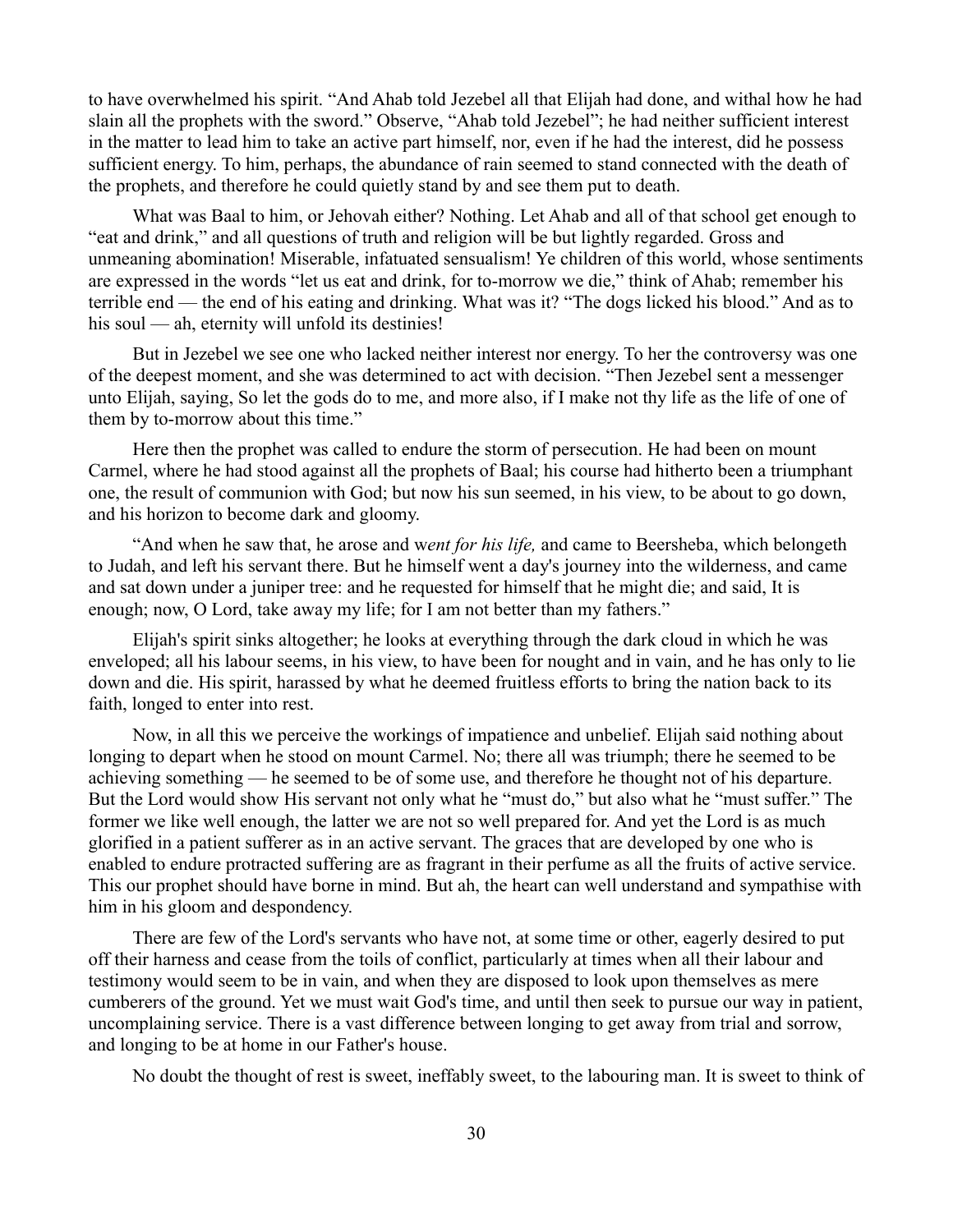the time when our own gracious God shall wipe away all tears from our eyes, sweet to think of those green pastures and living fountains to which the Lamb will lead His flock throughout the coming ages of glory. In a word, the whole prospect presented to the view of faith is sweet and cheering; yet we have no right to say, "O Lord, take away my life." Nothing but an impatient spirit could ever dictate such language.

How different is the spirit breathed in the following words of the apostle Paul! "For I am in a strait betwixt two, having a desire to depart, and to be with Christ, which is *far better.* Nevertheless, to abide in the flesh is *more needful for you.* And having this confidence, I know that I *shall abide and continue with you all, for your furtherance and joy of faith"(Phil. 1: 23-25).*

These words exhibit a truly Christian spirit. The servant of the Church should seek the Church's good, and not his own advantage. If Paul had considered himself, he would not have tarried a moment on earth; but when he considered the Church, he desired to abide and continue for the purpose of furthering its joy and faith. This should have been Elijah's desire too: he should have desired to remain for the benefit of the nation. But here he failed. He had fled into the wilderness under the influence of unbelief, and for the purpose of saving his life, and then desired that his life might be taken away simply to escape from the trials which his position involved.

In all this we may learn a most profitable lesson. Unbelief is sure to drive us from the place of testimony and service. So long as Elijah walked by faith, so long he occupied the place of a servant and a witness; but the moment his faith gave way, he abandoned both and fled into the wilderness. Unbelief ever unfits us for the place of service, and renders us useless. We never can act for God save in the energy of faith. We should remember this at a time like the present, when so many are giving up and turning aside. I suppose we may lay it down as a fixed principle of truth, that whenever a man abandons any distinctive position of testimony, it is from positive unbelief in the truth which led him into it.

Thus, for example, at the present day we see many who at one time took up a very distinct and prominent position from having learnt (as they stated) that great truth, the presence of the Holy Ghost in the Church. Now, when this truth is really learnt, and held in power, it delivers from man's authority in matters of faith, and leads Christians out of those systems where such authority is acknowledged and defended.

If the Holy Ghost rules in the Church, then man has no right to interfere, no right to decree and institute ceremonies; for in doing so he is most presumptuously interfering with the divine prerogative. If therefore a man sincerely believe this important truth, his belief will certainly influence his conduct so far that he will feel himself called upon to bear testimony against every system in which this truth is practically denied; by separating from it.

It is not a question of what or whom he will attach himself to. No; this is another, and an after, consideration. A man's first business is to "cease to do evil," and after that to "learn to do well."

However, many who once professed to see this truth, and to act upon it, have since lost confidence in it, and as a consequence have retired from their distinct position, and gone back to those systems from which they had emerged. Like Elijah, they have not realized all their expectations; the results which they looked for have not appeared, therefore they have fled from the scene, and doubtless many have felt disposed to say, "*It is enough."*

Yes, many a heart which once cherished high and fond expectations respecting the Church is now bowed down with sorrow and disappointment. Those who professed to see and act upon the truth of the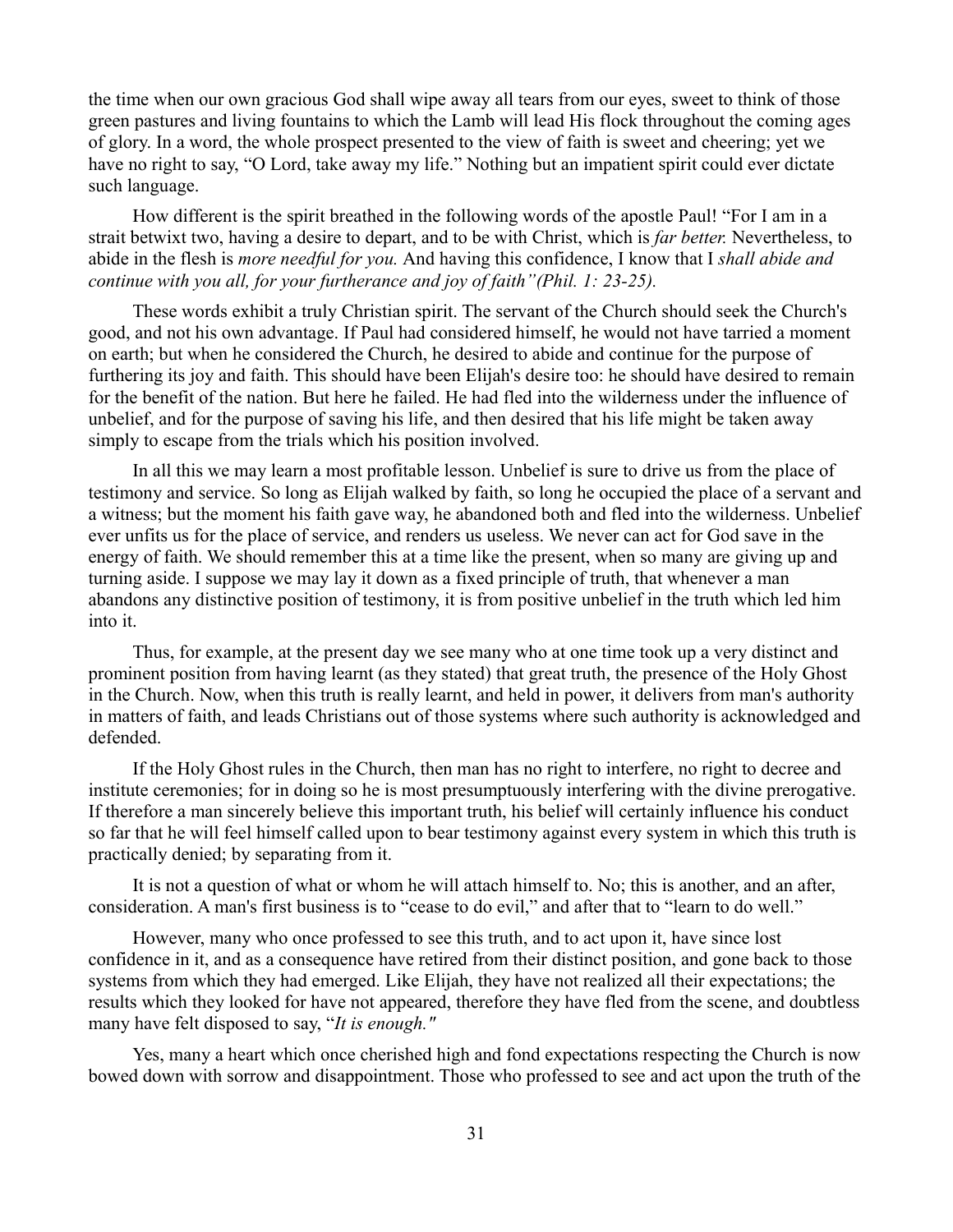presence of the Holy Ghost in the Church, and other collateral truths, have, to say the least, failed to carry them into practice, and not only failed, but in many instances have made a most humiliating exhibition of themselves; and the enemy has not been backward in making his own use of all this. He has used it especially to discourage the hearts of those who, no doubt, desired to stand in testimony for Christ, but who, seeing the failure of everything like corporate testimony on the earth, have given up in despair.

However, let Christians observe this: it was unbelief that made Elijah fly into the wilderness, and it is unbelief which causes any one to give up that position of testimony into which the truth of the Holy Ghost's presence in the Church would necessarily lead him.

Those who thus retreat prove that it was not with God and His eternal truth, but with man and his circumstances, that they had to do. If God's truth be the basis of our acting, we shall not be affected by man's mutability and failure. Man may, and assuredly will, fail in his very best and purest efforts to carry out the truth of God; but shall man's failure make the truth of God of none effect? "God forbid; yea, let God be true and every man a liar."

If those who profess to hold the blessed doctrine of the unity of the Church should split into parties; if those who hold the doctrine of the Spirit's presence in the Church for the purpose of rule and ministry should nevertheless practically lean upon man's authority; if those who profess to be looking for the personal appearance and reign of the Son of man should be found grasping with eagerness after the things of this present world, shall these things nullify those heavenly principles? Certainly not. Thank God, truth will be truth to the end. God will be God, though man should prove himself a thousandfold more imperfect than he is. Wherefore, instead of giving up in despair because men have failed to make a right use of God's truth, we should rather hold fast that truth as the only stay of our souls amid universal ruin and shipwreck.

Had Elijah held fast the truth which filled his soul when he stood on mount Carmel, he would never have been found beneath the juniper tree, nor would he have given utterance to such words as "Take away my life, for I am not better than my fathers."

Yet the Lord can graciously meet his poor servant even asleep under a juniper tree. "He knoweth our frame, He remembers that we are dust," and therefore, instead of granting the petulant request of His harassed and disappointed servant, He rather seeks to feed and strengthen him for further exertion. This is not "the manner of man," but it is, blessed forever be His name, the manner of God, whose ways and thoughts are not as ours. Man would often deal roughly and harshly with his fellow, making no allowance for him, but acting towards him in haste and severity. Not so God. He ever deals in the deepest pity and tenderness. He understood Elijah, and He remembered the stand he had recently made for His name and truth, and therefore He would minister to him in the season of his depression.

"And as he lay and slept under a juniper tree, behold, then an angel touched him, and said unto him, Arise and eat. And he looked, and behold, there was a cake baken on the coals, and a cruse of water at his head. And he did eat and drink, and laid him down again. And the angel of the Lord came again the second time, and touched him, and said, Arise and eat; because the journey is too great for thee. And he arose, and did eat and drink, and went in the strength of that meat forty days and forty nights unto Horeb the mount of God" (1 Kings 19: 5, 8).

The Lord knows better than we do the demands that may be made on us, and He graciously strengthens us according to His estimate of those demands. The prophet wished to sleep for sorrow, but the Lord wished to strengthen and nerve him for future service. Like the disciples in the garden, who, overwhelmed with deep sorrow at the apparent failure of all their fondly cherished hopes, allowed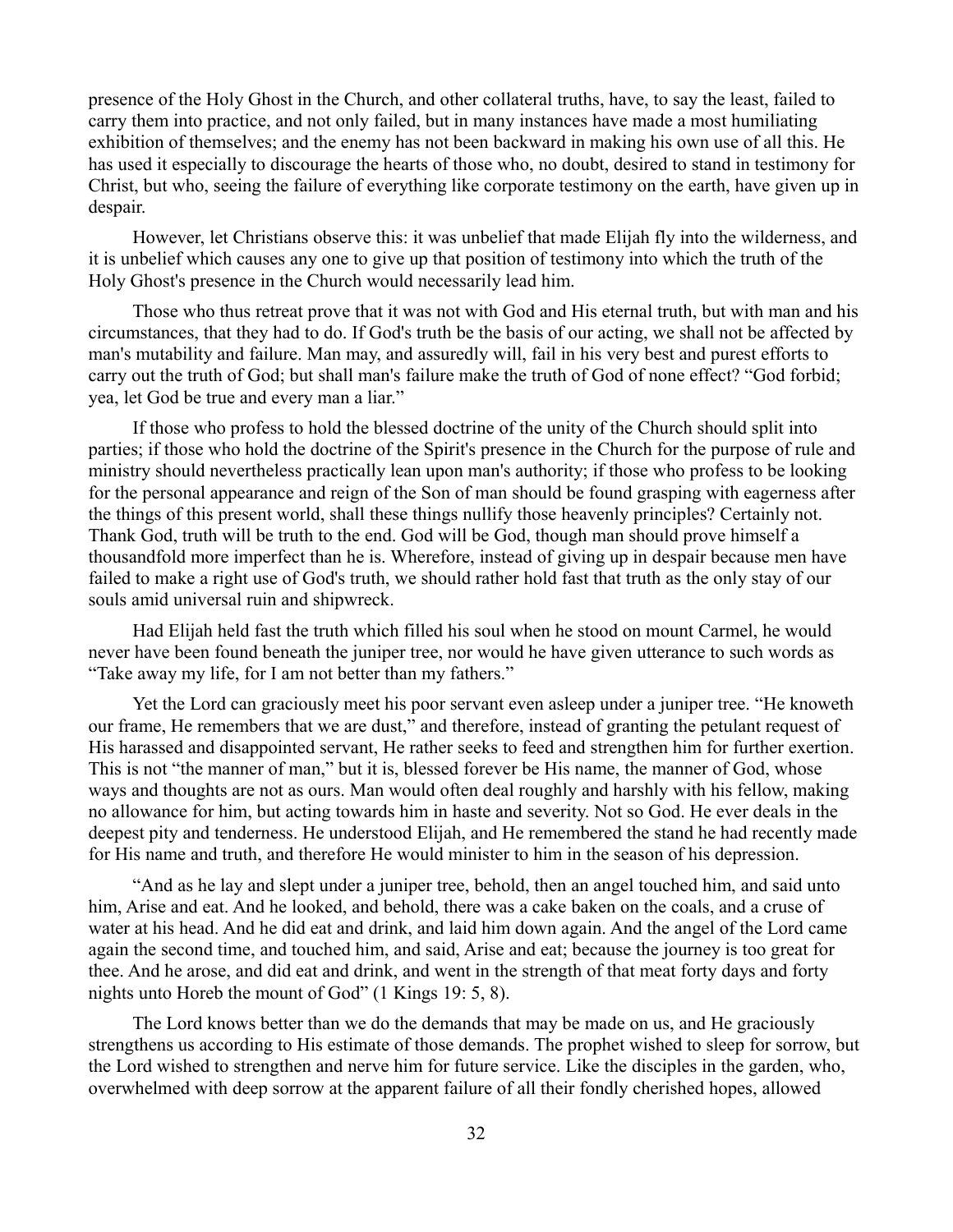themselves to sink into profound slumber while their blessed Master would have had them girding up their loins and nerving their arms for the trying scenes on which they were about to enter.

But Elijah did eat and drink; and being thus strengthened, he proceeded to mount Horeb. Here again we have to trace the sorrowful actings of an impatient spirit. Elijah seems determined to retire from his place of service and testimony altogether. If he cannot sleep under the juniper tree, he will hide himself in a cave. "He came thither unto a cave, and lodged there."

When once a man allows himself to slip aside from the position in which faith would keep him, there is no accounting for the extremes into which he may run. Nothing but abiding faith in the Word of God can maintain any one in the path of service, because *faith makes a man satisfied to wait for the end*, whereas unbelief, looking only at surrounding circumstances, sinks into complete despondency.

The Christian must make up his mind to meet with nothing but trial and disappointment here. We may often dream of rest and satisfaction in some condition or other here; but it is only a dream. Elijah had no doubt hoped to see a mighty moral change brought about by his instrumentality; and instead of that, his life was threatened. But he ought to have been prepared for this.

The man who had fearlessly faced Ahab and all the prophets of Baal ought surely to have been able to bear a message from a woman. Yet no; his faith had given way. When a man's faith gives way, his own shadow will deter him. In contemplating the prophet's position on mount Horeb, one is disposed to ask, Can it be the same man whom we saw so recently standing on mount Carmel, at an altar of twelve stones, and there so blessedly vindicating the God of Israel in the presence of his brethren?

Alas! what a powerless creature man is when not sustained by simple faith in the testimony of God! David could, at one time, meet Goliath in the power of faith, and afterwards say, "I shall one day perish by the hand of Saul." Faith gets above circumstances and looks at God; unbelief loses sight of God, and looks only at circumstances. Unbelief says, "We were in our own sight as grasshoppers, and so were we in their sight;" faith says, "We are well able to overcome them."

However, the Lord does not leave His servant in the cave; He still follows him, and seeks to bring him again and again back to that post which he had abandoned in his impatience and unbelief. "And behold, the word of the Lord came to him, and He said unto him, What doest thou here, Elijah?" What a reproof! Why did Elijah thus bury himself in a cave? Why had he retreated from the honourable post of testimony? Because of Jezebel's message, and because his ministry had not been as fully owned as he expected. He thought to have reaped a more cheering harvest from all his labour than a threatening message and apparent desertion, and therefore he had sought the retirement of a mountain cave, as a place suited to indulge his feelings.

Now, it must be admitted that there was much — very much to wound the prophet's spirit; he had come from his quiet retreat at Zarephath to face the whole nation, headed by Jezebel and a host of wicked priests and prophets. He had confounded the latter, through God's grace; God had sent down fire from Heaven in answer to his prayer; all Israel had seemed to acknowledge the truth as proclaimed by him. All these things must have raised his expectations to no ordinary height; yet, after all, his life is threatened, he sees no one to stand by him, he is enveloped in a thick cloud, he abandons the field of conflict, and hides himself in a cave.

It is much easier to censure another than to act aright, and we must be exceedingly slow in pronouncing judgement upon the actions of so honoured a servant as Elijah the Tishbite. But though we should not deal much in censure, we may, at least, draw instruction and warning from this section of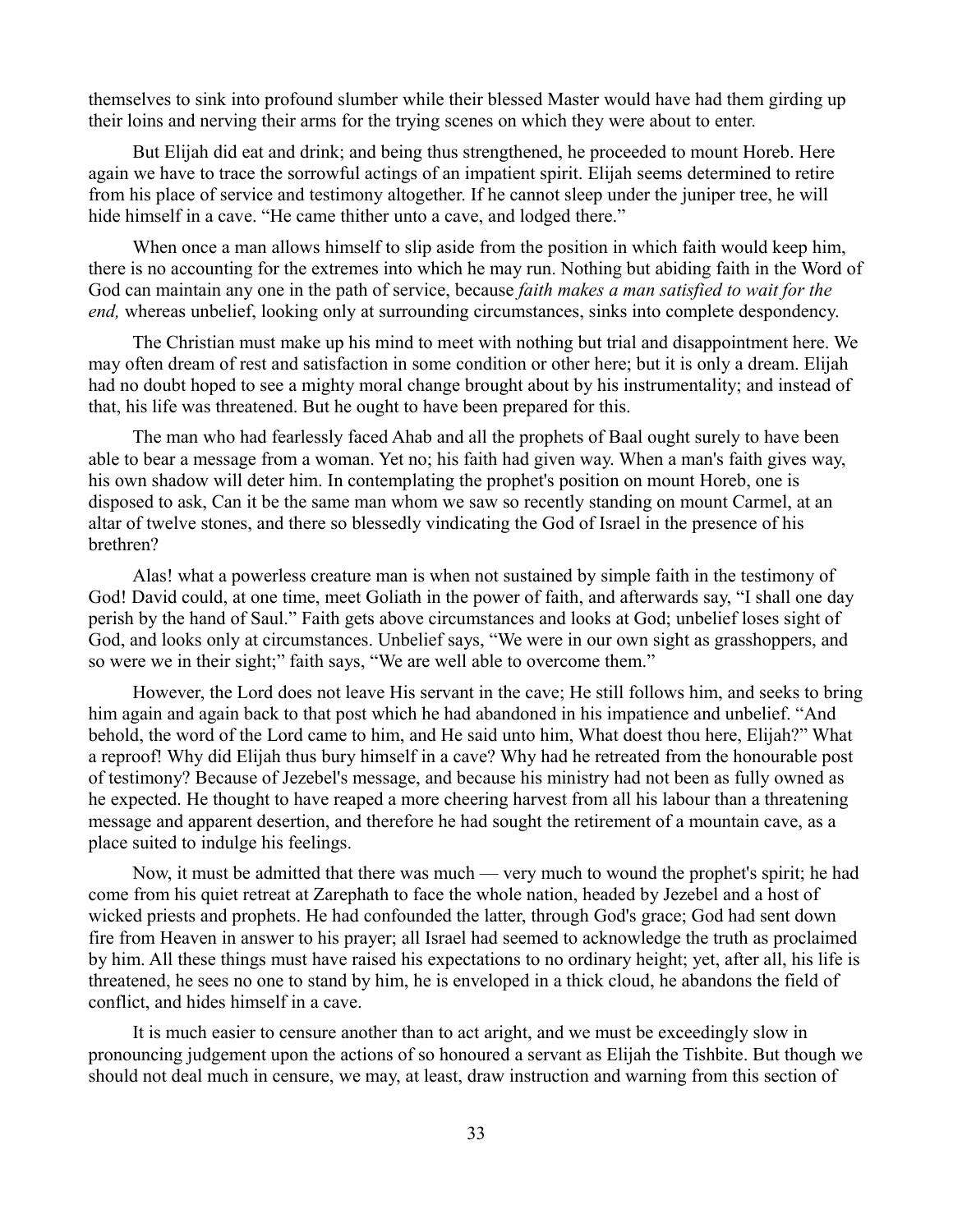our prophet's history. We may learn a lesson of which we stand very much in need. "What doest thou here?" is a question which might justly be put to many of us from time to time, when, in impatience or unbelief, we leave our proper place of service amongst our brethren, to sleep under a juniper tree, or hide ourselves in a cave.

Are there not many at this moment who, aforetime, were powerful advocates of the principles connected with the unity and worship of the people of God, to be found either asleep or hidden in caves? that is, they are doing nothing for the furtherance of those truths which they once advocated. This is a truly sorrowful reflection. To such the question, "What doest thou here?" should come with special force. Yes, what are such doing? or rather, what are they not doing in the way of positive mischief to the sheep of Christ? A man who thus retires is not merely harmless, he is noxious; he is really injuring his brethren.

It would be far better never to have appeared as the advocates of important truth, than having done so to retire; to call special attention to some leading principles of divine truth, and then to abandon them, is most culpable. "If many man be ignorant, let him be ignorant." We can pity ignorance, or endeavour to instruct it; but the man, who, having professed to see truth, afterwards abandons it, can neither be looked upon as an object of pity, nor a subject for instruction.

But it is not merely unbelief and disappointment in reference to certain truths that drive men into unhappy isolation; apparent failure in ministry has the same effect. The latter was, perhaps, what more especially affected Elijah. The triumph on mount Carmel had, doubtless, led to much elation of spirit in reference to the results of his ministry, and he was not prepared for the sad reverse.

Now, the sovereign remedy for both these maladies, that is, for unbelief in important truth and disappointment as regards our ministry, is to keep the eye simply and steadily fixed on Jesus.

If, for example, we see men professing those two grand and all-important truths — the unity of the Church, and the abiding presence of the Holy Ghost in the Church — professing, I say, to see these things, and yet failing most sadly in carrying them out, shall we turn aside, and say there is no unity, and no abiding presence of the Holy Ghost? God forbid. This would be to make God's truth dependent upon man's faithfulness, which cannot be endured for a moment by the spiritual mind. No, let us rather look into the precious Word of God, and see the Church as the body of Christ, each member thereof written in God's book from everlasting to everlasting.

And, in like manner when we see Jesus at God's right hand in the Heavens, we see the unfailing ground of the Spirit's presence in the Church. Thank God for the blessed stability of all this. "The gifts and calling of God are without repentance."

Finally, if any be tried in the matter of their ministry, if the enemy would endeavour to make them give up in chagrin or disappointment, let them try to keep their eyes more simply on Jesus, remembering that, however depressing the aspect of things here may be, the time is speedily approaching when all who have served the Lord simply, from love to Him, shall reap a full reward. We must take care, however, that we allow not our ministry, or the fruits thereof, to get between our souls and Christ. There is great danger of this. A man may set out in unaffected devotedness to his Master, and yet, through the craft of the enemy, and the weakness of his own heart, he may, ere long, give his work a more prominent place in his thoughts than Christ Himself. Had Elijah kept the God of Israel more before him, he would not have given up in despair.

But we learn the real state of the prophet's soul from his reply to the divine challenge: "I have been very jealous," said he, "for the Lord God of hosts; for the children of Israel have forsaken Thy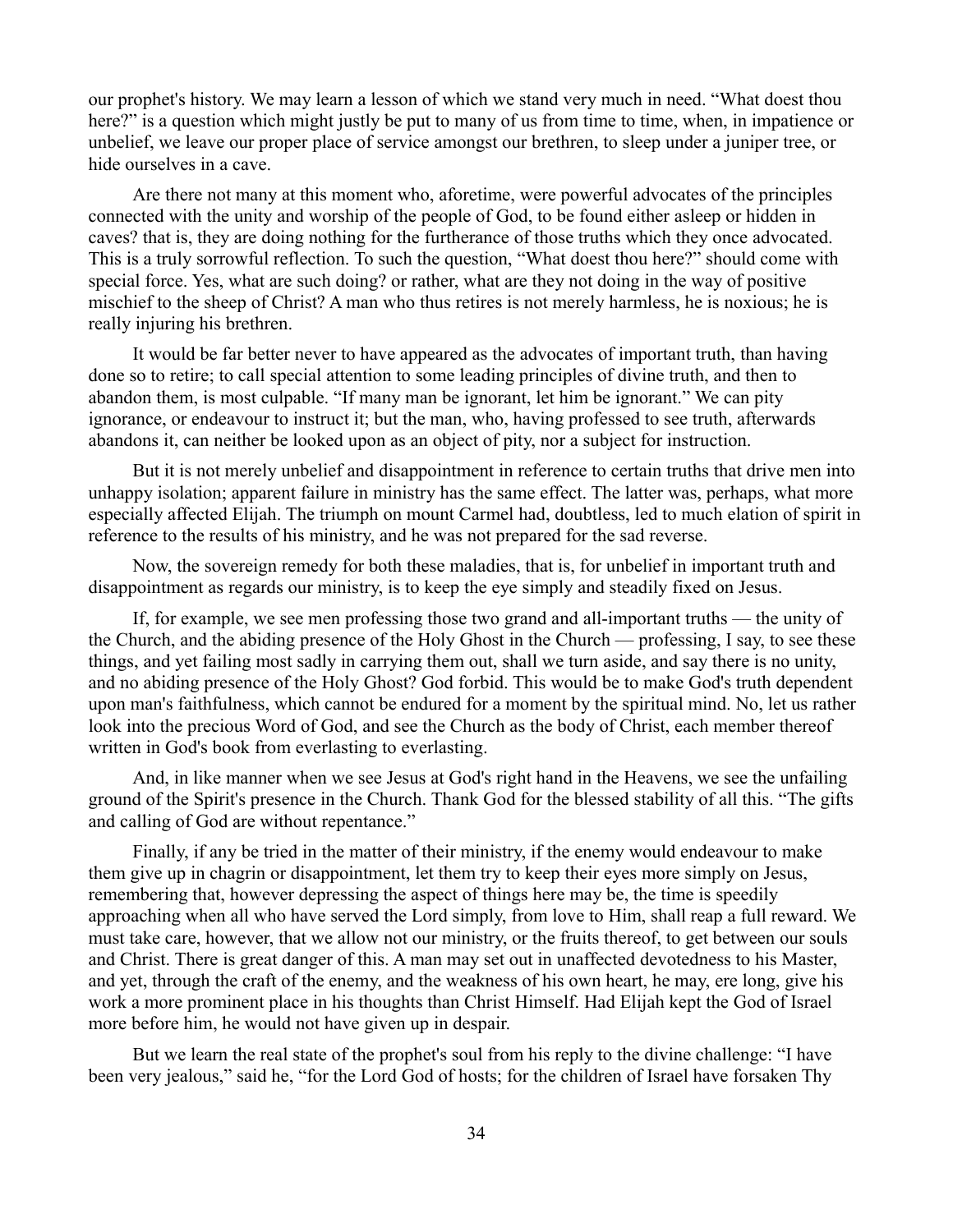covenant, thrown down Thine altars, and slain Thy prophets with the sword: and I, even I only, am left; and they seek my life to take it away." How different is this language from that which dropped from his lips on mount Carmel! There he vindicated God, — here he vindicates himself; there he endeavoured to convert his brethren by presenting before them the truth of God, — here he accuses his brethren, and recounts their sins before God.

It is instructive to observe the order in which Elijah recounts the sins of Israel:  $1 -$  "they have forsaken Thy covenant;" 2 — "they have thrown down Thine altars;" 3 — "they have slain Thy prophets with the sword," The ground of all this evil was their having forsaken the covenant of God, the natural consequence of which was the throwing down of God's altars, and the abandonment of His worship, which latter was followed out by killing the prophets. We can understand this order.]

"I have been very jealous;" but "they have forsaken," etc. This was the strain in which the disappointed prophet spoke from his cave on mount Horeb. He seems to have looked upon himself as the only one that had done, or was doing, anything for God. "I only am left, and they seek my life to take it away." Now all this was the natural consequence of his position.

The moment a man retires from his place of testimony and service among his brethren, he must begin to extol himself, and accuse them; yea, his very act expresses at once the assumption of his faithfulness, and their failure. But to all who thus separate from, and accuse their brethren, the searching question is, "What doest thou here?" "He that hath ears to hear, let him hear."

Our prophet, however, is called forth from his isolated place. "Go forth," said Jehovah, "and stand upon the mount before the Lord. And, behold, the Lord passed by, and a great and strong wind rent the mountains, and brake in pieces the rocks before the Lord; but the Lord was not in the wind: and after the wind an earthquake; but the Lord was not in the earthquake: and after the earthquake a fire; but the Lord was not in the fire: and after the fire a *still small voice."*

The Lord, by these solemn and varied exhibitions of Himself and His wondrous actings, would teach His servant most impressively that He was not to be confined to one agent in carrying out His designs. The wind was an agent, and a powerful one, yet it did not accomplish the end; and the same might be said of the earthquake and the fire. They, by their very terribleness, served but to pave the way for the last, and apparently the weakest agent, namely, the still small voice.

Thus the prophet was taught that he must be satisfied to be an agent, and one of many. He might have thought that all the work was to have been done by him. Coming, as he did, with all the terrible vehemence of the mighty wind, he supposed he should have carried off every obstacle, and brought the nation back to its place of happy allegiance to God. But ah! how little does even the most elevated instrument apprehend his own insignificance! The most devoted, the most gifted and the most elevated are but stones in the superstructure, screws in the vast machine; and whoever supposes he is *the* instrument, will find himself much mistaken.

"Paul may plant, and Apollos water, but God giveth the increase." And so Elijah had to learn that the Lord was not confined to him. He had other shafts in His quiver, which He would discharge in due time. The wind, the earthquake, and the fire must all do their work, and then the still small voice could be heard distinctly and effectually. It is the sole province of God to make Himself heard, even though He speak in "a still small voice." Elijah remained in the cave until this voice reached his ear, and then "he wrapped his face in his mantle, and went out, and stood in the entering in of the cave."

It is only "before the Lord" that we get into our right position. We may conceive high thoughts of ourselves and our ministry, until we are brought into the divine presence, and then we learn to wrap our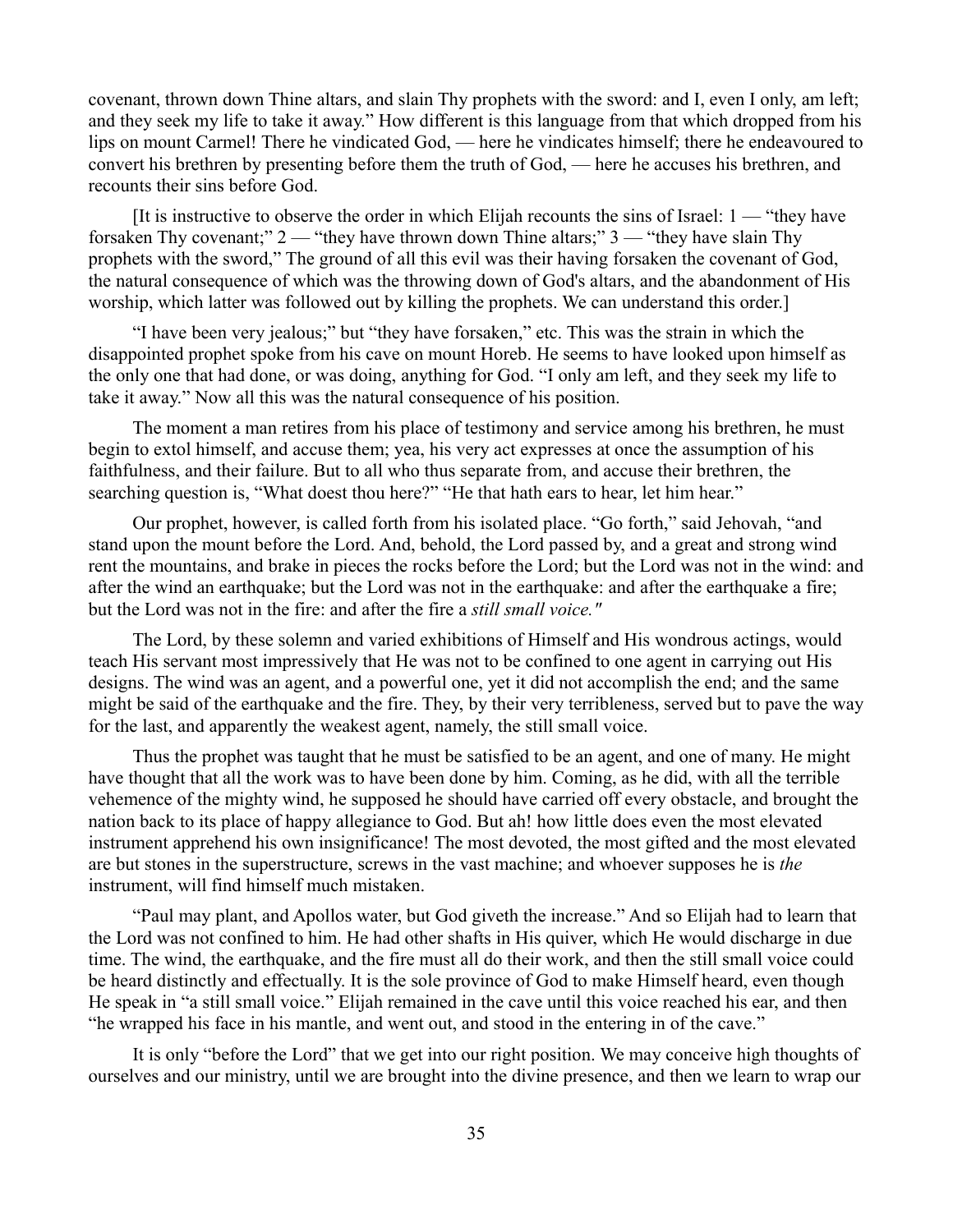face in a mantle; in other words, we learn, in reality, to hide ourselves. When Moses found himself in the divine presence "he trembled, and durst not behold." When Job found himself there, "he abhorred himself, and repented in dust and ashes"; and so has it been with every one who has ever gotten a view of himself in the light of God's presence; he has learned his own thorough nothingness, he has been led to see that God could do without him.

The Lord is ever ready to acknowledge the smallest act of service done to Him, but the moment a man makes a centre of his service, the Lord will teach him that He wants him no longer. Thus it was with Elijah. He had retired from the field of labour and conflict, and earnestly desired to be gone: he thought himself a solitary witness, a forsaken and disappointed servant, and Jehovah makes him stand forth before Him, and there, as it were, give up his commission, and hear the names of his successors in the field of labour.

"The Lord said unto him, Go, return, on thy way to the wilderness of Damascus; and when thou comest, anoint Hazael to be king over Syria: and Jehu the son of Nimshi shalt thou anoint to be king over Israel: and Elisha the son of Shaphat, of Abel-meholah, shalt thou anoint to be prophet in thy room. And it shall come to pass, that him that escapeth the sword of Hazael shall Jehu slay; and him that escapeth the sword of Jehu shall Elisha slay. Yet I have left Me seven thousand in Israel, all the knees which have not bowed unto Baal, and every mouth which hath not kissed him."

This statement must have thrown much light on the prophet's mind. Seven thousand! although he had thought himself left alone. Jehovah will never be at a loss for instruments. If the wind will not do, He has the earthquake; and if the earthquake will not do, He has the fire; and last of all, He has "the still small voice."

And so Elijah was taught that Israel had to be acted upon by other ministry besides his: Hazael, Jehu, and Elisha had yet to appear on the scene, and as the still small voice had proved effectual in drawing him forth from his mountain cave, so would the gracious ministry of Elisha prove effectual in drawing forth from their lurking-places the thousands of faithful ones whom he had altogether overlooked. Elijah was not to do all. He was but one agent. "The eye cannot say to the hand I have no need of thee: nor again the head to the feet, I have no need of you."

Such, I believe, was the important lesson taught to our prophet by the impressive scenes on mount Horeb. He had gone up thither full of thoughts of himself alone; he stood there filled with the idea that he was *the* witness, the *only* witness; he went down from thence with the humbling yet wholesome consciousness that *he was but one of seven thousand.* A very different view of the case indeed. None can teach like God. When He desires to teach a lesson He can teach it effectually, blessed be His name. He had so taught Elijah his own insignificance that he was satisfied to retrace his steps, to come forth from his cave and down from the mount, to lay aside all his complaints and accusations, and humbly, silently, obediently, and willingly cast his prophetic mantle over the shoulders of another.

All this is most instructive. The silence of Elijah, after he hears of the seven thousand is most remarkable. He had learnt a lesson which mount Carmel could not teach him — a lesson which neither Zarephath nor Cherith had taught him. In these places he had learnt much about God and His truth, but on Horeb he had learnt his own littleness, and as the result of that learning he comes down from the mount and gives up his office to another; and not merely this, but in so doing he says "What have I done?"

In a word, we see in this dear servant the most complete renunciation of self from the moment he learnt that he was but one of many. He delivers a message to Ahab in the vineyard of Naboth; a message to Ahaziah in his sick chamber; then he takes his departure from earth, leaving the work which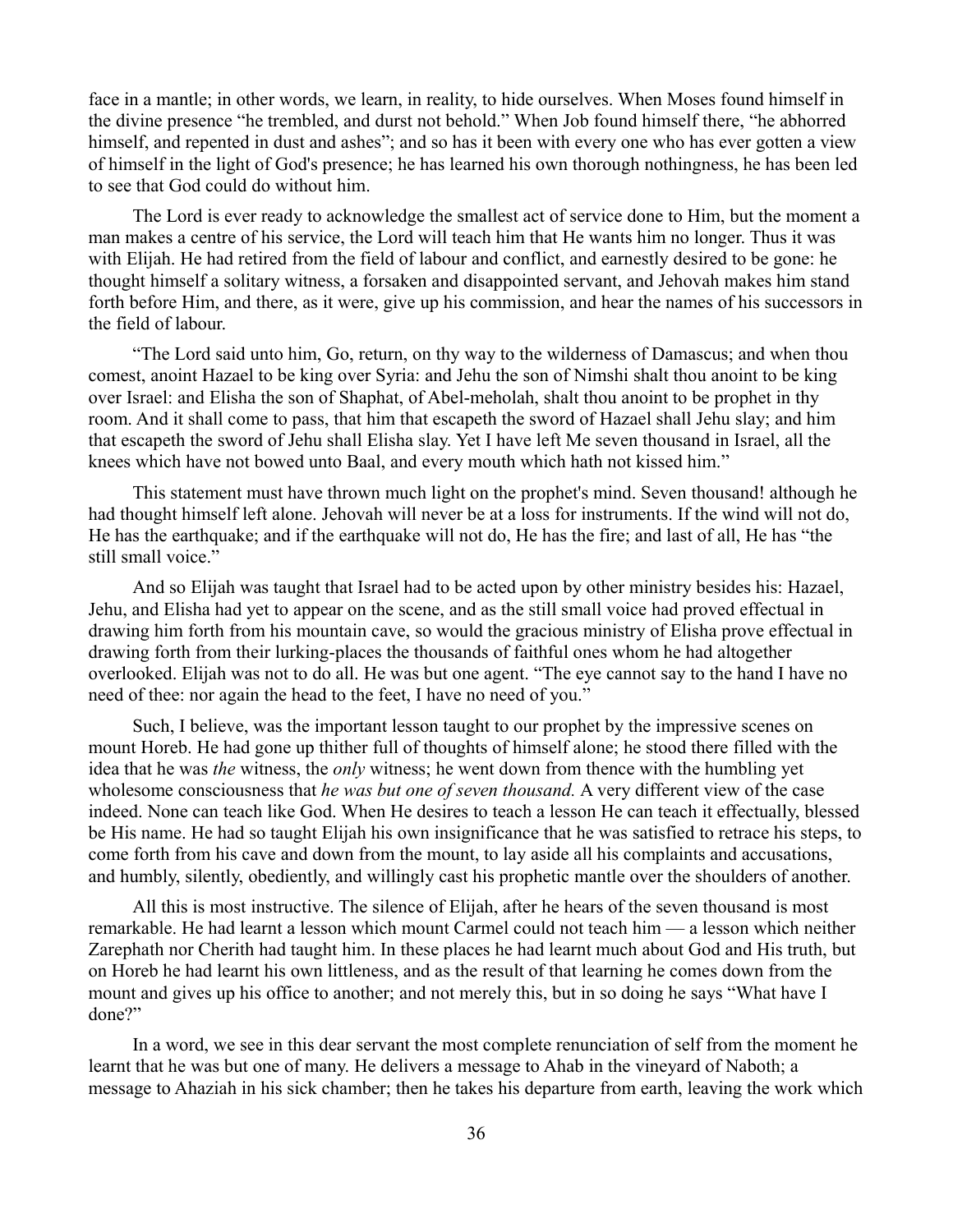he had begun to be finished by other hands. Like John the Baptist, who, as we know, came in the spirit and power of Elias, he was satisfied to usher in another and then retire.

Oh that we all knew more of this humble self-renouncing spirit — the spirit which leads a man to do the work and think nothing of it; or if it should be so, to see the work done by others and rejoice therein. The Baptist had to learn this as well as the Tishbite; he had to learn to be content to end his brilliant career in the gloom of a prison while another was doing the work. John too thought it strange that it should be thus with him, and sent a message to Christ to inquire, "Art Thou He that should come, or look we for another?" As if he had said, Can it be possible that He to whom I have borne witness is indeed the Christ and yet I am left to perish, neglected, in Herod's dungeon?

Thus it was, and John had to learn to be content. He had said at the commencement of his ministerial course, "He must increase, but I must decrease"; but it may be he had not just counted upon such a mode of decreasing: yet such was the divine counsel concerning this honoured servant. How different are God's thoughts from those of man! John, after having fulfilled a most important mission, even the mission of ushering in the Son of God, was destined to have his head cut off at the will of a wicked woman, and lest an ungodly tyrant should break his oath.

Just so was it with Elijah the Tishbite. His course, no doubt, had been a most brilliant one; he had passed before the eyes of Israel in all the dignity and majesty of a heavenly man — a heavenly messenger. Divine truth had fallen from his lips, and God had abundantly honoured him in his work; yet the moment he began to think of himself as anything; the moment he began to say, "I have been very jealous, and I only am left." the Lord taught him his mistake, and told him to appoint his successor.

May we learn from all this to be very humble and self-renouncing in our service, whatever it be. Let us not presume to survey ourselves as if we were anything, or our service as if we had achieved some great thing. And even though our ministry should be unproductive, and we ourselves despised and rejected, may we be able *to look forward to the end,* when everything shall be made manifest. This was what our blessed Master did. He kept His eye fixed on "the joy that was set before Him," and regarded not the thoughts of men as He passed along. Nor did He complain of or accuse those who rejected, despised, and crucified Him. No; His dying words were, "Father, forgive them." Blessed Master, impart unto us more of Thy meek, loving, gracious and forgiving spirit! May we be like Thee, and tread in Thy steps across this dreary world!

#### **Part 6**

## **THE PROPHET'S RAPTURE**

From the moment that Elijah had cast his mantle upon the shoulders of Elisha we may consider his prophetic career as almost ended. He delivered a message or two, as has already been noticed; but as regards his ministerial connection with Israel, it may be looked upon as closed from the moment that Elisha the son of Shaphat, of Abel-meholah, was anointed to be prophet in his room. Indeed, he abandoned the work himself. "He arose, and fled for his life;" so that it was, to speak after the manner of men, high time to think of appointing a successor.

But we must not confine our thoughts to Elijah's ministerial character when reflecting upon his life and times. We must not only look at him as a *prophet,* but also as a *man;* not only as a *servant,* but also a *child;* not only *officially,* but also *personally.* As a prophet, the steady continuance and successful termination of his course would depend, in a great measure, on his own faithfulness. Hence, when he allowed himself to be carried away by a spirit inconsistent with the character of a genuine servant, he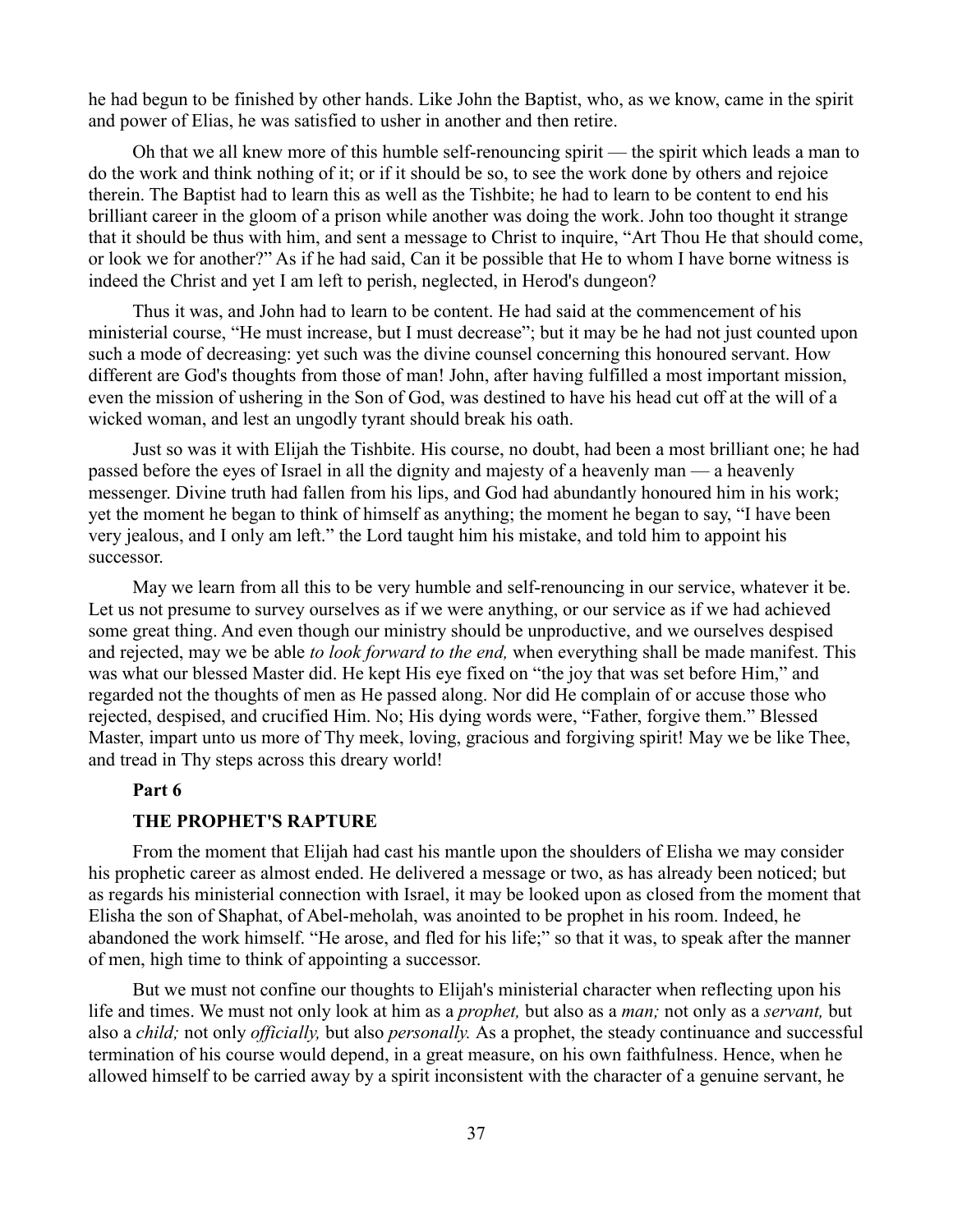had to resign his office into the hands of another.

[It may be needful just to notice an objection which may be made to the view I have taken of the prophet's actings. It may be said that he was raised up at a special era of Israel's history, and for a special purpose, and that when that purpose had been effected another kind of instrument was needed. All this is most true. Yet we can have no difficulty in perceiving the haste and impatience of Elijah in desiring to resign his post because things had not turned out as he had expected. God's counsels and man's acting are very distinct. The ministry of Elijah had filled its proper place in the nation's history, no doubt; and moreover, another kind of instrument might be needed; yet this leaves quite untouched the question of his spirit and actings in the matter. Joshua might be needed to succeed Moses; and yet it was for hastiness of spirit that Moses was refused permission to go over Jordan.}

There were, however, better things in store for Elijah. He might be hasty; he might hide himself in a cave, and from thence make intercession against Israel; he might impatiently long to depart from the trying scene in which he had been called to move; he might do all this, and in consequence thereof be called to resign his place: still the blessed God had thoughts of grace about him which never could have entered into his heart.

How truly blessed to allow God to adopt His own manner in dealing with us! We are sure to sustain loss when we interfere with the divine method of proceeding; and yet it has ever been man's tendency thus to interfere. Man will not allow God to adopt His own method of justifying him, but will ever be intruding into the wondrous plan of redemption: and even when he has submitted himself, through the operation of the Holy Ghost, to God's righteousness, he will again and again, notwithstanding repeated experience of God's superior wisdom, seek to interfere with the divine method of training and leading him; as if he could make better arrangements for himself than God! Presumptuous folly! — the fruits of which, to some, will be eternal perdition; to others, present forfeiture of blessing in the way of enlarged knowledge and experience of God's character and ways.

Had Elijah received his request, how much he would have lost! How much better to be carried up to Heaven in a chariot of fire, than to be taken away in a fit of impatience! Elijah asked for the latter, but God gave him the former. "And it came to pass, when the Lord would take up Elijah into heaven by a whirlwind, that Elijah went with Elisha from Gilgal" (2 Kings 2: 1).

It would be foreign to my present design to dwell upon the circumstances of Elisha's introduction into the prophetic office, his slowness at first in accompanying Elijah, and his unwillingness afterward to leave him. We find him in this chapter accompanying Elijah from Gilgal to Bethel, and from Bethel to Jericho, and from Jericho to Jordan. All these places were famous in Israel's history. Bethel, or the house of God, was the spot where Jacob of old had seen the mystic ladder stretching from earth to Heaven, the apt expression of God's future purposes concerning the heavenly and earthly families. To this same place did Jacob return, by the express command of God, after he had cleansed himself from the defilement of Shechem (Gen. 35: 1).

Bethel, therefore, was a spot of deep interest to the heart of an Israelite. But alas, it had become polluted! Jeroboam's calf had effectually obliterated the sacred principles of truth taught by Jacob's ladder. The latter conducted the spirit from earth to Heaven — it led upward and onward; upward to God's eternal purpose of *grace;* onward to the display of that purpose in *glory.* The former, on the contrary, bound the heart down to a degrading system of political religion — a system in which the *names* of things heavenly were used to secure for self the things earthly.

Jeroboam made use of *the house of God* to secure for himself *the kingdom of Israel.* He was well content to remain at the bottom of the ladder, and cared not to look upward. His earthly heart desired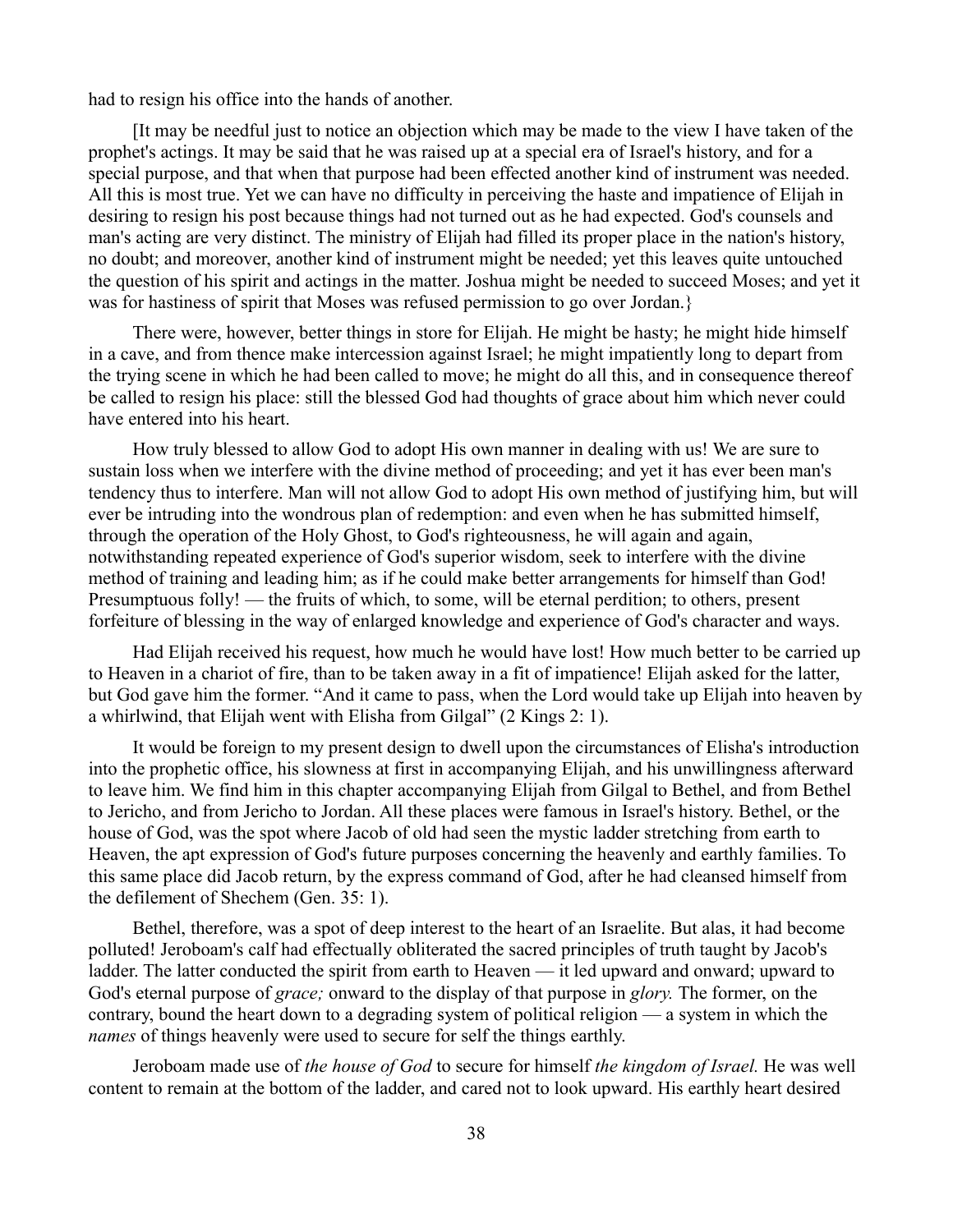not to scale those sublime heights to which Jacob's ladder led — earth and its glory were all he wanted; and provided he obtained these, he cared not whether he worshipped before Baal's calf at Bethel, or Jehovah's altar at Jerusalem. What was it to him? Jerusalem, Bethel, or Dan, was but a name in the estimate of this politico-religious man — yea, and in the estimate of every other such man.

Religion is but an instrument in the hands of the children of this world — an instrument by which they dig into the bowels of the earth; not a ladder by which they mount from earth to Heaven. Man pollutes everything sacred. Place in his hands the purest, the most heavenly truth, and ere long he will defile it: commit to his guardianship the most precious, the most impressive ordinance, and he will ere long convert it into a lifeless form, and lose therein the principles sought to be conveyed. So was it with Bethel. So was it with everything sacred that man had anything to do with.

Then as to Gilgal, the place from whence the two prophets started: it too was a place of interest. It was there the Lord rolled away the reproach of Egypt from His people; there Israel kept their first Passover in the land of Canaan, and were refreshed by the old corn of the land. Gilgal was the rallying point for Joshua and his men of war; from thence they went forth in the strength of the Lord to obtain glorious triumphs over the uncircumcised, and thither they returned to enjoy the spoils.

Thus was Gilgal a place round which the affections of a Jew might well entwine themselves — a place of many hallowed recollections. Yet it too had lost all its reality. The reproach of Egypt had rolled back upon Israel. the principles which once stood connected with Gilgal had lost their sway over the hearts of God's professing people. Bochim (the place of weepers) had long since taken the place of Gilgal in reference to Israel, and Gilgal had become an empty form — ancient, no doubt, but powerless, for Israel had ceased to walk in the power of the truth taught at Gilgal.

Again, as to Jericho, There it was that the hosts of the Lord, under their mighty Captain, gained their first victory in the land of promise, and exhibited the power of faith.

And lastly, at Jordan it was that Israel had had such an impressive manifestation of Jehovah's power in connection with the ark of His presence. Jordan was the place where death had been, in type, overcome by the power of life; and in its midst, and on its banks, it presented the trophies of victory over the foe.

Thus were these varied places — namely, Bethel, Gilgal, Jericho, and Jordan — deeply interesting to the heart of a true child of Abraham; but their power and meaning were lost: Bethel had ceased to be the house of God save in name; Gilgal was no longer valued as the place where the reproach of Egypt had been rolled away. The walls of Jericho which had been destroyed by faith were built again. Jordan was no longer viewed as the scene of Jehovah's power.

In a word, all these things had become mere form without power, and the Lord might, even in Elijah's time, have to speak to the house of Israel concerning them in the following impressive words: "Thus saith the Lord unto the house of Israel, *Seek ye Me,* and ye shall live: but seek not Bethel, nor enter into Gilgal, and pass not to Beersheba: for Gilgal shall surely go into captivity, and Bethel shall come to naught. Seek the Lord, and ye shall live" (Amos 5: 4-6). Here is an important truth for all those whose hearts are prone to cling to ancient forms.

We are taught by this striking passage, that nothing but the divine reality of personal communion with God will stand. Men may plead, in defence of forms, their great antiquity, but where can we find greater antiquity than that which Bethel and Gilgal could boast? Yet they failed and came to naught, and the faithful were admonished to abandon them all and look up in simple faith to the living God.

Through all the above places, then, our prophet passed in the energy and elevation of a heavenly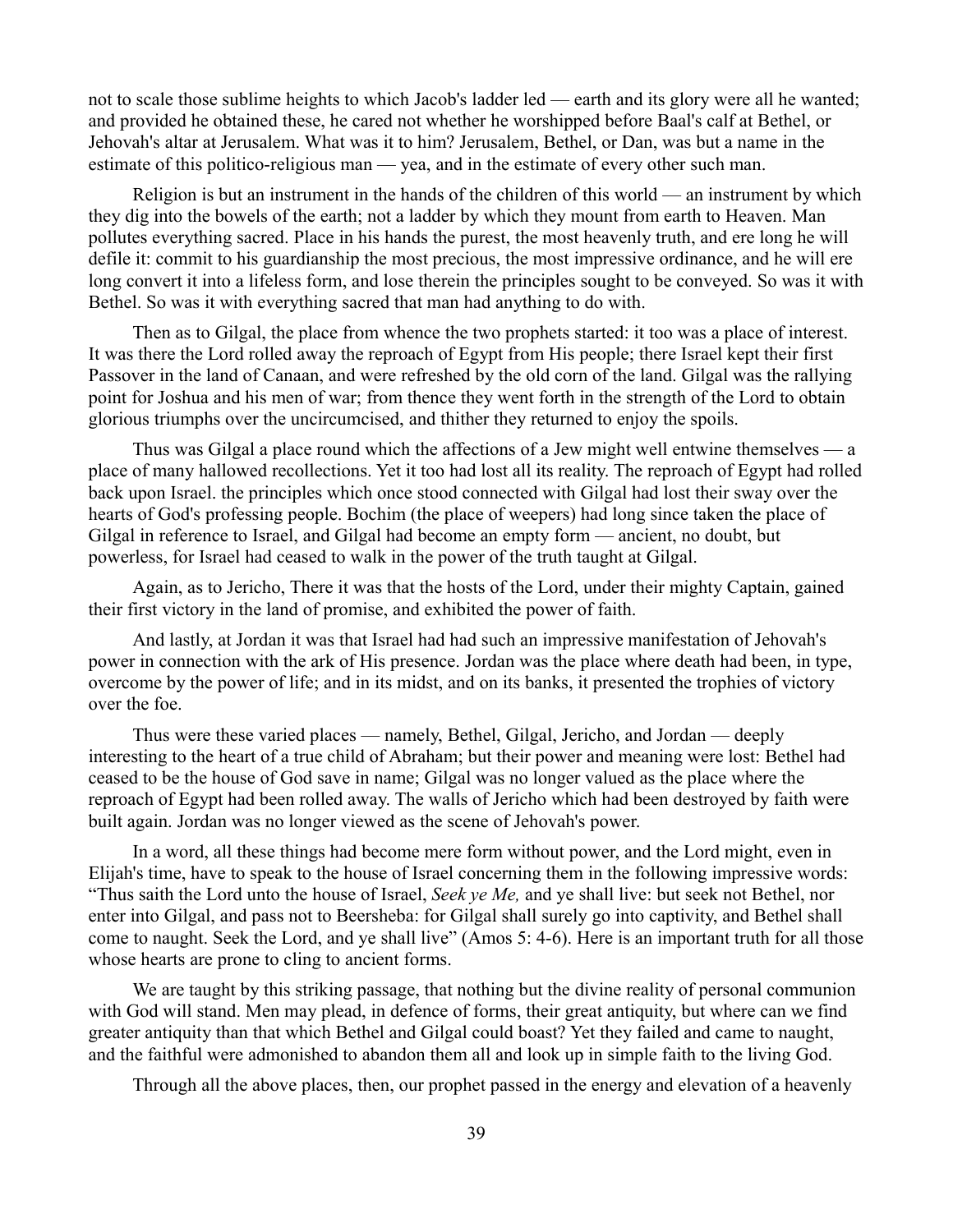man. His destination lay beyond and above them all. He would seek to leave Elisha behind him while he pressed onward along his heavenward path; but the latter clings to him, and accompanies him as it were to the very portals of Heaven, and checks the busy intrusion of his less intelligent brethren by the words, "Hold ye your peace."

But Elijah moves on in the power of his heavenly mission. "The Lord hath sent me," says he; and in obedience to the divine command he passes through Gilgal, Bethel, Jericho, and on to Jordan; leaving far behind him all those ancient forms and sacred localities which might engage the affections of any who were not, like Elijah the Tishbite, carried forward by a heavenly hope.

The sons of the prophets might tarry amid those things, and perhaps, too, have many a hallowed recollection awakened by them; but to one whose spirit was filled with the thought of his rapture to Heaven, things of earth be they ever so sacred, ever so venerable, could present no attraction. Heaven was his object, not Bethel or Gilgal. He was about to take his departure from earth and all its harassing scenes; he was about to leave Ahab and Jezebel behind to meet their terrible doom; to pass beyond the region of broken covenants, ruined altars, and slain prophets — in a word, to pass beyond the gloom and sorrow, trial and disappointment of this stormy world; and that not by the agency of death, but by a heavenly chariot.

Death was to possess no power against this heavenly man. No doubt his body was changed in the twinkling of an eye, for "flesh and blood cannot inherit the kingdom of God, neither doth corruption inherit incorruption"; but death can have no power over him; he rather stepped like a conqueror into his triumphal chariot, and thus passed away into his rest.

Happy man! his conflict was over, his race run, his victory secure. He had been a stranger here unlike the men of this world; yea, unlike many of the children of the kingdom. He had come forth from the mountains of Gilead as the girded witness, and the stern intruder upon the course of a professing world. He had no home or resting-place here below, but as a stranger and pilgrim pressed onward toward his heavenly rest.

Elijah's path from first to last was a unique one. Like John the Baptist, he was a voice "crying in the wilderness," away from the haunts of men; and whenever he did make his appearance, he was like some heavenly meteor, the origin and destiny of which were alike beyond the reach of human conception. The man with the leathern girdle was only known as the witness against evil — the bearer of the truth of God. He had no fellowship with man as such, but in all his ways maintained an elevation which at once repulsed all intrusion and secured reverence and respect. There was so much of the sacred solemnity of the sanctuary about him that vanity or folly could not live in his presence. He was not, like his successor Elisha, a social man; his path was solitary.

"He came neither eating nor drinking." In a word, he was peculiar in everything; peculiar in his entrance upon his prophetic career, peculiar in his passage out of it. He was an exception, and a marked one. The very fact of his not being called to pass through the gates of the grave would be quite sufficient to draw special attention to him.

But let us observe the path pursued by our prophet as he journeyed toward the scene of his rapture. He retraced the path of the camp of old. Israel had journeyed from Jordan to Jericho, but Elijah journeyed from Jericho to Jordan. In other words, as Jordan was that which separated the wilderness from the land, the prophet crossed it, thus leaving Canaan behind him. His chariot met him, not *in the Land, but in the wilderness.* The land was polluted, and was speedily to be cleansed of those who had introduced the pollution the glory was soon to take its departure from even the most favoured spot. Ichabod might be written upon it all; wherefore the prophet leaves it and passes into the wilderness,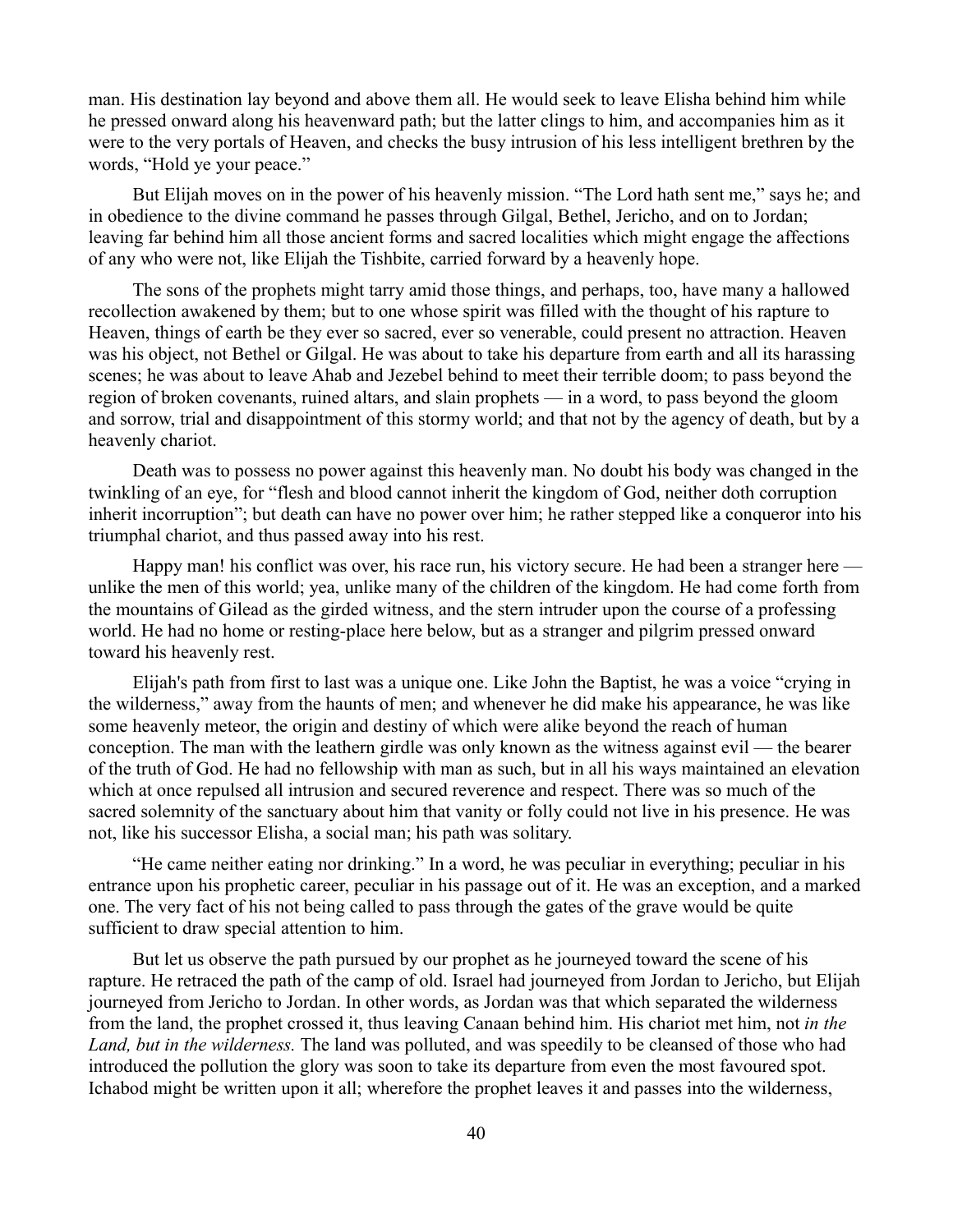thus pointing out to the spiritual mind that nothing remained for heavenly men but the wilderness and the rest above.

Earth was no longer to be the resting-place, or portion, of the man of God it was polluted. The Jordan had been divided to allow Israel to pass from the wilderness to Canaan; it was now to be divided to allow a heavenly man to pass from Canaan to the wilderness where his chariot awaited him, ready to convey him from earth to Heaven.

Earthly things and earthly hopes had passed away from the mind of Elijah, he had learnt the thorough vanity of everything here below, and nothing now remained for him but to look beyond it all. He had toiled amid Israel's broken altars; he had laboured and testified for years among a disobedient and gainsaying people; he had longed to depart and be at rest; and now he was about to do so in a way worthy of God — Jehovah Himself was about to place His everlasting arms around and underneath His servant to shield him from the power of death. In his case death was to have no sting and the grave no victory.

Elijah was privileged, as he stood upon the sand of the wilderness, to look right upward and, unimpeded by the humiliating circumstances of sickness and death, see Heaven open to receive him. Not one of the circumstances of fallen humanity fell to the lot of our prophet in the matter of his exit from earth. He exchanged his prophet's mantle for a chariot of fire. He could cheerfully let his mantle drop to earth while he ascended to Heaven. To him earth was but a perishable and polluted speck in God's creation, and most happy was he to lay aside everything which marked his connection with it.

What a position! And yet it is only the position which every heavenly man should occupy. Nature and earth have no longer any claims on the man who believes in Jesus. The Cross has broken all the chains which once bound him to earth. As Jordan separated Elijah from Canaan, and brought him into the wilderness to meet Jehovah's chariot, so the Cross has introduced the believer into new ground; it has brought him into purely wilderness circumstances; it has placed him, too, at the other side of death, with no other object before him than his rapture to meet the Lord in the air.

Such is the real, unquestionable portion of every saint, be he ever so weak, ever so ignorant. The happy experience thereof is, of course, a very different thing. To attain to this we need to be much alone with God, and much in the exercise of a spirit of self-judgement. Flesh and blood can never be brought to understand the rapture of a heavenly man.

Indeed, we find that the sons of the prophets did not understand it either, for they say to Elisha, "Behold now, there be with thy servants fifty strong men: let them go, we pray thee, and seek thy master, lest, peradventure, the Spirit of the Lord hath taken him up, and cast him upon some mountain, or into some valley." Here was their highest thought about the prophet's rapture — "The Spirit of the Lord hath cast him upon some mountain, or into some valley." They could not conceive such a thing as his being carried up to Heaven in a chariot of fire.

[It has been observed by another that the little children who came out of Bethel, and said to Elisha, "Go up, thou bald head," were mocking the idea of rapture. If this be so, they afford a sample of the world in their thoughts about the rapture of the Church.]

They still tarried amid the things of earth, and had not their spiritual senses sufficiently exercised to perceive and appreciate a truth so glorious. Elisha yielded to their importunity, but they learnt the folly of their thoughts by the fruitless toil of their messengers. Fifty strong men could nowhere find the raptured prophet. He was gone; and it required other strength than that of nature to travel the same road. "The natural man receiveth not the things of the Spirit of God, neither can he know them, because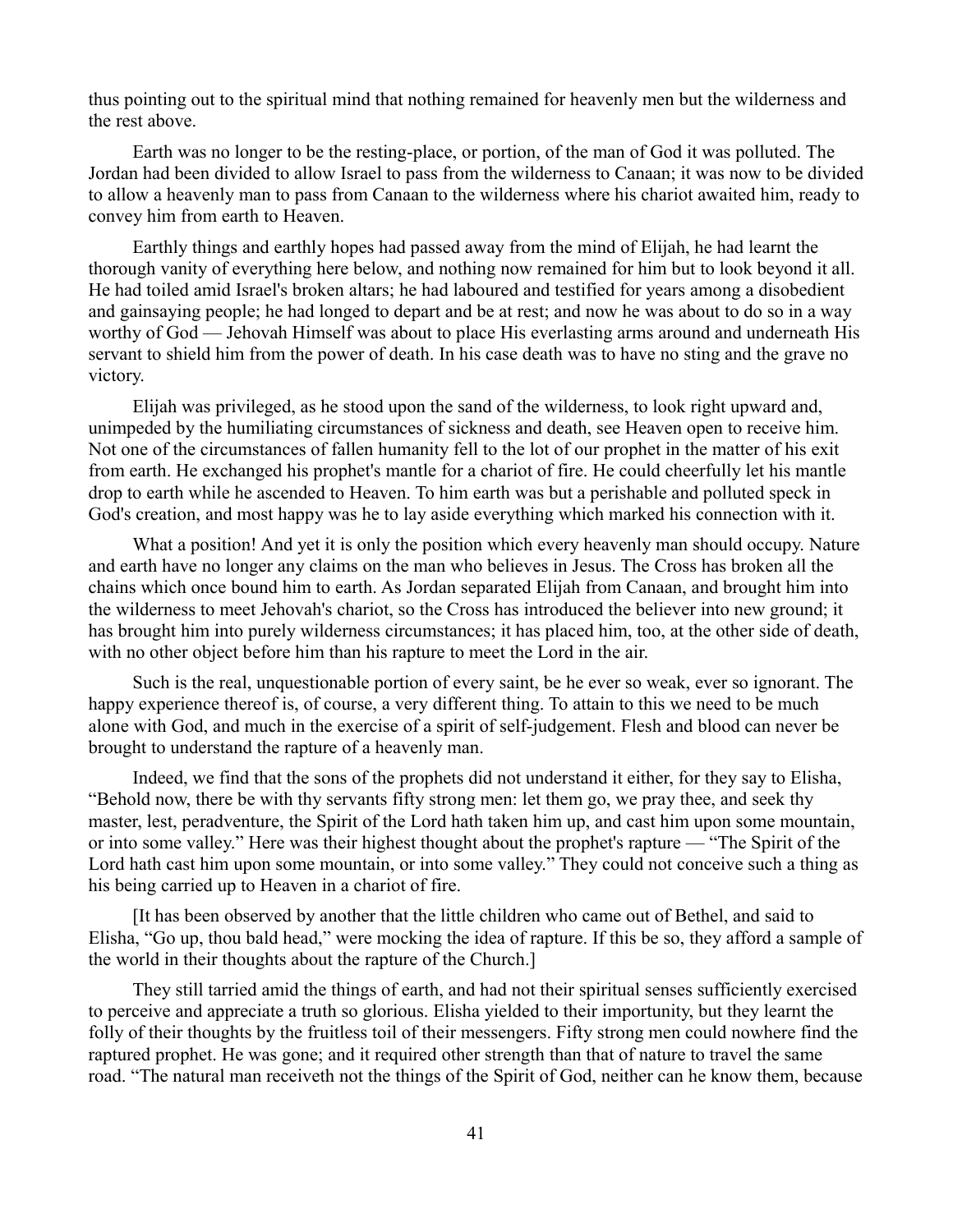they are spiritually discerned." Those who walk in the Spirit will best understand the prophet's privilege in being delivered from the claims of mortality, and being introduced in a manner so glorious into his heavenly rest.

Such, then, was the end of our prophet's course. A glorious end! Who would not say, "Let my last end be like this"? Blessed be the love that so arranged it that a *man* should be thus honoured! Blessed be the grace that led the Son of God — the Prince of life — to stoop from His glory in the heavens and submit to a shameful death upon the cross, by virtue of which, even though yet only in prospect, the prophet Elijah was exempted from the penalty of sin, permitted to pass into the regions of light and immortality without the smell of death having passed upon him!

How we should adore this love, dear Christian reader! Yes; while we trace the footsteps of the remarkable man whose history we have been dwelling upon; while we follow him from Gilead to Cherith, from Cherith to Zarephath, from Zarephath to Carmel, from Carmel to Horeb, and from Horeb *to Heaven,* we must feel constrained to cry out, "Oh, the matchless love of God!" Who could conceive that mortal man could tread such a course? Who but God could bring about such things?

The path of Elijah the Tishbite magnifies exceedingly the grace of God, and confounds the wisdom of the enemy. The rapture of a saint to Heaven is one of the richest fruits and most magnificent results of redemption. To save a soul from hell is in itself a glorious achievement, a splendid triumph; to raise up the body of a sleeping saint is even a more marked display of divine grace and power; but to take a living man, in the freshness and energy of his natural existence, and carry him from earth to Heaven, is a finer display of the power of God and the value of redemption than anything we can conceive.

Thus it was with Elijah. It was not merely the salvation of his soul, nor the resurrection of his body; but it was the rapture of his person — "body, soul, and spirit." He was taken away from the midst of all the turmoil and confusion around him. The tide of evil might yet have to flow onward; men and principles might continue to work and show themselves. The measure of Israel's iniquities might still have to be filled up and the proud Assyrian enter the scene as the rod of Jehovah's anger to chastise them; but what was all this to the raptured prophet? Nothing. Heaven had opened upon him as he stood a homeless wanderer in the wilderness. He was now to be done with the land of Canaan, with its defilement and degradation, and to take his place above, there to await those momentous scenes in which he was, and is yet, to take a part.

Having thus seen our prophet go into Heaven, our reflections on his life and times might naturally close. Yet there is one scene in particular in which he appears in the New Testament; and did we not dwell for a little upon it, our sketch of him would be incomplete. I allude to the mount of transfiguration, where Moses and Elias appeared in glory, and spoke with the Lord Jesus Christ of His decease which He should accomplish at Jerusalem.

The Lord Jesus had taken with Him Peter, James, and John, and brought them up into a high mountain, apart, in order to exhibit in their view a sample of His future glory, that thus their spirits might be fortified against the trying scenes through which both He and they had yet to pass.

What a company! The Son of God, in white and glistering raiment: Moses, type of those who sleep in Jesus; Elias, type of the raptured saints; and Peter, James, and John, who have been styled the pillars of the New Testament Church! Now it is evident that our Lord designed to prepare His apostles for the scene of His sufferings by showing them a specimen of the glory that should follow. He saw the cross, with all its accompanying horrors, in the distance before Him.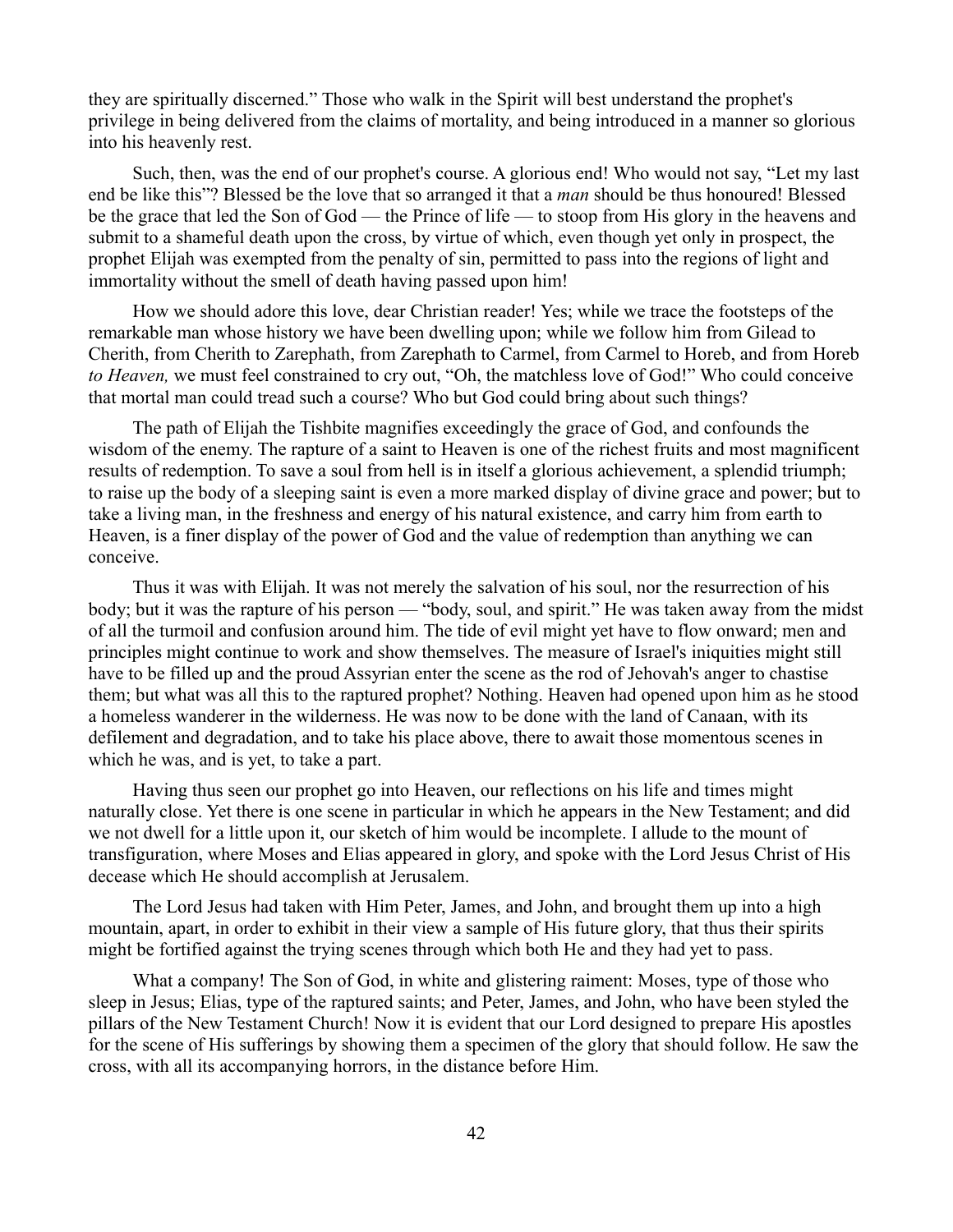Shortly before His transfiguration He said to them, "The Son of man must suffer many things, and be rejected of the elders, and chief priests, and scribes, and be slain, and be raised the third day": but previous to His entering into all this, He would show them something of His glory. The cross is in reality the basis of everything. The future glory of Christ and His saints, the joy of restored Israel in the land of Canaan, and the deliverance of creation from the bondage of corruption, all hang upon the cross of the Lord Jesus Christ. His sorrows and sufferings have secured the Church's glory, Israel's restoration, and the blessing of the whole creation.

No marvel, therefore, that the cross should form the subject of discourse between Christ and His glorious visitors. "They spoke of His decease which He should accomplish at Jerusalem." Everything hung upon this. The past, the present and the future all rested on the cross as upon an immortal basis. Moses could see and acknowledge in the cross that which superseded the law, with all its shadowy rites and ceremonies; Elijah could see and acknowledge in it that which could give efficacy to all prophetic testimony. The law and the prophets pointed to the cross as the foundation of the glory which lay beyond it.

How profoundly interesting, therefore was the subject of converse upon the mount of transfiguration, in the midst of the excellent glory! It was interesting to earth, interesting to Heaven, interesting to the wide creation of God. It forms the centre of all the divine purposes and counsels; it harmonises all the divine attributes; it secures upon immutable principles the glory of God and the sinner's peace; on it may be inscribed in indelible characters "Glory to God in the highest, and on earth peace, good will toward men."

No marvel, therefore, again I say, that Moses and Elias could appear in glory and talk of such a momentous subject. They were about to return to their rest, while their blessed Master had to descend again into the arena of conflict to meet the cross in all its tremendous reality; but they knew full well that He and they would yet meet in the midst of a glory which shall never be overshadowed by a cloud — a glory of which He, the Lamb, was to be the source and the centre forever — a glory which shall shine with everlasting brilliancy when all human and earthly glories shall be overcast by the shadows of an eternal night.

But what of the disciples during all this wondrous converse? How were they employed? They were asleep! Asleep while Moses and Elias conversed with the Son of God concerning His cross and passion! Marvellous insensibility! Nature can sleep in the very presence of the excellent glory.

[At is not a little remarkable that we find these same disciples asleep during the season of our Lord's agony in the garden. They slept In the view of the glory, and also in the view of the cross. Nature can as little enter into the one as the other. And yet the blessed Master does not rebuke them in either case, save to say to the most prominent and self-confident among them, "Couldst *thou* not watch with Me one hour?" He knew whom He had to do with: He knew that "the spirit is willing, but the flesh is weak " Gracious Master, Thou wast ever ready to make allowance for Thy poor people, and didst say, "Ye are they who have continued with Me in My temptation," to those who had slept on the mount, slept in the garden, and who were about to deny and desert Thee In the hour of Thy deepest need!]

"And when they were awake they saw His glory, and the two men that stood with Him. And it came to pass, as they departed from Him, Peter said unto Jesus, Master, it is good for us to be here; and let us make three tabernacles — one for Thee, one for Moses, and one for Elias — not knowing what he said."

No doubt it was good to be there — far better than to go down from their elevation and glory to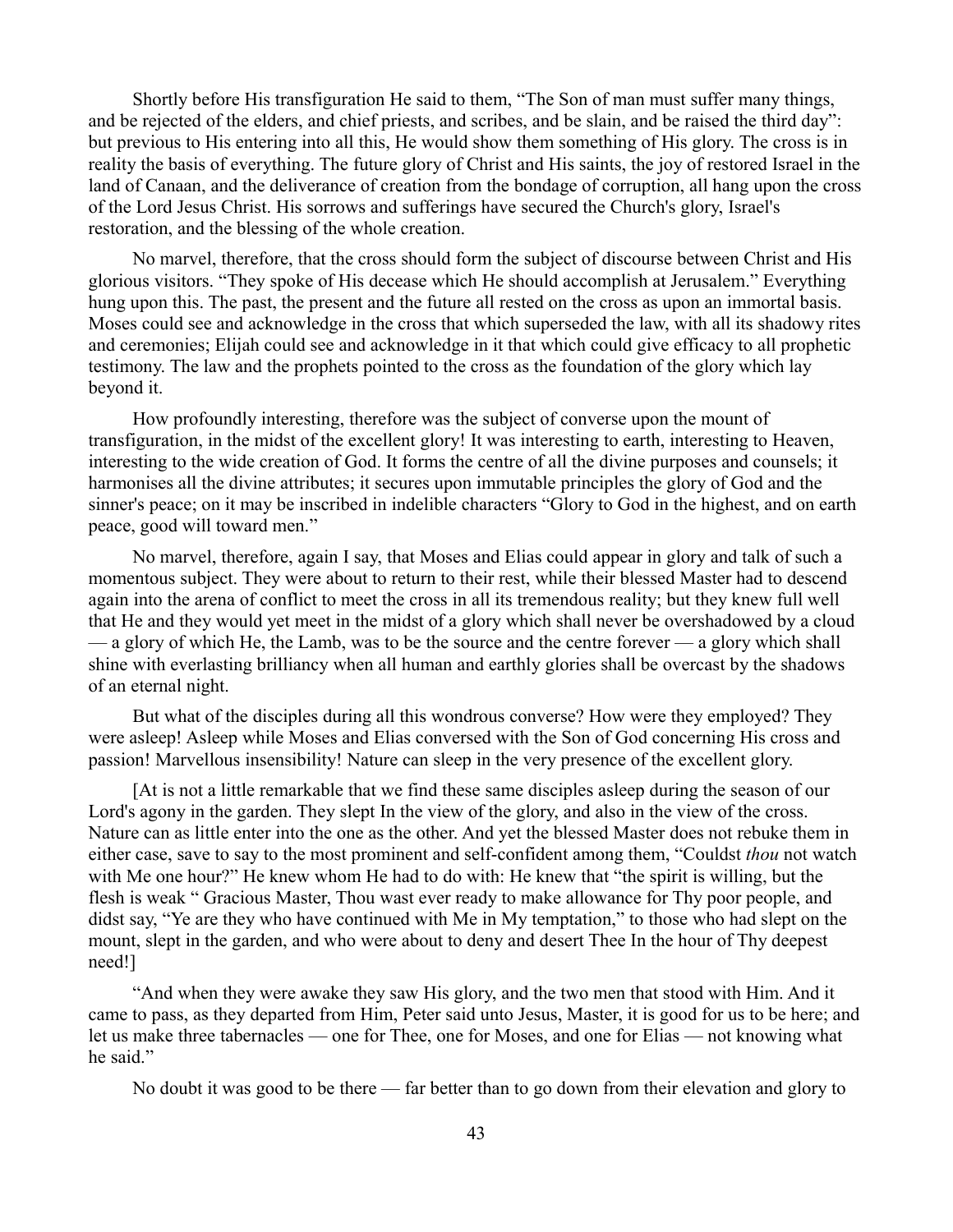meet all the contradiction and trying obloquy of man. When Peter saw the glory, and Moses and Elias, it instantly occurred to his Jewish mind that there was no hindrance to the celebration of the feast of tabernacles. He had been asleep while they spoke of "the decease"; he had been indulging nature whilst his Master's sufferings had formed the subject of discourse; and when he awoke, he would fain pitch his tent in the midst of that scene of peace and glory, beneath the open heavens. But ah, he knew not what he said. It was but a passing moment.

The heavenly strangers were soon to depart; the Lord Jesus was to be delivered into the hands of men. He was to pass from the mount of glory to the place of suffering; Peter himself, too, had yet to be sifted by Satan — to be deeply humbled and broken under a sense of his shameful fall — to be girded by another, and carried whither he would not; a long and a dreary season, a dark night of sorrow and tribulation, was in store for the Church; the armies of Rome were yet to trample the holy city in the dust, and lay waste her bulwarks; the thunders of war and political revolution were yet to roll, with terrible vehemence, over the whole civilised world; — all these things, and many more, were to come to pass, ere the fond thought of poor Peter's heart could be realized on earth. The prophet Elijah must visit the earth again "before the coming of the great and dreadful day of the Lord" (Mal. 4: 5). "Elias must first come and restore all things."

How long, O Lord? May this be the continual inquiry of our hearts as we pass along to that rest and glory which lie before us. "Time is short," and eternity, with all its divine and glorious realities, is at hand. May we live in the light of it! May we ever be able, by the eye of faith, to see the bright beams of the millennial morning — the morning without clouds — irradiating the distance hills!

Everything points to this; every event that happens, every voice that reaches the ear, tells of the speedy approach of the kingdom: the sea and the waves may be heard roaring — nations are convulsed, thrones overturned; — all these things have a voice for the circumcised ear, and the voice is, "Look up!"

Those who have received the Holy Ghost have received the earnest of the future inheritance; and the earnest, as we know, is part of the thing to be received. They have been on the mount; and although the cloud may overshadow them too — although they too may have to come down from the mount to meet the trial and sorrow below — yet they have a foretaste of the joy and blessedness which shall be theirs forever; and they can unfeignedly thank God, as they journey on from day to day, that their hopes are not bounded by this world's gloomy horizon, but that they have a home beyond it all.

Oh wondrous grace, oh love divine,

To give us such a home!

Let us the present things resign,

And seek this rest to come.

And gazing on our Saviour's cross,

Esteem all else but dung and dross;

Press forward till the race be run,

Fight till the crown of life be won.

### **CONCLUSION**

Although, in the character of his ministry, Elijah the Tishbite much resembled John the Baptist, as has been already observed, yet looking at him personally, and considering his unearthly and pilgrim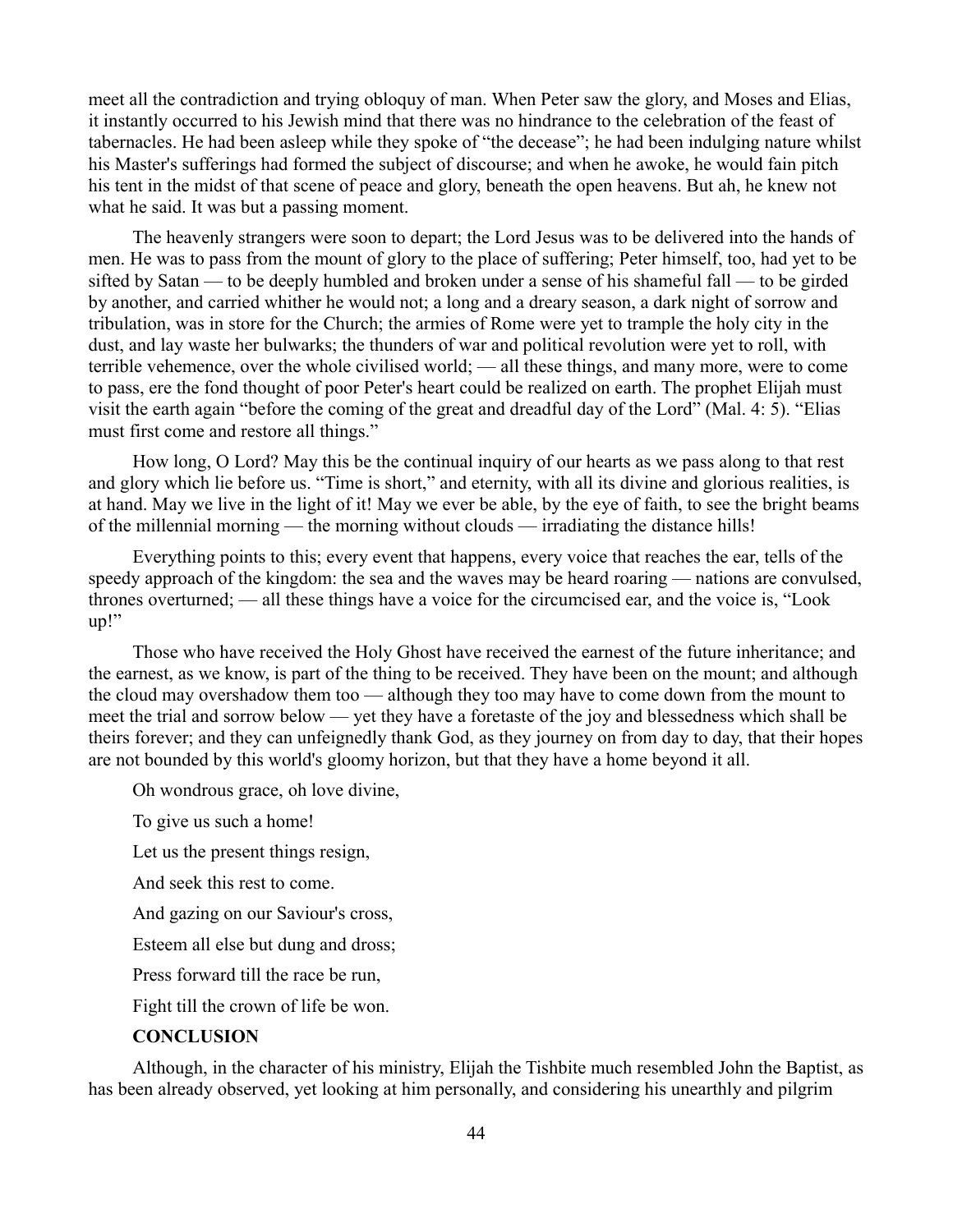path, and specially his rapture to Heaven, he stands before us as a remarkable illustration of the Church, or heavenly family. Taking this view of him, I think a few observations on the important doctrine of the Church will not be considered out of place as a conclusion to the foregoing sketch of his life and times.

It is of the utmost importance that the Christian reader should understand the doctrine of the Church's heavenly character. It will be found to be the only preservative against the varied forms of evil and unsound doctrine which prevail around us. To be soundly instructed in the heavenly origin, heavenly position, and heavenly destiny of the Church, is the most effectual safeguard against worldliness in the Christian's present path, and also against false teaching in reference to his future hopes.

*Every system of doctrine or discipline which would connect the Church with the world, either in her present condition or her future prospects, must be wrong, and must exert an unhallowed influence*. The Church is not of the world. Her life, her position, her hopes, are all heavenly in the very highest sense of that word. The calling and existence of the Church are, humanly speaking, consequent upon the present rejection of Israel and the world.

The garden of Eden and the land of Canaan were successively the scenes of divine operation; but sin, as we have often heard marred them both, and now all who believe the gospel of the grace of God, preached to them in the name of a crucified, risen and ascended Saviour, are constituted living members of the body of Christ, and are called upon to abandon every earthly hope. Being quickened by the voice of Him who has passed into the heavens, and not only so, but being united to Him by the Holy Ghost, they are called to occupy the place of strangers and pilgrims on earth.

The position of Elijah the Tishbite as he stood on the wilderness side of Jordan waiting for his rapture to Heaven, aptly represents the condition of the Church collectively or the believer individually. [When I say the wilderness side of Jordan, I only speak of Jordan in reference to the prophet's path. If we look at it in reference to the path of Israel from Egypt to Canaan, we learn a different truth. The spiritual reader will understand both.] The Church, properly so called, finds (as another has said) "the termini of her existence to be the cross and the coming of the Lord"; and surely, we may say, earth has no place between these sacred bounds. To think of the Church as a worldly corporation, be it ever so sound and scriptural, is to sink far below the divine thought about it.

The doctrine of the Church's heavenly character was developed in all its power and beauty by the Holy Ghost in the apostle Paul. Up to his time, and even during the early stages of his ministry, the divine purpose was to deal with Israel. There had been all along a chain of witnesses, the object of whose mission was exclusively the house of Israel.

The prophets, as has been already observed in the opening of this paper, bore witness to Israel, not only concerning their complete failure, but also the future establishment of *the kingdom* agreeably to the covenant made with Abraham, Isaac Jacob, and David. They spoke not of the Church as the body of Christ. How could they, when the thing was a profound mystery, "not revealed to the sons of men"?

The thought of a Church composed of Jew and Gentile, "seated *together* in the heavenlies," lay far beyond the range of prophetic testimony. Isaiah, no doubt, speaks in very elevated strains of Jerusalem's glory in the latter day; he speaks of Gentiles coming to her light, and kings to the brightness of her rising; but he never rises higher than the kingdom, and as a consequence never brings out anything beyond the covenant made with Abraham, which secures everlasting blessedness to his seed, and through them to the Gentiles. We may range through the inspired pages of the law and the prophets, from one end to the other, and find nothing concerning "*the great mystery"* of the Church.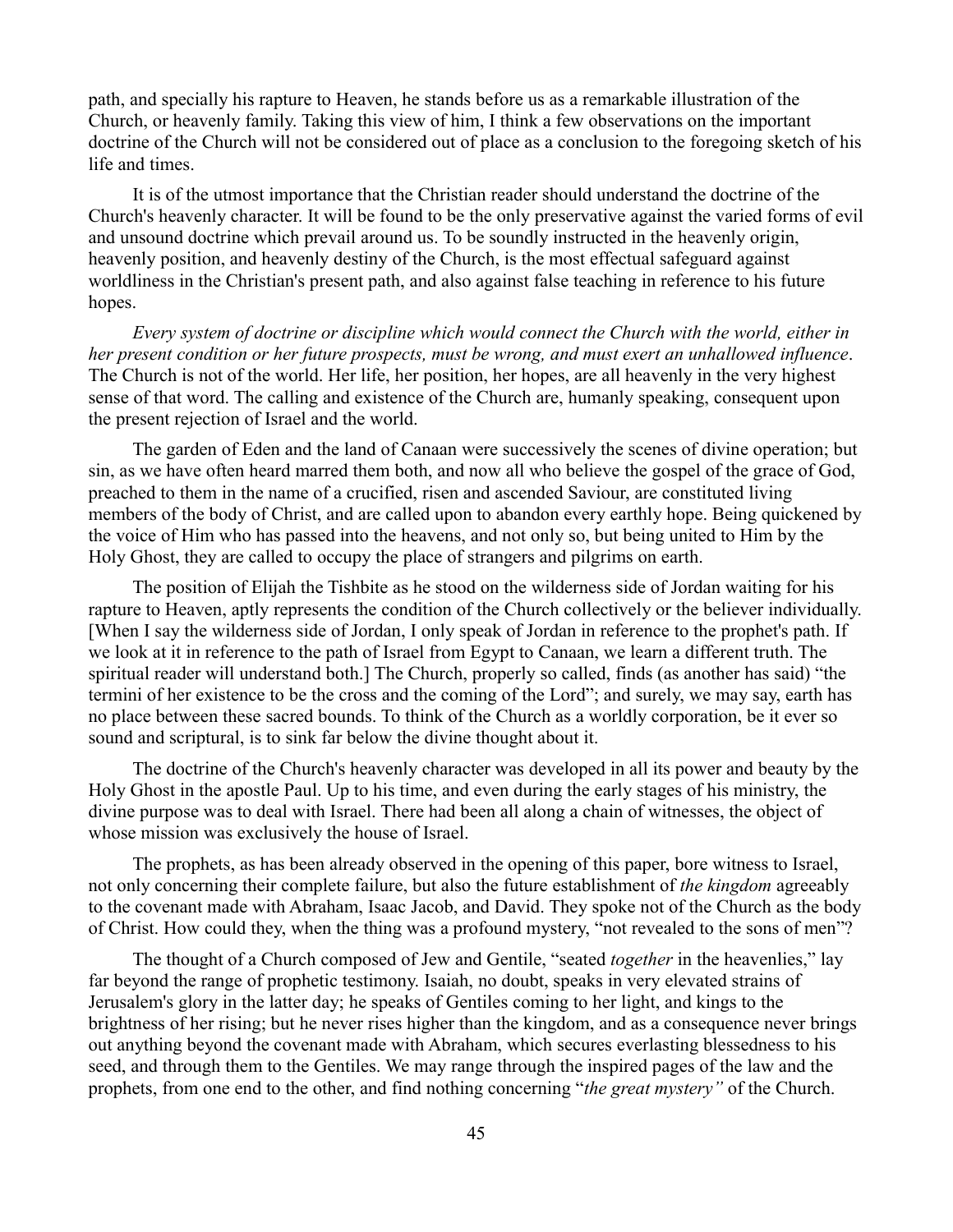Then, again, in the ministry of John the Baptist we observe the same thing. We have the sum and substance of his testimony in these words: "Repent, for *the kingdom is* at hand." He came as the great precursor of the Messiah, and sought to produce moral order amongst all ranks. He told the people what they were to do in that transition state into which his ministry was designed to conduct them, and pointed to Him that was to come. Have we anything of the *Church* in all this? Not a syllable. The *kingdom is* still the very highest thought. John led his disciples to the waters of Jordan — the place of confession in view of the kingdom; but it was not yet that character of repentance produced in them who are made members of the body of Christ.

The Lord Jesus Himself then took up the chain of testimony. The prophets had been stoned; John had been beheaded; and now "the Faithful Witness" entered the scene, and not only declared that the kingdom was at hand, but presented Himself to the daughter of Zion as her King. He too was rejected, and, like every previous witness, sealed His testimony with His blood. Israel would not have God's King, and God would not give Israel the kingdom.

Next came the twelve apostles, and took up the chain of testimony. Immediately after the resurrection they inquired of the Lord, "Wilt Thou at this time restore again *the kingdom* to Israel?" Their minds were filled with the thought of the kingdom. "We trusted," said the two disciples going to Emmaus, "that it had been He which should have redeemed Israel." And so it was. The question was, *when?* The Lord does not rebuke the disciples for entertaining the thought of the kingdom; He simply tells them, "It is not for you to know *the times or the seasons,* which the Father hath put in His own power. But ye shall receive power, after that the Holy Ghost is come upon you: and ye shall be *witnesses* unto Me both in Jerusalem, and in all Judea, and in Samaria, and unto the uttermost part of the earth" (Acts  $1: 7-8$ ).

Agreeably to this, the Apostle Peter, in his address to Israel, offers them *the kingdom.* "Repent ye therefore, and be converted, that your sins may be blotted out, and the times of refreshing shall come from the presence (*apo prosopon*) of the Lord; and He shall send Jesus Christ which before was preached unto you; whom the heaven must receive until the times of restitution of all things, which God hath spoken by the mouth of all His holy prophets since the world began."

Have we here the development of the Church? No. The time had not yet arrived for this. The revelation of the Church was yet to be, as it were, forced out as something quite extraordinary something quite out of the regular course of things. The Church as seen in the opening of the Acts exhibits but a sample of lovely grace and order*,* exquisite indeed in its way, but not anything beyond what man could take cognisance of and value. In a word, it was still the kingdom, and not the great mystery of the Church. Those who think that the opening chapters of Acts present the Church in its essential aspect have by no means reached the divine thought on the subject.

Peter's vision in Acts 10 is decidedly a step in advance of his preaching in Acts 3. Still, however, the grand truth of the heavenly mystery was not yet unfolded. In the council held at Jerusalem for the purpose of considering the question that had arisen in reference to the Gentiles, we find the apostles all agreeing with James in the following conclusion: "Simeon hath declared how God at the first did visit the Gentiles, to take out of them a people for His name. And to this agree the words of the prophets; as it is written, After this I will return, and will build again the tabernacle of David, which is fallen down; and I will build again the ruins thereof, and I will set it up; that the residue of men might seek after the Lord, and all the Gentiles, upon whom My name is called, saith the Lord, who doeth all these things" (Acts 15: 14-17) .

Here we are taught that the Gentiles, as such, are to have a place with the Jews in the kingdom.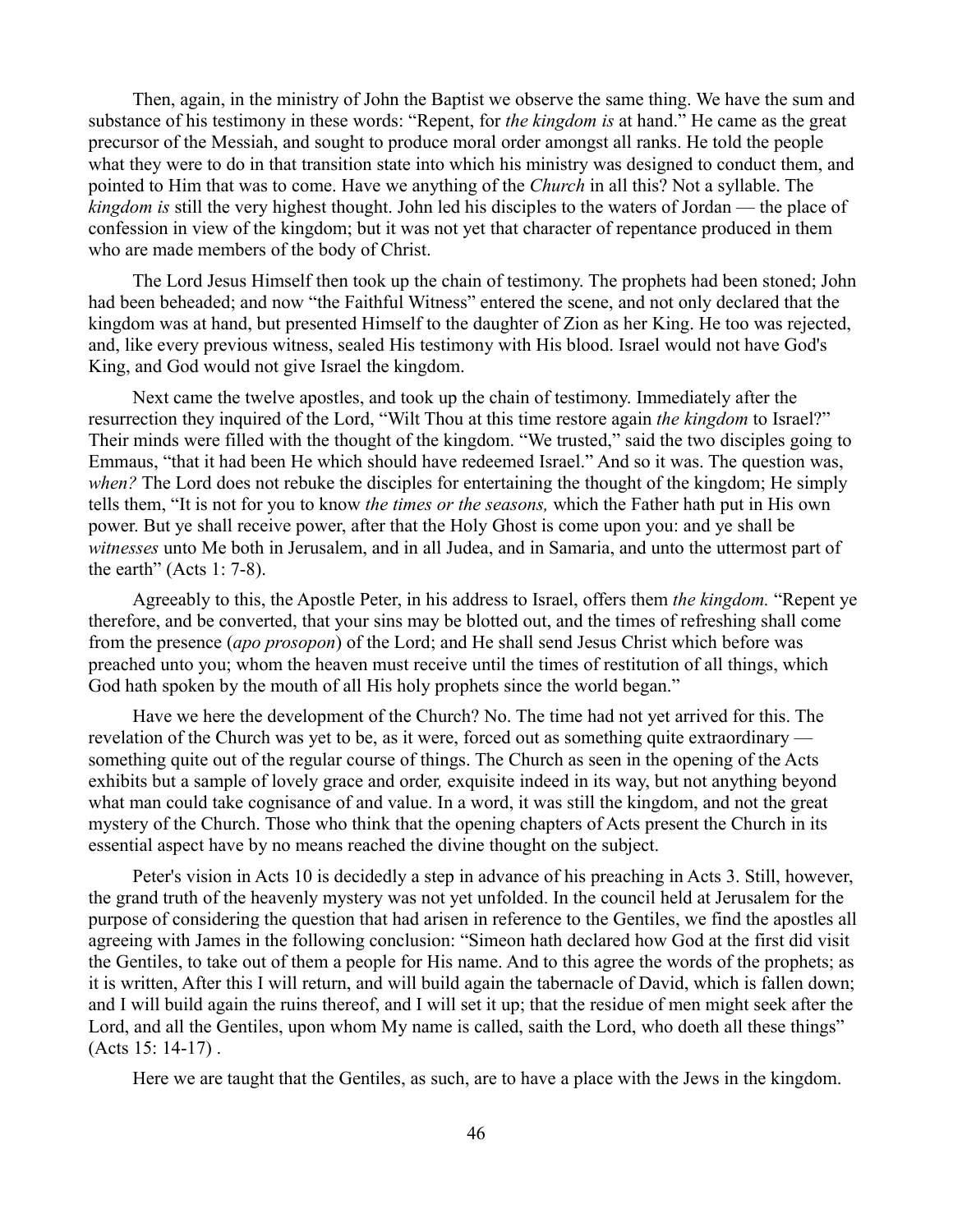But did the council at Jerusalem apprehend the truth of the Church, of Jews and Gentiles so truly formed in "one body" that they are no more Jew nor Gentile? I believe not. A few members might have heard it from Paul (see Gal. 2: 12), but as a whole they do not seem to have understood it as yet.

We infer, therefore, that the preaching of the gospel to the Gentiles by the mouth of Peter was not the development of *the great mystery* of the Church, but simply the opening of *the kingdom,* agreeable to the words of the prophets, and also to Peter's commission in Matt. 16: "And I say unto thee that thou art Peter, and upon this rock I will build My Church; and the gates of hell shall not prevail against it. And I will give unto thee the keys *of the kingdom* of heaven: and whatsoever thou shalt bind *on earth* shall be bound in heaven; and whatsoever thou shalt loose *on earth* shall be loosed in heaven."

Mark, it is "the kingdom," and not the Church. Peter received the keys of the kingdom, and he used those keys, first to open the kingdom to the Jew, and then to the Gentile. But Peter never received a commission to unfold the mystery of the Church. Even in his Epistles we find nothing of it. He views believers on earth; as strangers, no doubt, but yet on earth; having their hope in Heaven and being on their way thither, but never as the body of Christ seated there in Him.

It was reserved for the great apostle of the Gentiles to bring out, in the energy and power of the Holy Ghost, the mystery of which we speak. He was raised up, however, as he himself tells us, before the time. "Last of all, He was seen of me also, as of one born out of due time." Things were not sufficiently matured for the development of the new revelation of which he was made the peculiar minister, and hence he styles himself one born *before* the time; for such is the real force of the original word. And how was he before the time? Because Israel had not as yet been finally set aside. The Lord was still lingering over His beloved city, unwilling to enter into judgement; for, as another has said, "Whenever the Lord leaves a place of mercy, or enters a place of judgement, He moves with a slow and measured pace."

This is most true; and hence, although the apostle of the Gentiles had been raised up and constituted the depositary of a truth which was designed to carry all who should receive it far away beyond the bounds of Jewish things, yet did he make the house of Israel his primary object; and in so doing he worked in company with the twelve, although not a debtor to them in any one way. "It was necessary," says he to the Jews, "that the word of God should *first* have been spoken to you; but seeing ye put it from you, and judge yourselves unworthy of everlasting life, lo, we turn to the Gentiles" (Acts 13: 46).

Why was it necessary? Because of God's long-suffering and grace. Paul was not only the depositary of the divine counsels, but also of divine affections. As the former, he should act upon his peculiar commission; as the latter, he would linger over "his brethren, his kinsmen according to the flesh": as the former, he was called upon to lead the Church into the knowledge of "a mystery which in other ages was not made known to the sons of men"; as the latter, he would, like his Master, with "a slow and measured step," turn his back upon the devoted city and the infatuated nation.

In a word, as the gospel with which he was entrusted could only be proclaimed upon the ground of the total abandonment of earth, the earthly city, and the earthly nation, and as Paul's heart yearned over that nation and city, therefore it was that he was so slow to make known publicly the gospel which he preached. He delayed for fourteen years, as he himself informs us. "Then fourteen years after I went up again to Jerusalem with Barnabas, and took Titus with me also. And I went up by revelation, and communicated unto them that gospel which I preach among the Gentiles, but privately to them which were of reputation, lest by any means I should run, or had run, in vain" (Gal. 2: 1-2).

This is a very important passage on the question now before us. Paul had been raised up quite out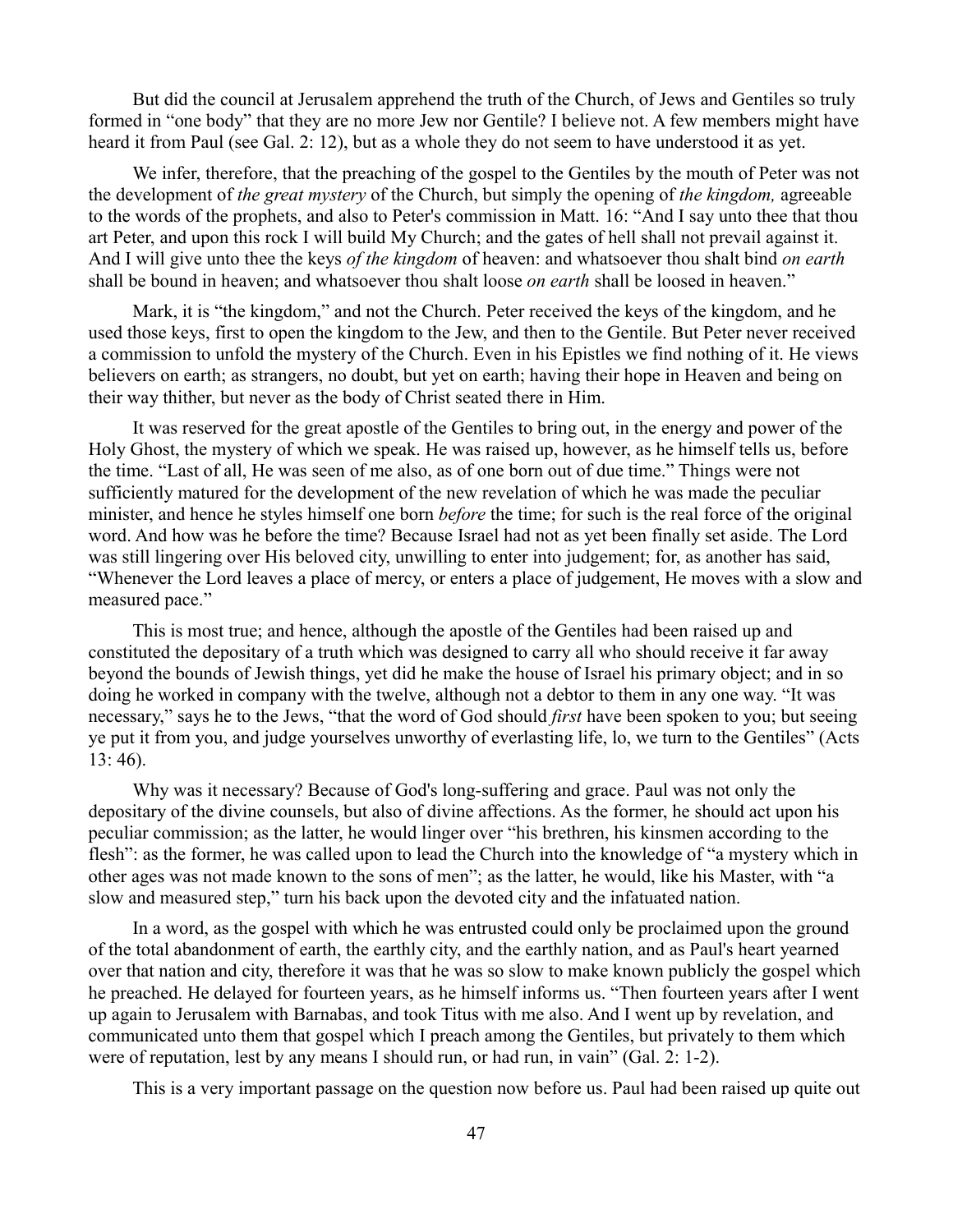of the regular course of things; his ministry was totally divested of the earthly, human and Jewish element; so much so indeed as to give rise to numerous questions as to its divine origin.

{There have not been wanting modern teachers who have laboured to deprive Paul's ministry of its peculiarly heavenly character by placing him among the regular college of apostles, whose aspect and bearing were manifestly Jewish. This they do by calling in question the election of Matthias. But to all those who need more than the exercise of spiritual judgement to guide them in this matter it may be sufficient to say that the Holy Ghost raised no question as to the validity of Mattias's election, for He fell upon him in common with his fellow-apostles. However, we can well understand why those who feel themselves called upon to uphold human systems should labour so diligently to reduce our apostle s ministry to a human, or earthly level.}

To him was committed what he emphatically styles *his* gospel. But, as has been remarked, it was a question whether things were ripe as regards the divine counsels respecting Israel, for the public development of this gospel. The apostle felt this to be a momentous question: hence his caution in communicating it *severally* to a few. He could not, even in the midst of the Church at Jerusalem, speak openly on this grand question, because he feared that the full time had not come, and that, should he develop it prematurely, few had sufficient spiritual intelligence or largeness of mind to understand or enter into it. His fears, as we know, were well grounded. There were few at Jerusalem who were at all prepared for Paul's gospel.

Even some years later we find James, who seems to have taken a very prominent place in the Church of Jerusalem, inducing Paul to purify himself and shave his head. And what was this for? Just to prevent a break-up of the earthly thing.

"Thou seest, brother," said James, "how many thousands of Jews there are which believe; and they are all zealous of the law. And they are informed of thee that thou teachest all the Jews which are among the Gentiles to forsake Moses, saying that they ought not to circumcise their children, neither to walk after the customs. What is it therefore? The multitude must needs come together; for they will hear that thou art come. Do therefore this that we say to thee: we have four men which have a vow on them; them take, and purify thyself with them, and be at charges with them, that they may shave their heads; and all may know that those things whereof they were informed concerning thee are nothing, but that thou thyself also walkest orderly, and keepest the law" (Acts 21: 20-24). Here, then, we have abundant proof of the fact that the great mystery was not understood and would not be received by the Church at Jerusalem.

[The circumstance to which allusion is made in the above quotation occurred some years later than the visit to which Paul refers in Gal. 2. The latter would seem to have been occasioned by the controversy respecting the Gentiles. This fact gives additional force to the expression "Severally to them which were of reputation." Paul could not communicate his gospel to them en masse .]

Now, one can well understand how the spirit of James would have shrunk from the terrible breakup which must have resulted from the public declaration of Paul's gospel amongst those whose hearts still clung to the earthly thing. True, it was the privilege of believing Jews to breathe a purer atmosphere than that of an earthly sanctuary, yet they were not prepared for the strong meat of Paul's gospel, and moreover the heart would cling with peculiar fondness to the thought that Jerusalem was to be a great focus of Christian light and testimony from whence the rays of gospel truth should emanate to enlighten all around. But if the mystery which Paul had communicated to them privately were to be made known to the multitude, "the many thousands of Jews" would not receive it, and thus the great centre of light would have become the centre of division.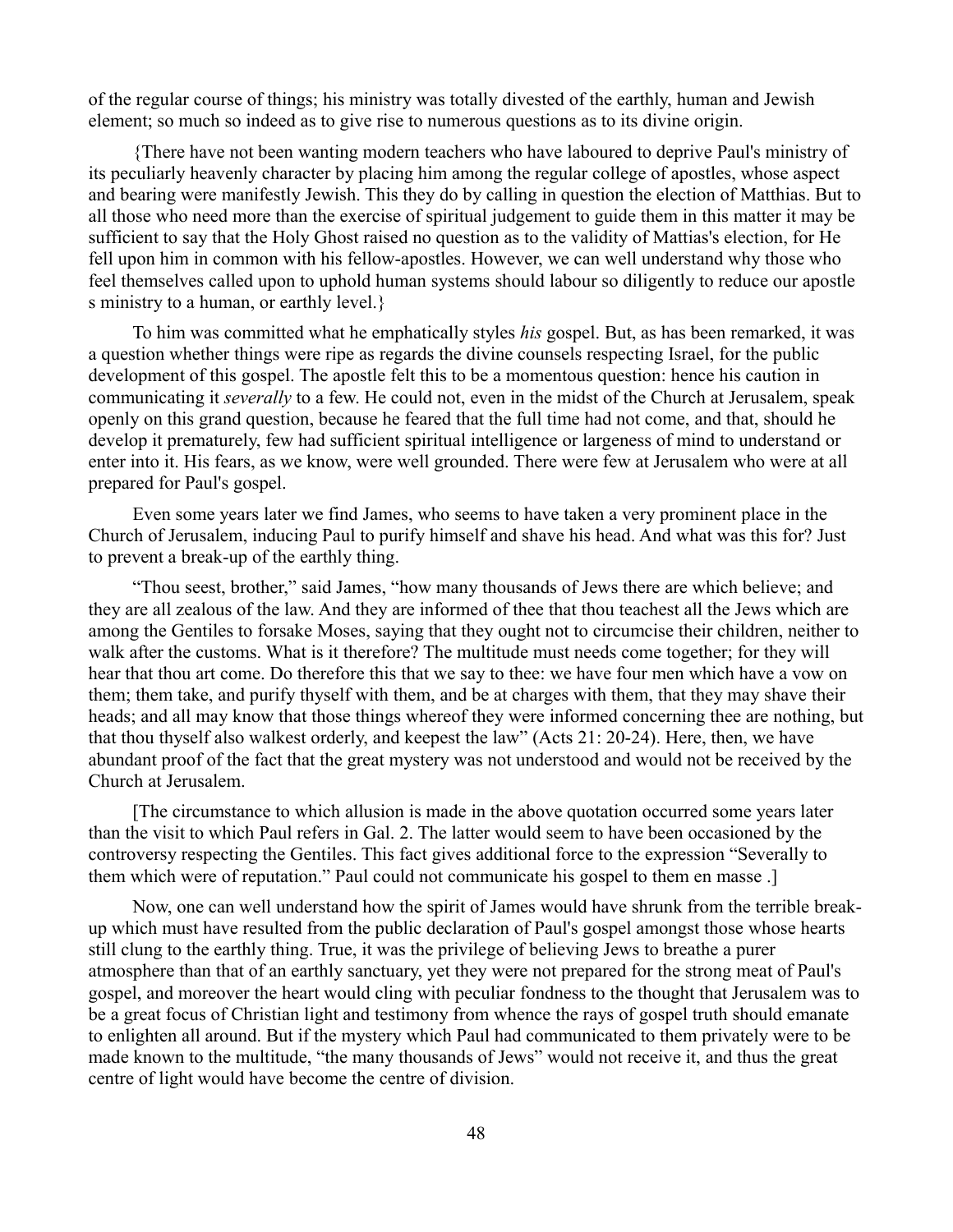Moreover, the very same motive which had actuated Paul on the occasion of his former visit to Jerusalem, when he communicated his gospel only to a few, lest he should run in vain if things were not ripe for the revelation — the same motive, we say, might have led him at a later period to hold his gospel in abeyance, and accommodate himself to the thoughts and feelings of those who had not as yet got beyond the earthly order of things.

Every affection of Paul's heart as a man and a Jew would have led him to linger at Jerusalem, and also to hesitate in the development of a doctrine which would cast Jerusalem and all earthly things into the shade, and raise the thoughts and affections into a far higher and purer region than had yet been realized. Paul knew full well the vanity and emptiness of vows and purifications. He saw nothing in the temple and its splendid ceremonies save a vast system of shadows of which the substance was in Heaven.

Yet his affectionate heart yearned over his brethren who were still captivated by it all, and therefore he hesitated to let the full blaze of the light which had been communicated to him shine upon them, lest it should dazzle them, habituated as they were to the shadows of bygone days.

If this be a sound view of the conduct of our apostle in the matter of the vow, etc., it places him before us in a most truly interesting point of view, and also brings out very distinctly the two features of his character, namely, as the participator in the divine affections towards Israel, and also as the depositary of the divine counsels respecting the Church. Both these are lovely in their way. His fervent affection for Israel and his faithfulness to his own peculiar commission are both exquisite. Some may think he allowed the former to interfere at times with the latter, as in the matter of the vow; but it was an interference which we can well understand and account for.

His heart, however, led him to tarry in Jerusalem; yea, to tarry until the Lord had to compel him to leave it. His commission was to the Gentiles; and yet, again and again he betakes himself to Jerusalem, and in his unwillingness to depart from it reminds us of the "slow and measured steps" with which the glory as seen by Ezekiel had departed from the temple.

But the Lord would insist upon His servant's leaving Jerusalem. "*Make haste,"* said He, "and *get thee quickly* out of Jerusalem; for they will not receive *thy* testimony concerning Me." Paul's Jewish heart still lingers. He replies, "They know that I imprisoned and beat in every synagogue them that believed on Thee; and when the blood of Thy martyr Stephen was shed, I was also standing by and consenting unto his death, and kept the raiment of them that slew him."

What pleading is here! "Their unbelief is all my fault; my vileness acts as the great barrier to their reception of the testimony — only let me remain." Impossible! "Depart: for I will send thee far *hence, to the Gentiles."* Yes; the truth must be brought out; the divine counsels must be fulfilled; the time was come, and it was in vain for James to seek to stem the mighty current of events, or for Paul to linger or hesitate any longer: the crisis had arrived, and if Paul will after all this return to Jerusalem again, he must be carried away from it in bonds! He does return again.

The passage we have just quoted is Paul's own account of what the Lord had said to him on a former occasion, to which we have no allusion till now. Thus, although he had been expressly told to depart from Jerusalem because they would not receive his testimony, he goes thither again; and we know the result of this visit. It was his last.

The very thing that James dreaded and sought to avoid came upon them: an uproar was raised, and Paul was delivered over into the hands of the Gentiles. The Lord was determined to send him to the Gentiles. If he would not go as a free man, he must go as "an ambassador in bonds." He could say,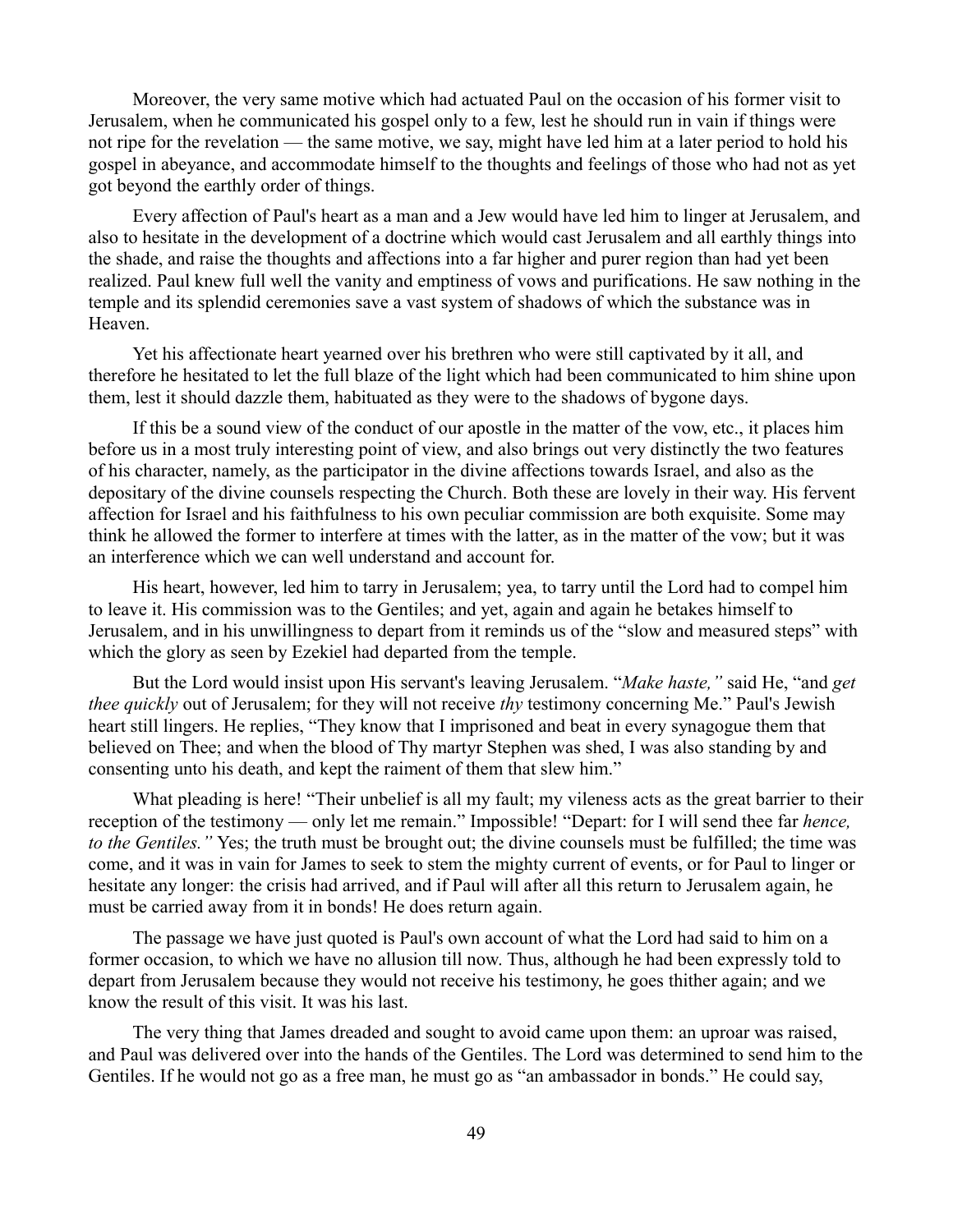however, that it was for "the hope of Israel that he was bound with this chain." If his heart had not longed so after Israel, he might have escaped the bonds. He left Israel without excuse, but he himself became a prisoner and a martyr.

Thus then, at length, Paul took leave of Jerusalem. He had visited it again and again, and would have tarried there; but it was not his place. Jerusalem had been for ages the object of divine regard and the centre of divine operation, but it was speedily about to be trodden down of the Gentiles; its temple was about to be laid in ruins, and the flock of Christ that had been gathered there was about to be scattered abroad; a few short years, and that spot which had stood so long connected with all God's thoughts about earth would be laid low, even with the dust, beneath the rude foot of the Roman.

Now Paul's departure may be looked upon as the immediate precursor of all this. The peculiar truth of which he was the depositary could only be brought out in all its fullness and power in connection with the abandonment of earth as the *manifested* scene of divine operation. Hence Paul's journey from Jerusalem to Rome must be viewed with deepest interest by the intelligent and reflecting Christian.

[It is a thought full of interest, in connection with the subject before us, that Paul's voyage to Rome gives us the history of the Church as regards its earthly destinies. The vessel sets out in due order, as a compact and well regulated thing, framed to endure the violence of the stormy ocean over which it had to pass. After a time the apostle offers a certain suggestion, which, being rejected, the ship is dashed to pieces by the waves. There was, however, an important distinction between the vessel and the individuals on board: the former was lost, the latter were all saved. Let us *apply* all this to the history of the Church in its earthly path. The testimony, as we know, emanated from Jerusalem, whence Paul started on his way to Rome. Apostolic testimony was designed to guide the Church in its earthly course, and preserve it from shipwreck: but this being rejected, failure and ruin were the consequences. But, in the progress of the failure, we perceive the distinction between the preservation of the Church's corporate testimony and individual faithfulness and salvation. "He that hath ears to hear" will always find a word of instruction and guidance for him in times of thickest darkness. The waves may dash in pieces the corporate thing — everything connected with earth may vanish away, "but he that doeth the will of God abideth forever." The above picture might be traced far more minutely by those who feel they have intelligence and warrant to do so.]

But we may ask, did our apostle, when he turned his back upon Jerusalem, take leave also of Israel? No; he did not yet despair. True they had not received his testimony at Jerusalem, but perhaps they might receive it at Rome: they had not given him a place in the East, perhaps they would in the West. At all events he would try. He would not abandon Israel, though Israel had rejected him.

Hence we read that "after three days [from the time of his arrival at Rome] Paul called *the chief of the Jews* together; and when they were come together, he said unto them, Men and brethren, though I have committed nothing against the people or customs of our fathers, yet was I delivered prisoner from Jerusalem into the hands of the Romans.... For this cause therefore have I called for you, to see you, and to speak with you; because that for the hope of Israel I am bound with this chain.... And when they had appointed him a day, there came many to him into his lodging; to whom he expounded and testified the kingdom of God, persuading them concerning Jesus, both out of the law of Moses and out of the prophets, from morning till evening" (Acts 28: 17, 20, 23).

Here, then, we have this blessed "ambassador in bonds" still seeking out "the lost sheep of the house of Israel," and offering them, in the first place, "the salvation of God." But "they agreed not among themselves," and at last Paul is constrained to say, "Well spake the Holy Ghost by Esaias the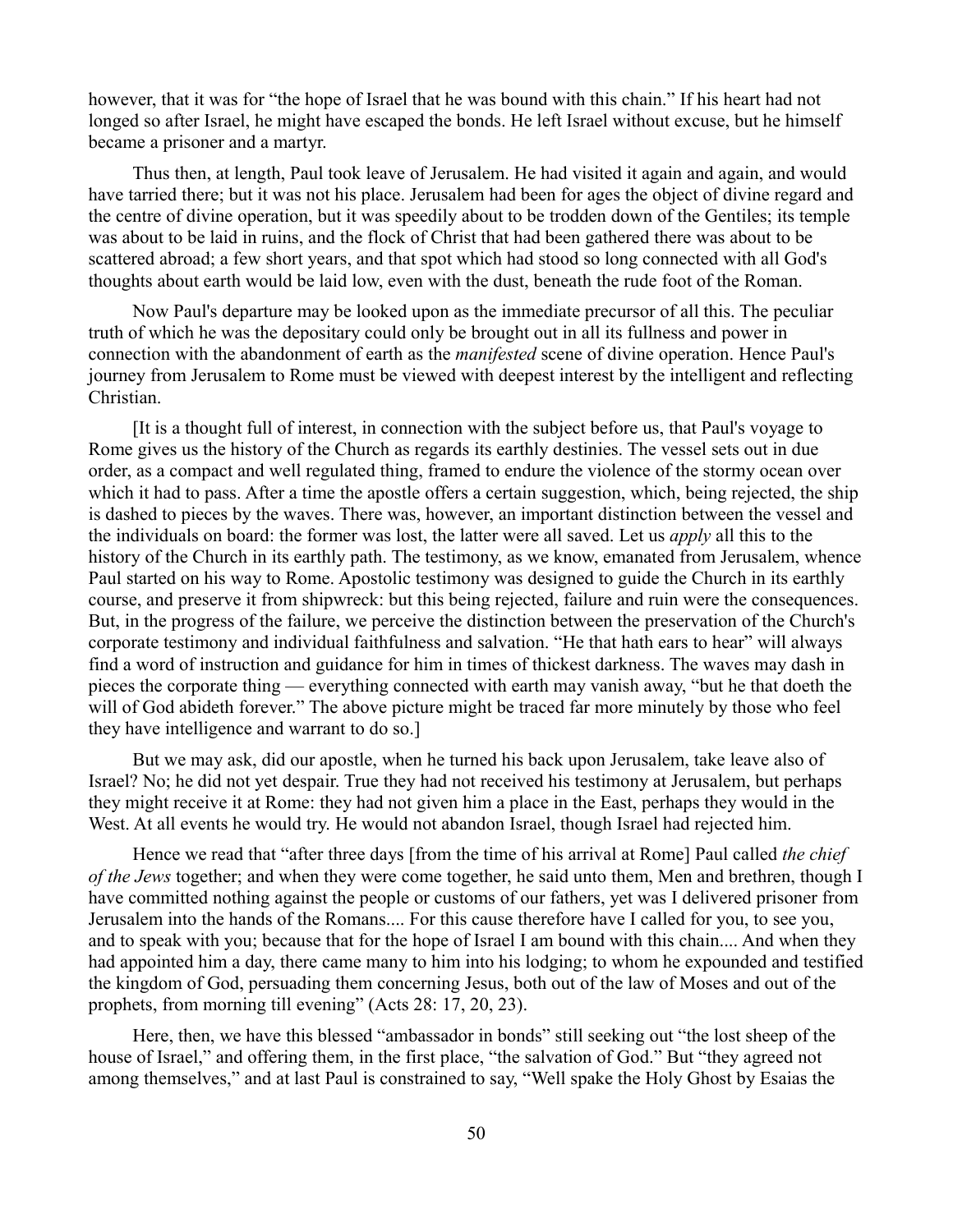prophet unto our fathers, saying, Go unto this people and say, Hearing ye shall hear, and not understand; and seeing ye shall see, and not perceive; for the heart of this people is waxed gross, and their ears are dull of hearing, and their eyes have they closed, lest they should see with their eyes, and hear with their ears, and understand with their heart, and should be converted and I should heal them. BE IT KNOWN THEREFORE UNTO YOU, THAT THE SALVATION OF GOD IS SENT UNTO THE GENTILES, AND THAT THEY WILL HEAR IT. "

There was now no more hope. Every effort that love could make had been made, but to no purpose; and our apostle, with a reluctant heart, shuts them up under the power of that judicial blindness which was the natural result of their rejection of the salvation of God. Thus every obstacle to the clear and full development of Paul's gospel was removed. He found himself in the midst of the wide Gentile world — a prisoner at Rome and rejected of Israel. He had done his utmost to tarry among them; his affectionate heart led him to delay as long as possible ere he would reiterate the prophet's verdict; but now all was over — every expectation was blasted — all human institutions and associations present to his view nothing but ruin and disappointment; he must therefore set himself to bring out that holy and heavenly mystery which had been hid in God from ages and generations — the mystery of the Church as the body of Christ united to its living Head by the Holy Ghost.

Thus closes the Acts of the Apostles, which, like the Gospels, is more or less connected with the testimony to Israel. So long as Israel could be regarded as the object of testimony, so long the testimony continued; but when they were shut up to judicial blindness, they ceased to come within the range of testimony, wherefore the testimony ceased.

And now let us see what this "mystery," this "gospel," this "salvation," really was, and wherein its peculiarity consisted. To understand this is of the utmost importance. What, therefore, was Paul's gospel? Was it a different method of justifying a sinner from that preached by the other apostles? No; by no means. Paul preached both to the Jews and also to the Gentiles "repentance toward God, and faith toward our Lord Jesus Christ." This was the substance of his preaching.

The peculiarity of the gospel preached by Paul had not so much reference to God's way of dealing with *the sinner* as with *the saint;* it was not so much how God justified a sinner as what He did with him when justified. Yes — it was the place into which Paul's gospel conducted the *saint* that marked its peculiarity. As regards the justification of a sinner, there could be but one way, namely, through faith in the one offering of the Lord Jesus Christ.

But there could be numerous degrees of elevation as regards the standing of the saint. For example, a saint in the opening of Acts had higher privileges than a saint under the law. Moses, the prophets, John, our Lord in His personal ministry, and the twelve, all brought out varied aspects of the believer's position before God. But Paul's gospel went far beyond them all. It was not the kingdom offered to Israel on the ground of repentance, as by John the Baptist and our Lord; nor was it the kingdom opened to Jew and Gentile by Peter in Acts 3 and Acts 10; but it was *the heavenly calling of the Church of God composed of Jew and Gentile, in one body, united to a glorified Christ by the presence of the Holy Ghost.*

The Epistle to the Ephesians fully develops the mystery of the will of God concerning this. There we find ample instruction as to our heavenly standing, heavenly hopes, and heavenly conflict. The apostle does not contemplate the Church as a pilgrim *on earth,* (which, we need not say, is most true,) but as sitting *in Heaven:* not as toiling *here,* but resting *there.* "He hath raised us up together, and made us *sit* together in heavenly places in Christ Jesus." It is not that He *will* do this, but "He hath" done it. When Christ was raised from the dead, all the members of His body were raised also; when He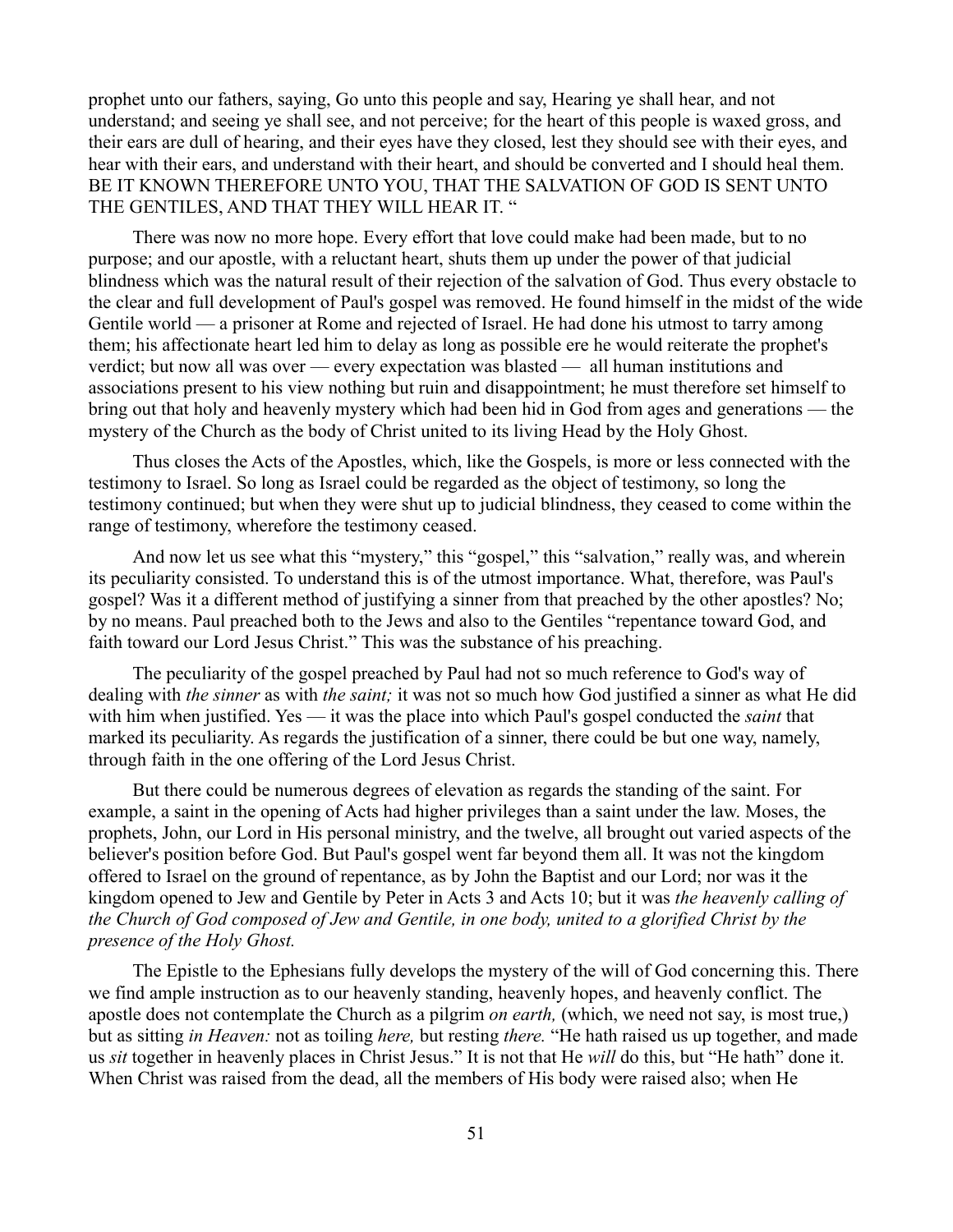ascended into Heaven they ascended also; when He sat down, they sat down also; that is, in the counsel of God, and to be actualised in process of time by the Holy Ghost sent down from Heaven.

Such was the thought and purpose of the divine mind concerning them. Believers did not know this at the first; it was not unfolded by the ministry of the twelve, as seen in the Acts of the Apostles, because the testimony to Israel was still going on; and so long as earth was the manifested scene of divine operation, and so long as there was any ground of hope in connection with Israel, the heavenly mystery was held back; but when earth had been abandoned and Israel set aside, the apostle of the Gentiles, from his prison at Rome, writes to the Church, and opens out all the glorious privileges connected with its place in the Heavens with Christ. When Paul arrived at Rome as a prisoner he had, as it were, arrived at the end of all human things. He no longer thought of the Church as exhibiting anything like a perfect testimony on earth. He knew how things would turn out as regards the Church's earthly path; he knew that it would fare with it even as it had fared with the vessel in which he had sailed from Jerusalem to Rome; but his spirit was buoyed up by the happy assurance that nothing could touch the unity of the body of Christ, because it was a unity infallibly maintained by God Himself.

[I believe it is of the deepest moment that the believer should avoid all looseness of thought, or indifference, in reference to the presence of the Holy Ghost in the Church and the unity of the body of Christ. The man who holds the former will assuredly seek the latter.]

This was the spring of Paul's joy as he lay a despised and neglected prisoner in the dungeon of Nero. He was not ashamed, for he knew that the Church, though broken in pieces here, was nevertheless held in the everlasting grasp of the Son of God, and that He was able to keep it until the happy moment of its rapture to meet Him in the air.

[A letter has been put into my hand. from a dear and valued servant of Christ. from which I extract the following statements which are well worthy of attention: "The Holy Ghost came down from heaven to form one body on the earth 'for by one Spirit are we all baptised into one body.' This is the unity we are responsible to maintain — the unity of the Spirit, the other, final one, God secures infallibly. If God set in the Church 'healings,' it certainly is not in heaven. One has only to read 1 Cor. 10 - 11 to learn that the unity of the Church on earth is a fundamental, essential, divine institution the cardinal truth which will distinguish, I believe, those who have faith to walk devotedly in these last days, and without which the expectation of Christ will be only personal deliverance, and not 'The Spirit and the Bride say, Come.'"]

But it may be asked: How can believers be said to be seated in heavenly places when they are yet in the world, struggling with its difficulties, its sorrows and temptations? The same question may be asked in reference to the important doctrine of Rom. 6: How can believers be represented as dead to sin when they find sin working in them continually? The answer to both is one and the same.

God sees the believer as dead with Christ, and He also sees the Church as raised with and seated in Christ; but it is the province of faith to lead the soul into the reality of both. "Reckon yourselves to be" what God tells you you are. The believer's power to subdue indwelling corruption consists in his reckoning himself to be dead to it; and his power of separation from the world consists in his reckoning himself to be raised with Christ and seated in Him. The Church, according to God's estimation, has as little to do with sin and the world as Christ has; but God's thoughts and our apprehensions are very different things.

We must never forget that every tendency of the human mind not only falls short of but stands actually opposed to all this divine truth about the Church. We have seen how long it was ere man could take hold of it — how it was forced out, as it were, and pressed upon him; and we have only to glance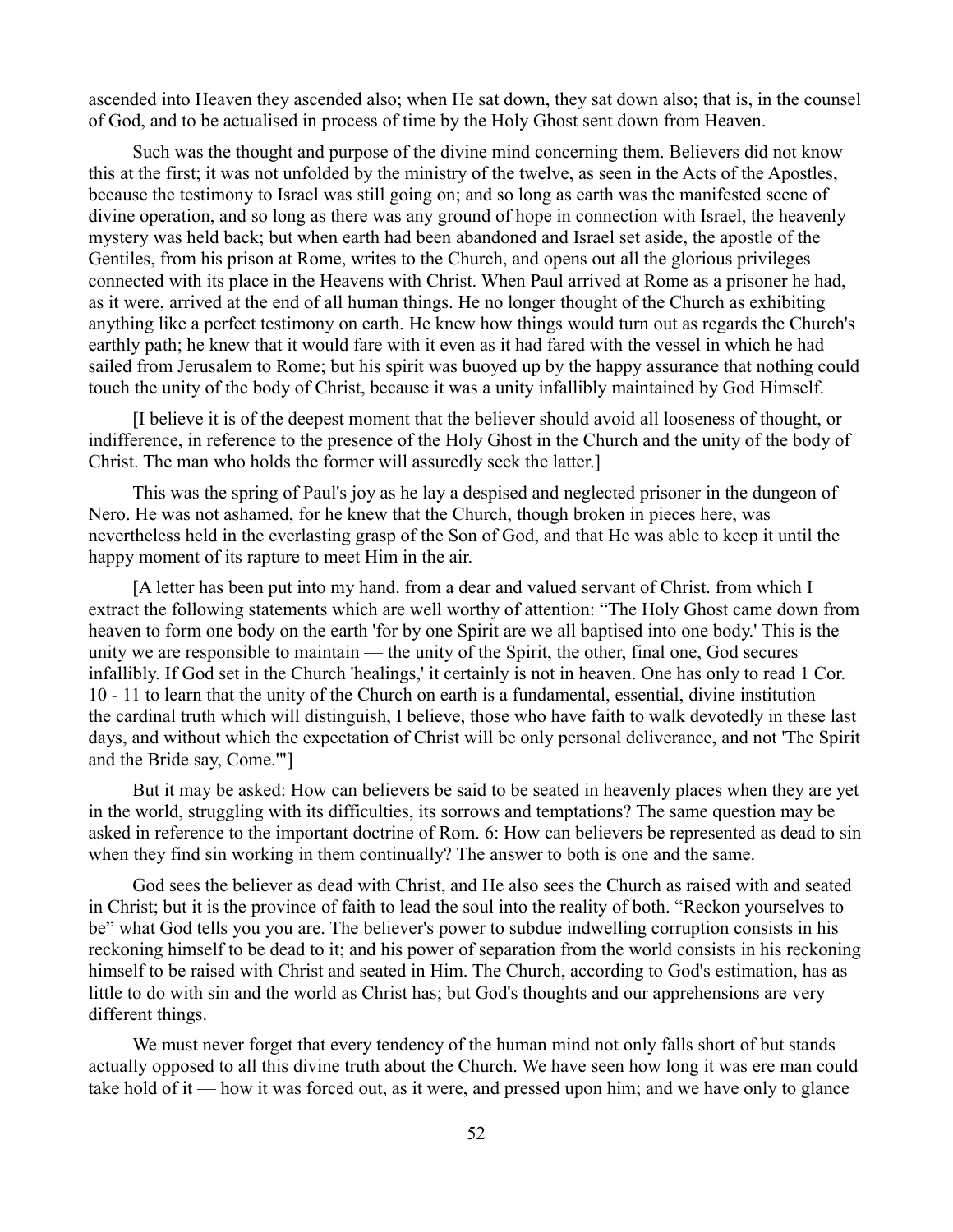at the history of the Church for the last eighteen centuries to see how feebly it was held and how speedily it was let go. The heart naturally clings to earth, and the thought of an earthly corporation is attractive to it.

Hence we may expect that the truth of the Church's heavenly character will only be apprehended and carried out by a very small and feeble minority.

It is not to be supposed that the Protestant reformers exercised their thoughts on this momentous subject. They were made instrumental in bringing out the precious doctrine of justification by faith from amid the rubbish of Romish superstition, and also in letting in upon the human conscience the light of inspiration in opposition to the false and ensnaring dogmas of human tradition.

This was doing not a little: yet it must be admitted the position and hopes of the Church engaged not their attention. It would have been a bold step from the church of Rome to the Church of God; and yet it will be found in the end that there is not distinct neutral ground between the two; for every church, or, to speak more accurately, every religious corporation, reared up and carried on by the wisdom and resources of man, be its principle ever so pure and ever so hostile to Catholicism, will be found, when judged by the Spirit, and in the light of Heaven, to partake more or less of the element of the Romish system.

The heart clings to earth, and will with difficulty be led to believe that the only time wherein God ceases to be manifestly occupied about earth — that the only unnoticed interval in the history of time — is just the period wherein He, by the Holy Ghost, is gathering out the Church to form the body of Christ; and moreover, that when God was dealing publicly with earth, the Church, properly so called, was not contemplated; and that when He shall resume His public dealings with the earth and with Israel, the Church will be out of the scene.

To understand all this requires a larger measure of spirituality than is to be found with many Christians.\* The question naturally arises in the mind of the inquirer after truth, "What is the most scriptural form of Church government?" To what body of Christians should I attach myself?" The answer to such questions is, "Attach yourself to those who are 'endeavouring to keep the unity of the Spirit in the bond of peace.'

{\*The reader will, I trust, understand the distinction between God's *public* actings and His secret operations by His providence. The former ceased when Israel was set aside, and will be resumed when Israel comes again into notice; the latter are going on now. God controls the wheels of government and the counsels of kings to bring about His own great designs.

Deep in unfathomable mines

Of never-failing skill,

He treasures up His bright designs,

And works His sovereign will.}

Sects are not the Church, nor religious parties the body of Christ. Hence, to be attached to the sects is to find ourselves in some of those numerous tributary streams which are rapidly flowing onward into the terrible vortex of which we read in Rev. 17 and 18. Let us not be deceived principles will work, and systems will find their proper level. Prejudice will operate, and hinder the carrying out of those heavenly principles of which we speak.

Those who will maintain Paul's gospel will find themselves, like him, deserted and despised amid